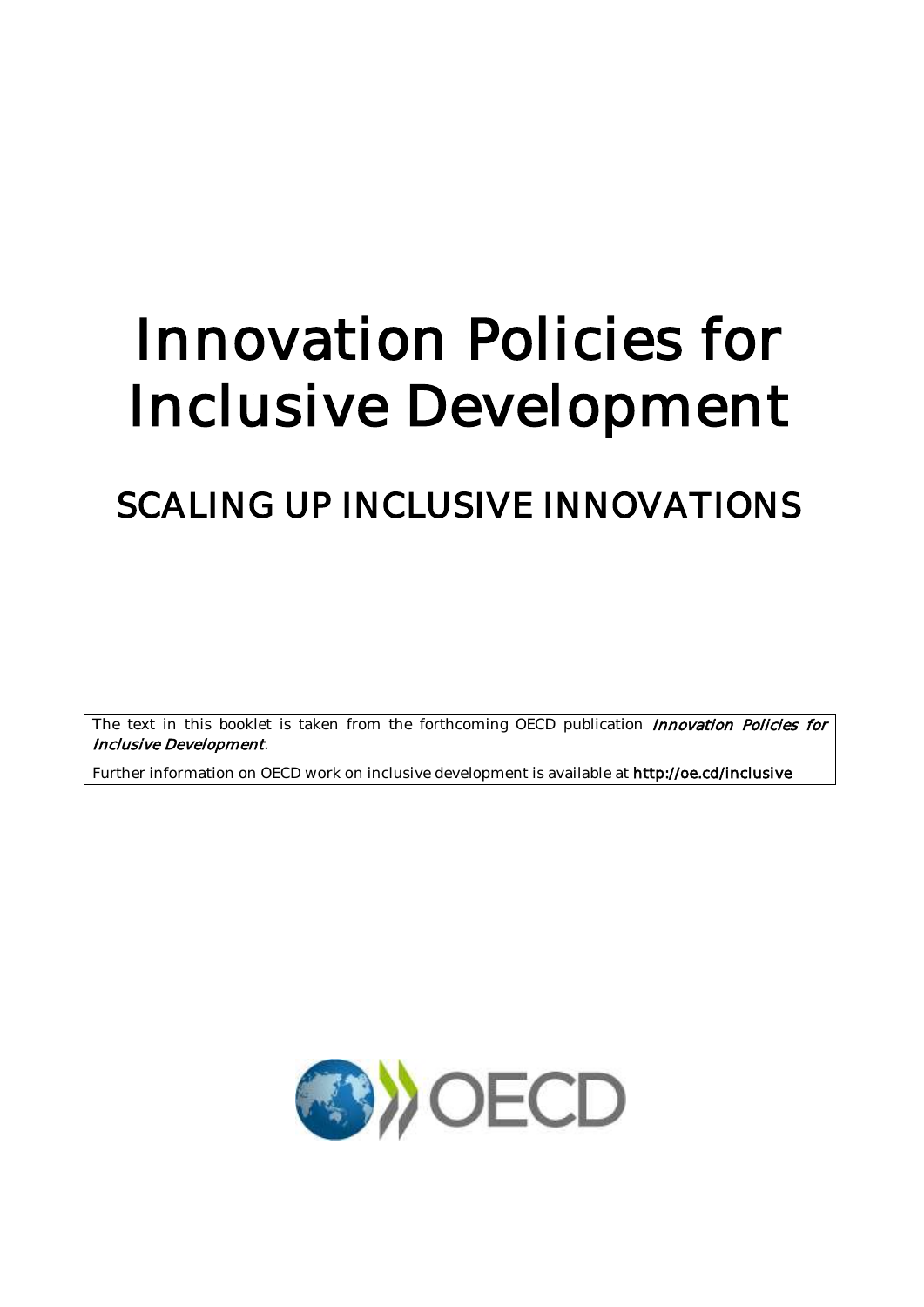# ORGANISATION FOR ECONOMIC CO-OPERATION AND DEVELOPMENT

The OECD is a unique forum where governments work together to address the economic, social and environmental challenges of globalisation. The OECD is also at the forefront of efforts to understand and to help governments respond to new developments and concerns, such as corporate governance, the information economy and the challenges of an ageing population. The Organisation provides a setting where governments can compare policy experiences, seek answers to common problems, identify good practice and work to co-ordinate domestic and international policies.

The OECD member countries are: Australia, Austria, Belgium, Canada, Chile, the Czech Republic, Denmark, Estonia, Finland, France, Germany, Greece, Hungary, Iceland, Ireland, Israel, Italy, Japan, Korea, Luxembourg, Mexico, the Netherlands, New Zealand, Norway, Poland, Portugal, the Slovak Republic, Slovenia, Spain, Sweden, Switzerland, Turkey, the United Kingdom and the United States. The European Union takes part in the work of the OECD.

The statistical data for Israel are supplied by and under the responsibility of the relevant Israeli authorities. The use of such data by the OECD is without prejudice to the status of the Golan Heights, East Jerusalem and Israeli settlements in the West Bank under the terms of international law.

Photo credits: Cover © storm/fotolia.com; il67/istockphoto.com

#### © OECD 2015

Applications for permission to reproduce or translate all or part of this material should be made to: OECD Publications, 2 rue André-Pascal, 75775 Paris, Cedex 16, France; e-mail[: rights@oecd.org](mailto:rights@oecd.org)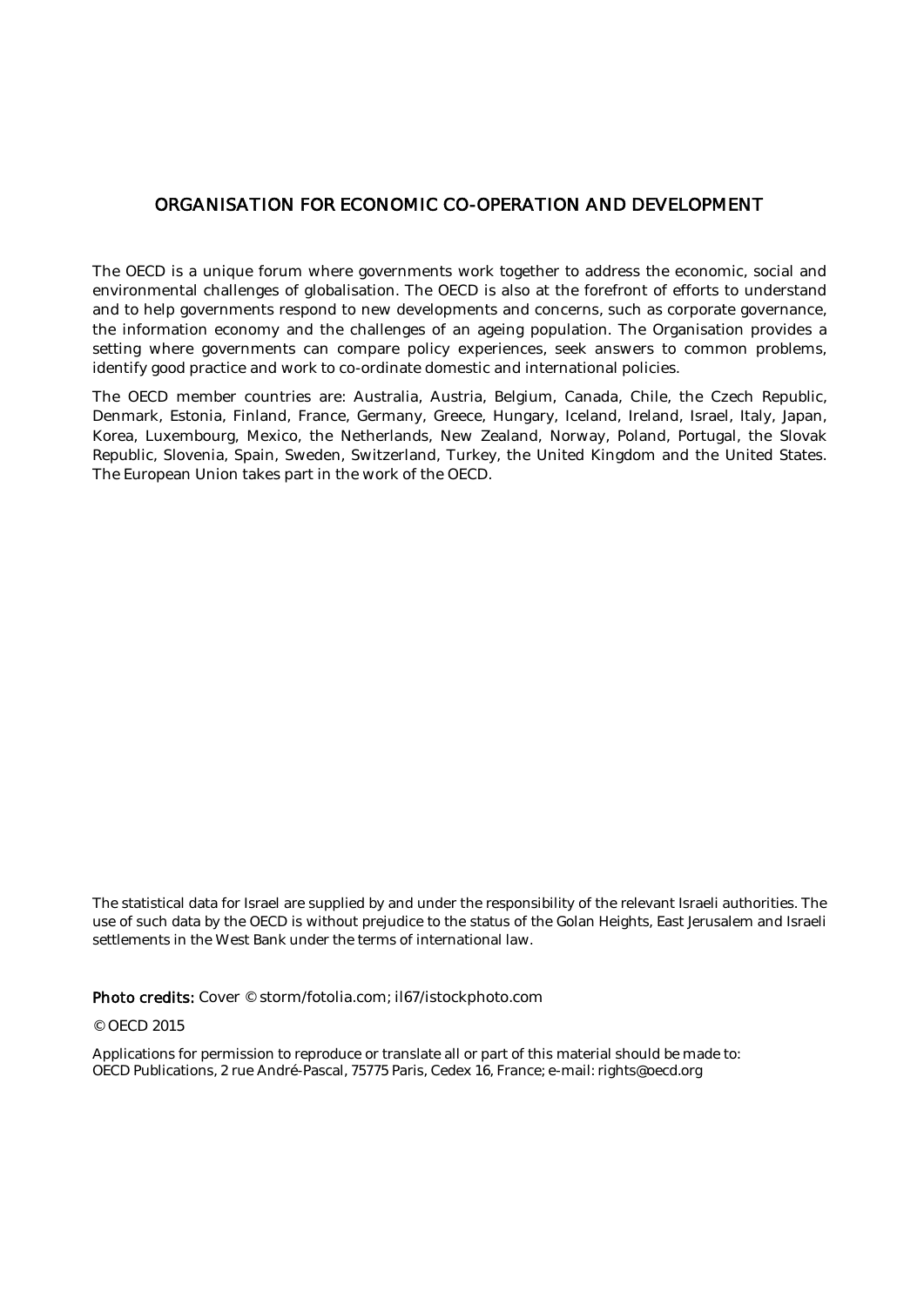# **TABLE OF CONTENTS**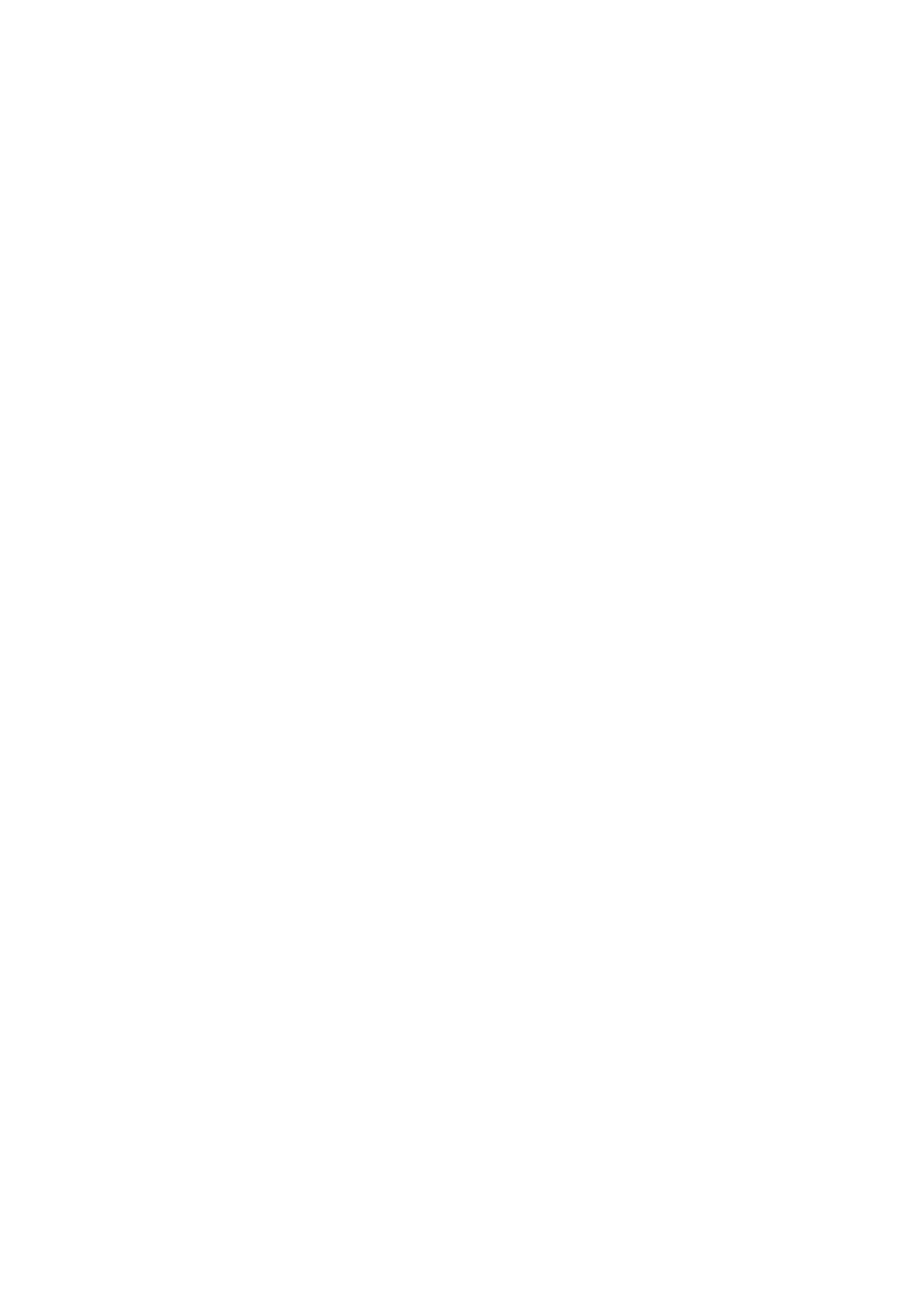# **EXECUTIVE SUMMARY**

Policy makers are confronted with the challenge of boosting economic growth while ensuring that gains remain socially inclusive.

Innovation is a driver of income growth and can help address poverty and directly improve well-being of different groups in society. Under certain conditions the gains from innovation benefit everybody in society; in other cases on the contrary, they might reinforce social exclusion.

# **Inclusive innovations' contribution to social inclusiveness**

"Inclusive innovation" projects are initiatives that directly serve the welfare of lower-income and excluded groups. Inclusive innovations often modify existing technologies, products or services to better meet the needs of those groups. Examples include the Tata Nano, a low-cost car produced in India based on a nofrills strategy, and the Narayana Hrudayalaya Cardiac Care Centre which provides heart surgery at a much lower price due to business process innovations.

Inclusive innovation will only be successful if it reaches a much larger segment of poor and excluded populations than it currently does. Scaling up requires initiatives that are built around: 1) financially sustainable business models; and 2) participation by lower-income and excluded groups.

Meeting these objectives, however, is challenging. In many countries, a large segment of the population has low income levels, hindering citizens' ability to take advantage of innovation and new technologies. Companies often lack adequate knowledge on the needs of poor populations. Infrastructure is in many cases inadequate, making it costly for companies to distribute products to poorer customers.

Nevertheless, information and communication technologies (ICTs) as well as other emerging technologies offer new opportunities. The growing importance of emerging markets, including China and India, also contributes by orienting business interests towards innovations that serve lower-income markets.

#### **Inclusive innovations in education**

Inclusive innovations in education can be particularly valuable, as they allow children and adults from socio-economically disadvantaged backgrounds to gain the knowledge and skills necessary to participate fully in the economy. An example is Text to Change, an innovation project that sends out text messages with information on issues such as health care, education and economic development.

Inclusive innovations in education share many of the characteristics of other inclusive innovations, but also present some specificity. Innovative educational programmes are often developed within the public education system; they may also be privately developed not-for-profit initiatives, funded mainly through public budgets or philanthropic means, or hybrid projects using for-profit models to fund not-for-profit programmes. Strong not-for-profit funding in this sector makes reaching financial sustainability less crucial in this area than in others.

#### **Policies in support of inclusive innovations**

Governments can support inclusive innovation through multiple channels. The following approaches are particularly pertinent: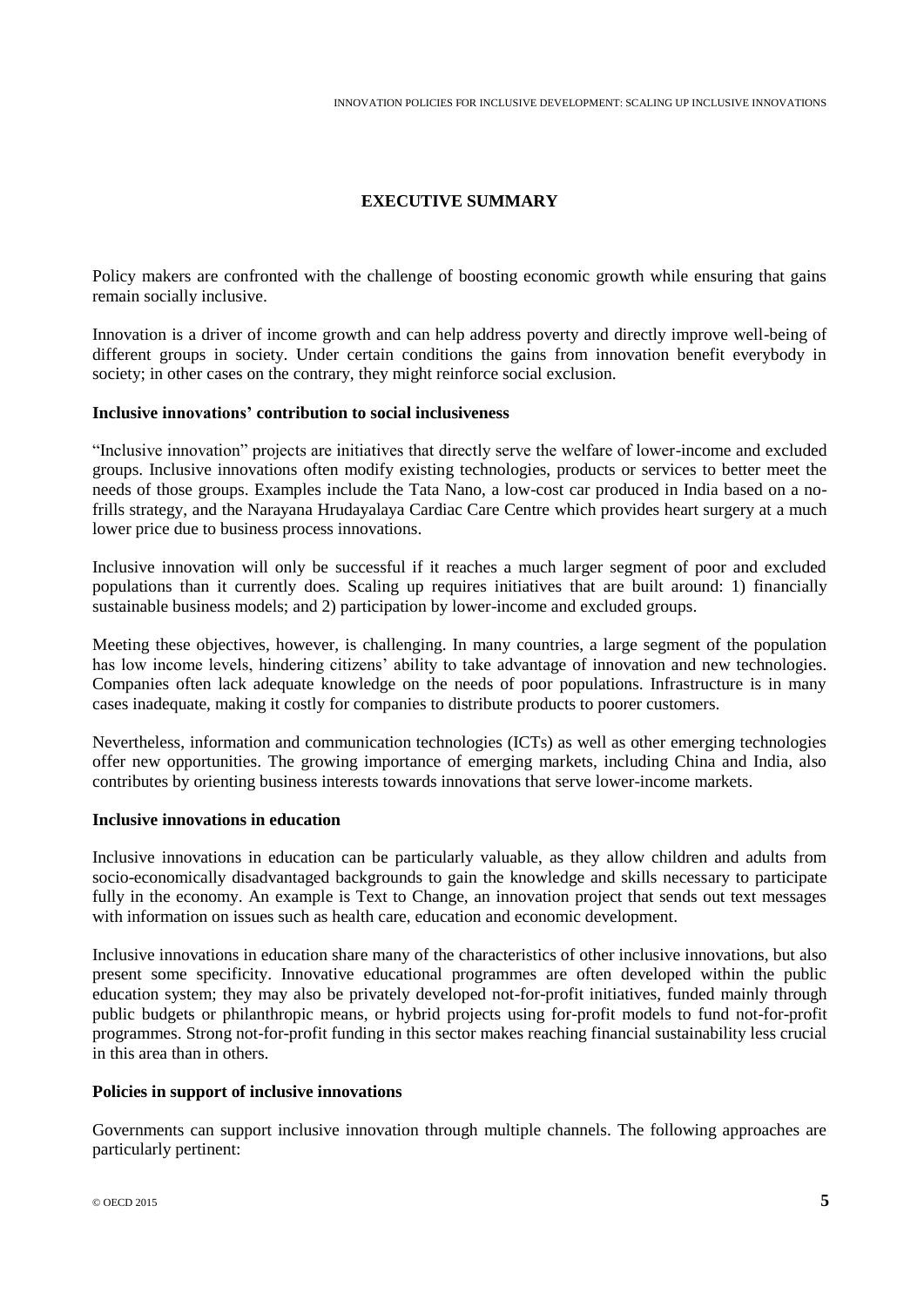- Supporting the use of advanced technologies including those such as mobile telephony that can serve as platforms for multiple services - by steering institutional research towards the development of inclusive innovations.
	- The MIT D-Lab supports inclusive innovation from development to commercialisation by supplying technical expertise.
- Ensuring that regulatory impediments do not prohibit or constrain innovations serving the poor (particularly with regard to public services), while still ensuring critical quality standards are being met.
	- M-PESA, a mobile payment company that has become virtually ubiquitous in Kenya, has been unable to develop successfully elsewhere due to regulatory impediments.
- Addressing regulatory challenges for socially oriented entrepreneurs that seek to address the needs of low-income groups in a profit-making setting.
- Developing credit options to stabilise the income of the poor through predictable demand.
	- Microsaving and microcredit institutions render the very poor less vulnerable to income shocks.
- Developing financing mechanisms in support of inclusive innovation initiatives.
- Supporting intermediary institutions and other means of knowledge exchange to provide technical expertise to grassroots innovators and information on the needs of the poor to proinclusive innovators.
	- The Honey Bee Network helps grassroots innovators by providing the support needed to develop these innovators' inventions.
- Involving ministries beyond those specifically in charge of innovation, such as those focusing on rural development, education, health or infrastructure, by creating joint programmes with collaborative governance structures.
- Firmly inserting inclusive innovation policies in the innovation policy agenda, thereby ensuring policy coherence around an objective on achieving both growth and inclusiveness.

# **Search for excellence and democratisation of inclusive innovation**

A broader question arises regarding innovation, a critical driver of growth, and its impacts on inclusiveness of such growth. Growth is critically important for emerging and developing economies and can contribute to social inclusiveness, notably by generating employment.

Innovation-led growth will also have implications for industrial and territorial inclusiveness, i.e. the extent to which the distribution of innovation capacities evolves evenly across the economy, between firms, regions, universities and public research institutes. As economies become increasingly knowledge-based, different trends with regard to industrial and territorial inclusiveness can be observed across developed, emerging and developing economies alike: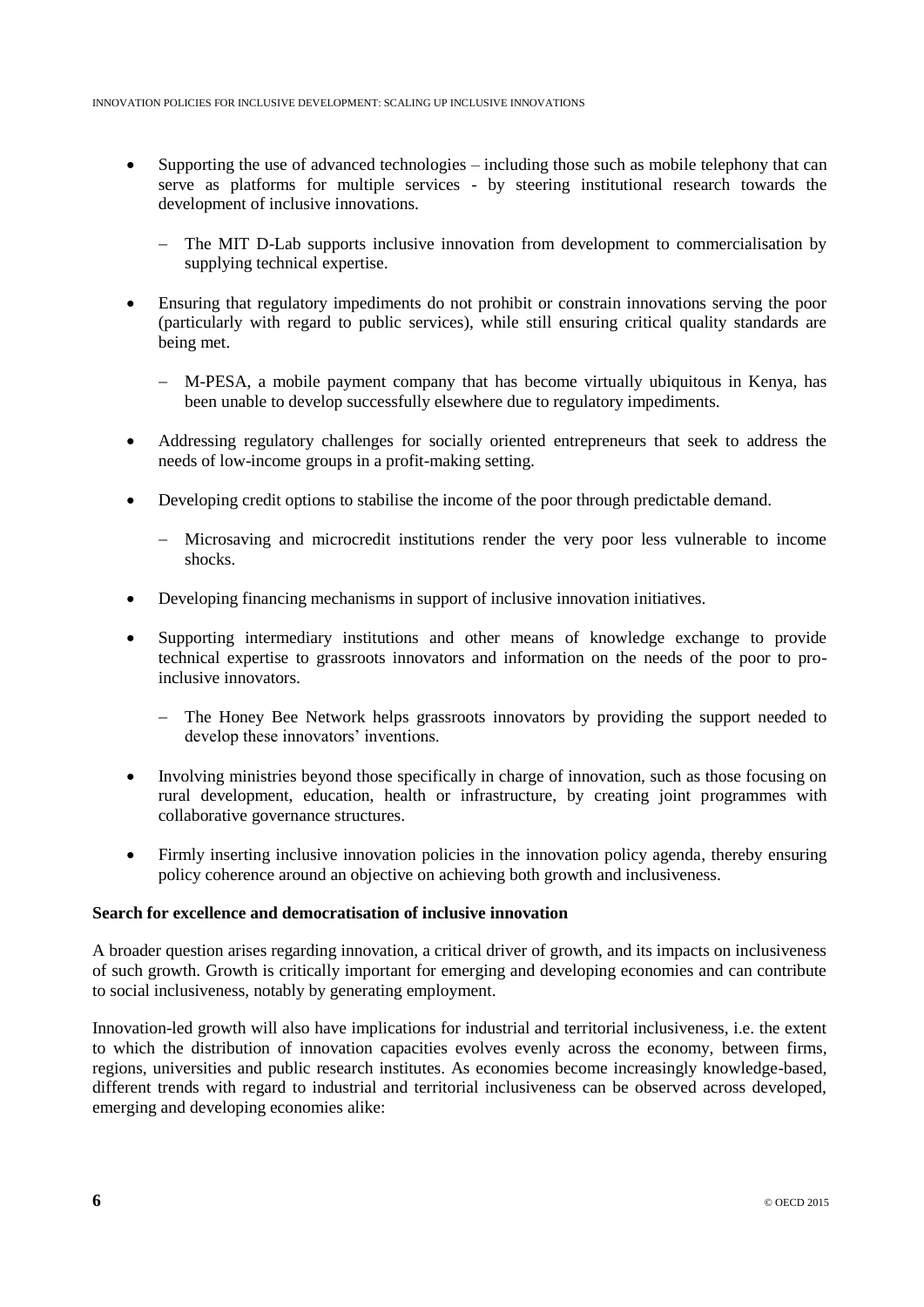- Evidence from two knowledge outputs patents and publications shows that only a very small share of ideas have 'high value'. One of the main reasons why ideas translate into skewed value distribution relates to the nature of knowledge: marginal costs are low and, thus, successful ideas can easily capture entire markets, replacing all others. These dynamics may in turn lead to a stronger concentration of innovation capacities among actors, since agglomeration and reputation benefits reward those generating winning ideas.
- By contrast, forces supporting greater industrial inclusiveness are also at work: ICTs have opened new opportunities for small-scale entrepreneurs to become successful innovators, supporting the "democratisation of innovation," as the group of successful innovators widens to include actors that did not previously participate in innovation processes.

Industrial and territorial inclusiveness will also depend on policies that generate a favourable environment for innovation, the diffusion of innovation and other framework conditions.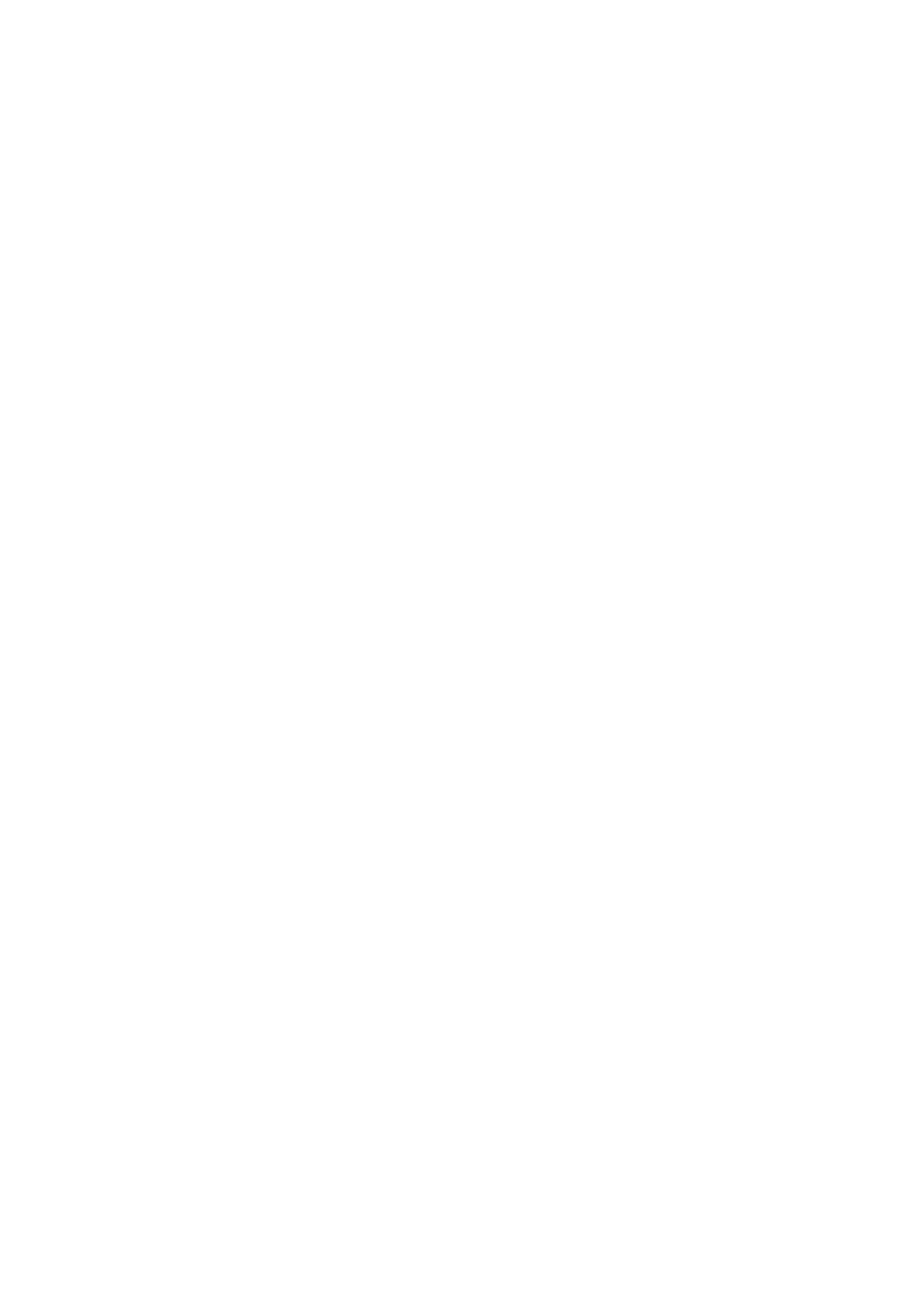# **SCALING UP INCLUSIVE INNOVATIONS**

This chapter reviews the possible contributions of inclusive innovation, i.e. innovations that support the welfare and entrepreneurship opportunities of lower-income and excluded groups. It describes how several trends, ranging from the widespread uptake of mobile telephony to growing business interest in inclusive innovations, have created more favourable conditions for inclusive innovation. It explores the obstacles and market failures facing inclusive innovations across five dimensions: 1) the types and scale of inclusive innovations; 2) access to expertise, knowledge and finance; 3) information about consumer needs; 4) the costs of providing innovations; and 5) market access conditions. Based on this description, it provides an overview of factors that facilitate scaling up inclusive innovations.

# **1. Introduction**

"Inclusive innovation" projects are initiatives that serve the welfare of lower-income groups, including poor and excluded groups. While growth dynamics have lifted many people out of poverty, they have not eliminated poverty and exclusion, which continue to affect millions of people. Inclusive innovation has therefore become an imperative for countries' socio-economic development, especially in emerging and developing economies. In 2010, an estimated 4.3 billion people  $-62\%$  of the world's population – lived on less than USD 5 (United States dollars) per day (World Bank, 2014a). Exclusion and relative poverty are also challenges for advanced economies, and obstacles to growth opportunities for all economies (OECD, 2014a).

Inclusive innovation will only be successful if it reaches a much larger segment of the poor and excluded population than it currently does. Many innovations remain small in scale and scope. Scaling up innovation requires initiatives that are built around: 1) financially sustainable business models; and/or 2) participation by lower-income and excluded groups, thereby supporting their integration in the formal economy. Meeting this objective, however, is challenging. To begin with, in many countries the income levels of a large segment of the population are low, hindering citizens from taking advantage of innovation and new technologies. Second, companies lack adequate knowledge on the needs of poor populations. Third, the infrastructure itself – e.g. roads and distribution channels – is inadequate, making it costly for companies to serve poor customers. Nevertheless, information and communication technologies (ICTs) have offered new opportunities for inclusive innovation. Mobile banking services – such as M-PESA, a mobile phone-based money transfer and microfinance service operating in Kenya and other countries – are examples of products reaching "scale".

What are the characteristics of inclusive innovations? What factors enable "scale"? This chapter aims to define inclusive innovations, as well as outline the challenges and opportunities in scaling innovations to meet the needs of lower-income and excluded groups.

The chapter is structured as follows: Section 2 describes inclusive innovation and the ways in which technology, business and policy trends support it. Section 3 focuses on the characteristics of inclusive innovation compared to innovation that does not specifically supply lower-income and excluded groups. Section 4 discusses factors that support scaling up inclusive innovations. Section 5 concludes.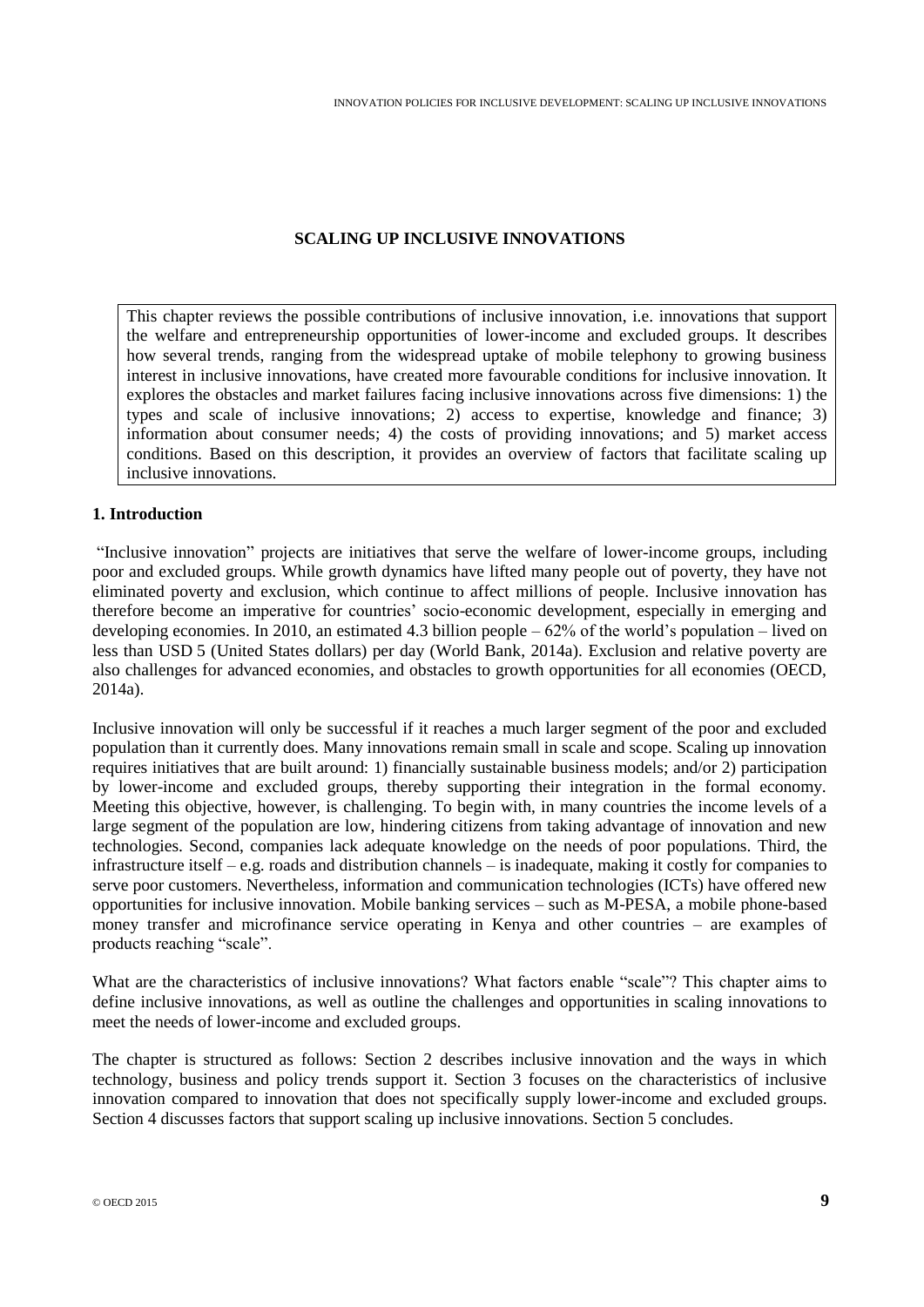# **2. The context of inclusive innovation**

# *2.1. Definitions*

Inclusive innovations improve the welfare of lower-income and, more broadly, excluded groups. Inclusive innovations have different dimensions, detailed below.

**"Pro-inclusive innovations"** often modify existing technologies, products or services to supply lower and middle-income groups. Among them, "frugal" innovations allow setting lower unit product prices by preserving only the most critical functionalities, while retaining core quality characteristics. The lower price allows lower-income groups to purchase those innovations.

Examples of pro-inclusive innovations include the Tata Nano (in the goods category), a low-cost, no-frills car produced in India, and Narayana Health, which provides lower-cost heart surgery thanks to standardised procedures allowing for extended use of unskilled labour for all tasks that do not require a doctor's intervention.

Many different actors, including micro, small and medium enterprises, large domestic corporations, multinational enterprises, state enterprises and not-for-profit corporations, have introduced pro-inclusive innovations. Business model innovations in particular are critical to inclusive innovations. Table 1.1 provides examples.

**"Grassroots innovations"** are inclusive innovations emphasising the empowerment of lower-income groups (Heeks et al., 2013).<sup>1</sup> While they are undertaken by the poor, they can be supported by other actors in the innovation system, including universities, non-governmental organisations (NGOs) and private firms. Poor populations can be involved through minor roles (e.g. as product distributors) or more extensive ones (e.g. as joint producers).<sup>2</sup> Grassroots innovation is also closely related to innovation in the informal economy.

Examples of grassroots innovations include the well-known Honey Bee Network (Table 1.1) and the sanitary napkin-making machine.

Table 1.1 provides some examples of pro-inclusive and grassroots innovations.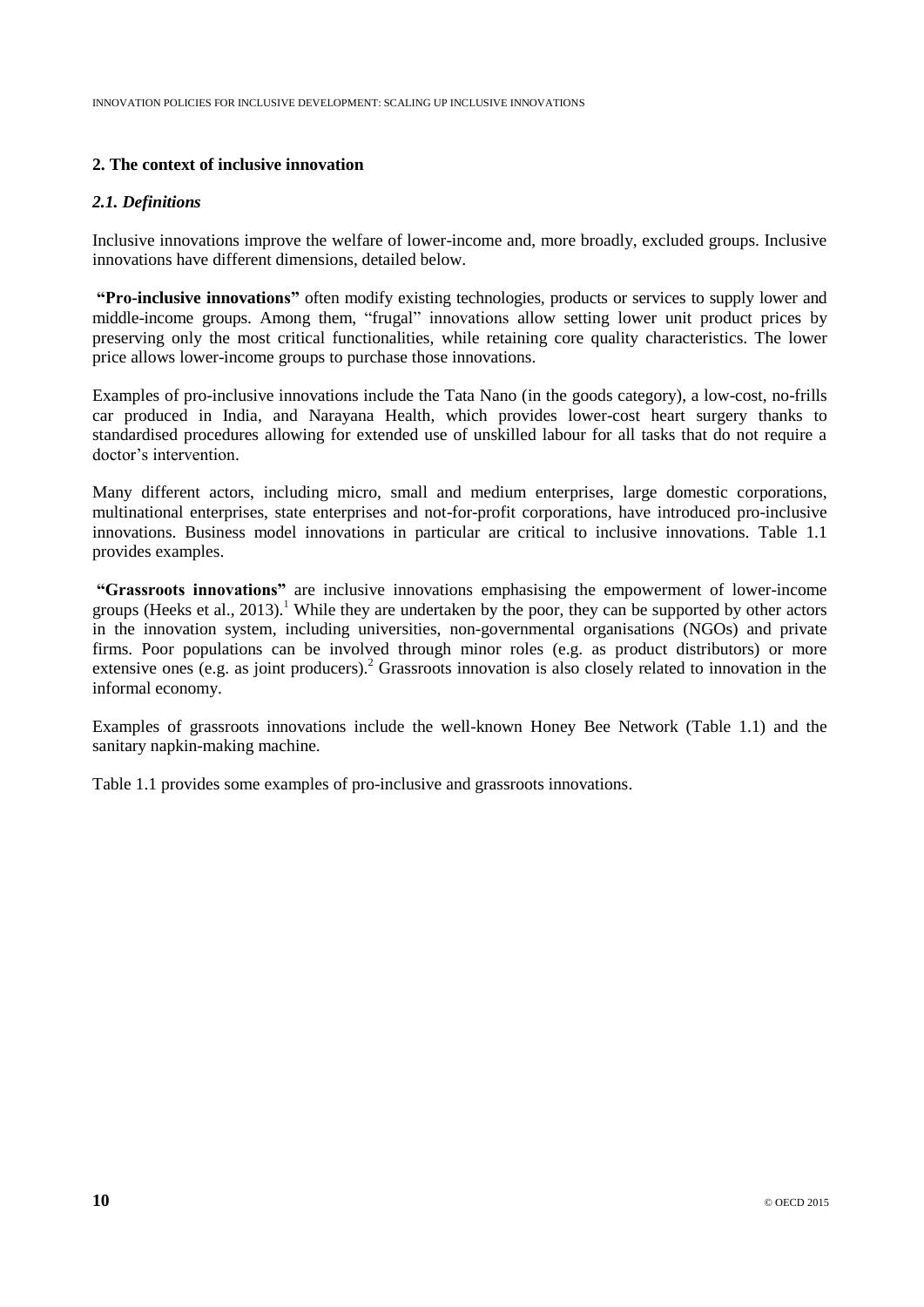|                          | <b>Nature of innovation</b>                                                                                                                                                                                                                                                                                                                                                                                                                                                                                             |                                                                                                                                                                                                                            |                                                                                                                                                        |  |
|--------------------------|-------------------------------------------------------------------------------------------------------------------------------------------------------------------------------------------------------------------------------------------------------------------------------------------------------------------------------------------------------------------------------------------------------------------------------------------------------------------------------------------------------------------------|----------------------------------------------------------------------------------------------------------------------------------------------------------------------------------------------------------------------------|--------------------------------------------------------------------------------------------------------------------------------------------------------|--|
|                          | <b>Service innovation</b>                                                                                                                                                                                                                                                                                                                                                                                                                                                                                               | <b>Product innovation</b>                                                                                                                                                                                                  |                                                                                                                                                        |  |
|                          | <b>Empresas Públicas de Medellín</b>                                                                                                                                                                                                                                                                                                                                                                                                                                                                                    | Narayana Health                                                                                                                                                                                                            | <b>MoneyMaker irrigation pump</b>                                                                                                                      |  |
|                          | A<br>utility<br>company providing<br>energy and water services. Low-<br>income users can use prepaid<br>cards to pay for the service<br>according to their cash flow.<br>Households do not pay fixed<br>installation costs.                                                                                                                                                                                                                                                                                             | One of India's largest healthcare<br>services providers, Narayana Health<br>offers low-cost cardiac surgeries<br>and other healthcare services to the<br>poor. It also caters to isolated<br>communities via telemedicine. | Low-cost manpowered<br>irrigation<br>pumps.<br>Innovation: no electricity or fuel is<br>required<br>for functioning<br>and<br>operating cost is lower. |  |
| Pro-inclusive Innovation | Innovation: pay-per-use method.                                                                                                                                                                                                                                                                                                                                                                                                                                                                                         | Innovation:<br>business<br>process<br>innovations aimed at decreasing<br>surgery costs. Use of ICTs to                                                                                                                     | Operator:<br>US-based<br><b>NGO</b><br>(KickStart).                                                                                                    |  |
|                          | Operator: public utility company.                                                                                                                                                                                                                                                                                                                                                                                                                                                                                       | establish healthcare centres in<br>remote locations for poor rural                                                                                                                                                         | Sector: agriculture.                                                                                                                                   |  |
|                          | Sector: energy and water.                                                                                                                                                                                                                                                                                                                                                                                                                                                                                               | communities.                                                                                                                                                                                                               | Country: Kenya, Mali, Tanzania.                                                                                                                        |  |
|                          | Country: Colombia.                                                                                                                                                                                                                                                                                                                                                                                                                                                                                                      | Operator: private corporation.                                                                                                                                                                                             | Scale: the pumps are distributed in                                                                                                                    |  |
|                          | Scale: 43 000 low-income users<br>have been<br>connected<br>since<br>implementation in 2007.                                                                                                                                                                                                                                                                                                                                                                                                                            | Sector: healthcare.<br>Country: India.                                                                                                                                                                                     | local shops and sold to other<br>NGOs for wider diffusion in the<br>three countries.                                                                   |  |
|                          |                                                                                                                                                                                                                                                                                                                                                                                                                                                                                                                         | Scale: 6 200 beds are spread<br>across 23 hospitals in 14 cities (up<br>from an initial 300 beds in 2001).                                                                                                                 |                                                                                                                                                        |  |
|                          |                                                                                                                                                                                                                                                                                                                                                                                                                                                                                                                         | <b>Honey Bee Network</b>                                                                                                                                                                                                   | <b>Sanitary napkin-making machine</b>                                                                                                                  |  |
|                          | The Honey Bee Network links grassroots innovators from low-income<br>groups.                                                                                                                                                                                                                                                                                                                                                                                                                                            | A low-cost sanitary napkin-making<br>machine that produces affordable<br>sanitary pads for very poor women.                                                                                                                |                                                                                                                                                        |  |
|                          | Sector: all sectors relevant to low-income groups' livelihood.                                                                                                                                                                                                                                                                                                                                                                                                                                                          |                                                                                                                                                                                                                            | Sector: health and manufacturing.                                                                                                                      |  |
| Innovation<br>S          | Innovation: the Network has developed an extensive database<br>documenting innovations by the poorest, including in agricultural<br>practices (e.g. natural pesticides), machinery and other sectors. The aim<br>is to foster the diffusion of knowledge to a wider group of potential users.<br>The Honey Bee Network also supports the protection of inventors'<br>intellectual property and the commercialisation of marketable innovations<br>by connecting informal innovators with formal institutions, including | Innovation: improves women's<br>health and provides them with<br>economic activity.<br>Country: India.                                                                                                                     |                                                                                                                                                        |  |
| Grassroot                | universities and public research institutions.<br>Country: India; similar networks in China and other countries.                                                                                                                                                                                                                                                                                                                                                                                                        | <b>Scale:</b> present in 1 300 villages in<br>23 states across<br>India<br>and<br>developing abroad.                                                                                                                       |                                                                                                                                                        |  |
|                          | Scale: the Honey Bee Network led to the creation of India's National<br>Innovation Foundation, an autonomous body aimed at providing<br>institutional support to grassroots innovation. The Network's newsletter is<br>printed in seven Indian languages.                                                                                                                                                                                                                                                               | Grassroots involvement:<br>the<br>product was developed by an<br>uneducated<br>worker.<br>India's<br>National<br>Innovation<br>Foundation<br>helped him apply for intellectual                                             |                                                                                                                                                        |  |
|                          | Grassroots involvement: the poor are the innovators and are<br>recognised as such. They determine the conditions of use of their<br>creation, as well as its eventual commercialisation and scale-up.                                                                                                                                                                                                                                                                                                                   | property rights and provided the<br>means for the innovation to reach<br>scale.                                                                                                                                            |                                                                                                                                                        |  |

# **Table 1.1. Examples of pro-inclusive and grassroots innovations**

*Sources:* safaricom.co.ke and *The Economist* (2012) for M-PESA; Suárez Franco, C.F. (2010) for Empresas Públicas de Medellín; Kothandaraman, P. and S. Mookerjee (2008) and [www.narayanahealth.org](http://www.narayanahealth.org/) for Narayana Health; OECD (2013) and www.kickstart.org for the MoneyMaker irrigation pump.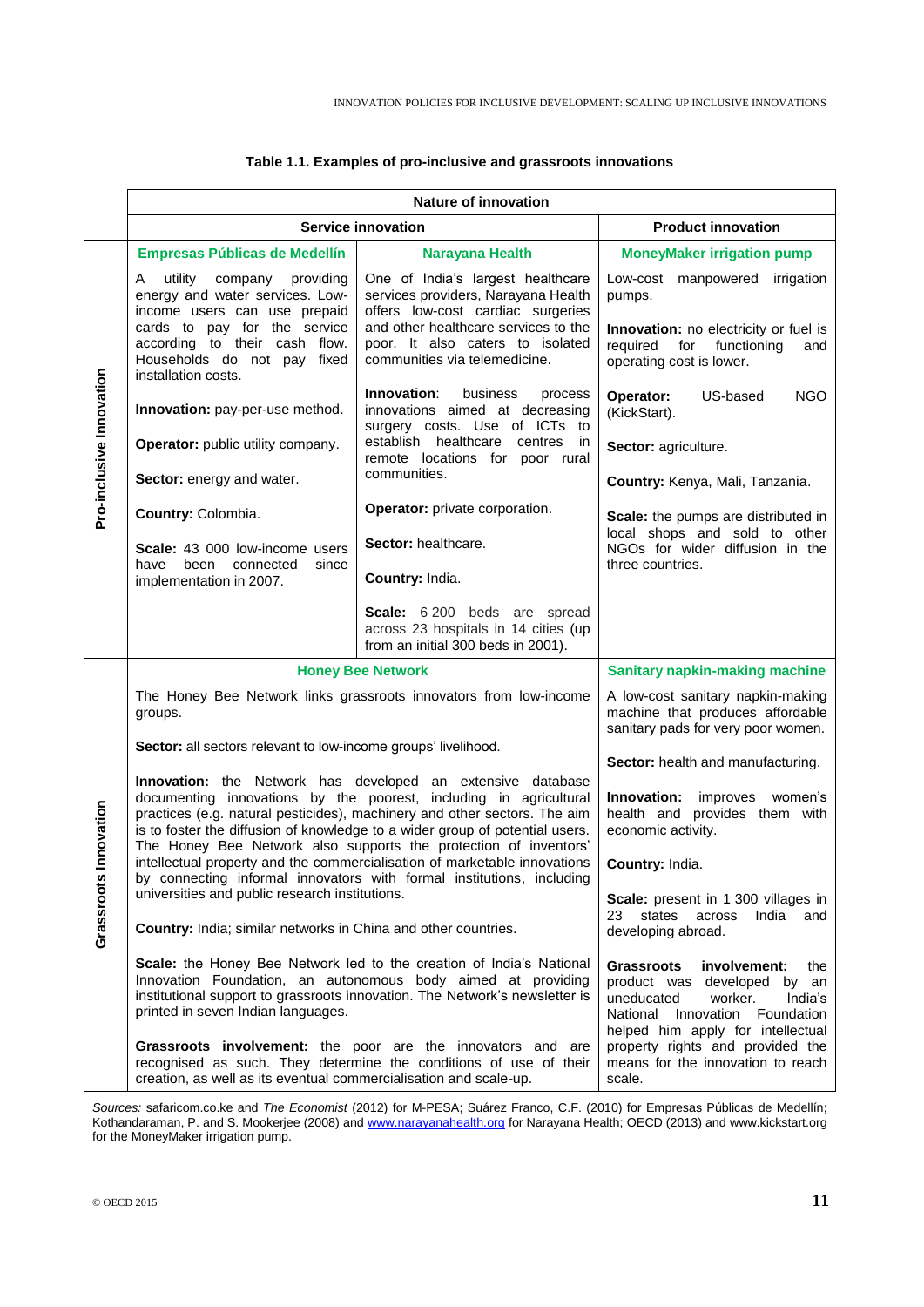Inclusive innovation often features additional characteristics. Professor Raghunath Anant Mashelkar, chairman of the National Innovation Foundation of India and president of the Global Research Alliance, defines it as "any innovation that leads to affordable access of quality goods and services creating livelihood opportunities for the excluded population, primarily at the base of the pyramid, and on a longterm sustainable basis with a significant outreach" (Mashelkar, 2013). This definition, paraphrased below, identifies five core characteristics:

- **Affordable access:** affordability depends on where individuals are positioned along the economic pyramid, the objective being to serve lower-income people through "extreme reduction" in production and distribution costs.
- **Sustainability:** affordable long-term access should rely on market mechanisms, without continued government support.
- **Quality goods and services and livelihood opportunities:** inclusive innovation is not about developing lower-quality products for those who cannot afford quality, but rather about providing better quality to improve their quality of life. This is strongly contingent on innovation, since providing high quality at a low price requires introducing new products, rather than adapting existing ones.
- **Access to the excluded population:** depending on specific national and social contexts, as well as the policy objectives, inclusive innovation should primarily benefit the poor, the disabled, migrants, women, the elderly, certain ethnic groups, etc.
- **Significant outreach:** true inclusion can only be realised if the benefits of inclusive innovation reach a large scale, i.e. a significant portion of the population stands to benefit from specific inclusive innovations.

Defining the target group of "inclusive" innovations depends on national policy contexts. It is even more complex from a global perspective encompassing developing, emerging and advanced economies, where the poorest have very different income levels. An innovation that is accessible to the poorest in advanced economies may only be accessible to the emerging middle classes – rather than the poor – in emerging and developing countries. Innovations such as the Tata Nano – known as the world's cheapest car – and Narayana Health's healthcare services (described in Table 1.1 above) fall into this category, yet are often cited as examples of inclusive innovations, for two reasons. First, these products are potentially relevant to serving the needs of the poorest in advanced countries. Second – similarly to inclusive innovations aimed at the poorest – their objective is to reach groups of people with lower incomes. Hence, it is relevant to include them in an analysis aiming to identify policy lessons on inclusive innovations.

This chapter will therefore focus on innovations that provide opportunities to the poor and lower-income and excluded groups in developing and emerging economies.<sup>3</sup> These include mobile phone services, fertilisers and other basic products supporting small-scale agriculture and supply services from which the poor are often excluded.

# *2.2. Country characteristics*

The specific characteristics of poverty shape national priorities with regard to inclusive innovation:

Poverty's impact on rural populations: more generally, poverty's geographic distribution determines certain needs (e.g. those of agricultural communities) and costs (e.g. those of transportation to remote markets). It also influences the number of different markets – often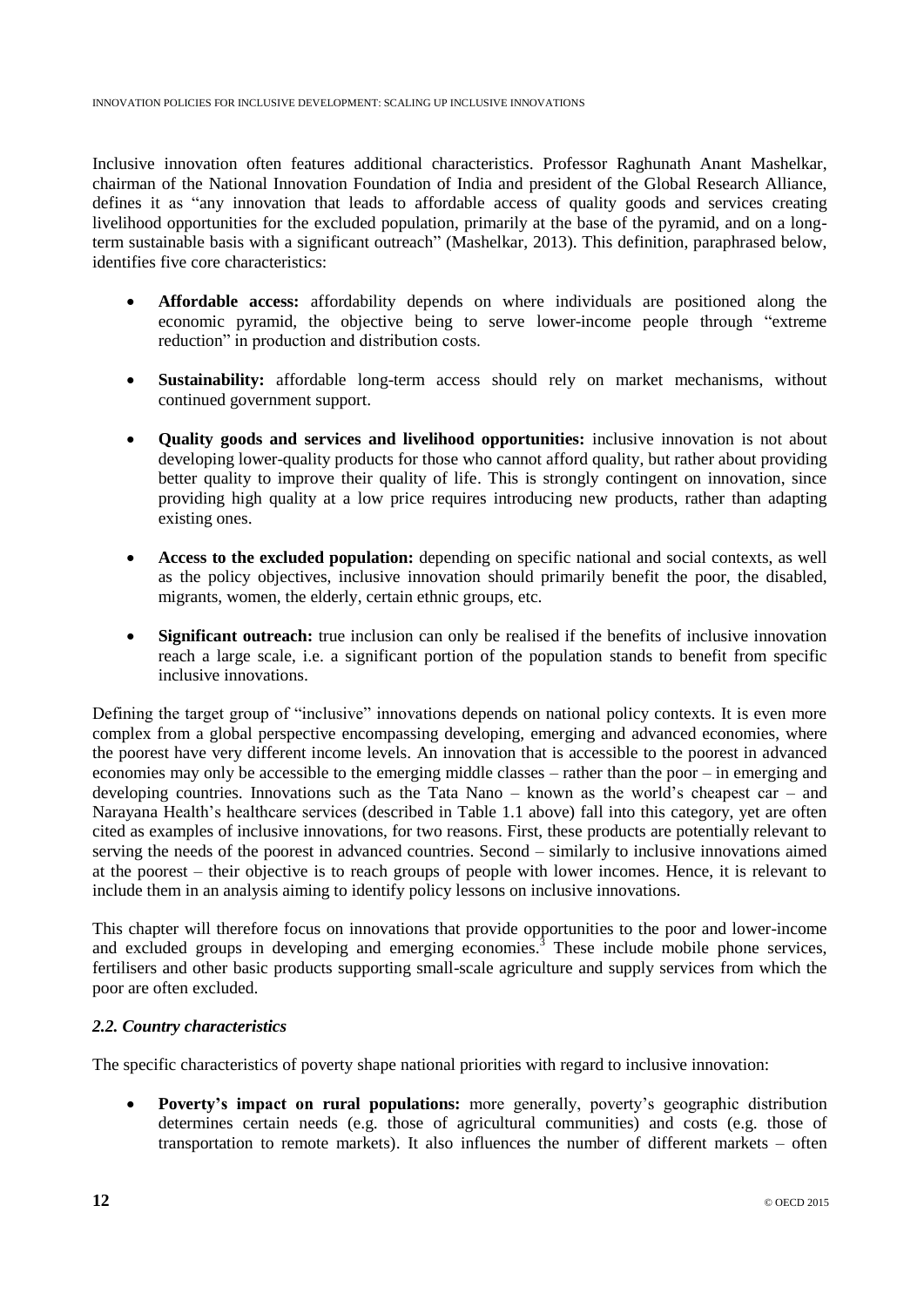limited in size and with specific local demands, posing potential challenges for delivering certain types of inclusive innovations.

- **The population distribution across income groups:** where extreme poverty is widespread and markets are poorly developed, market-based inclusive innovations mechanisms face larger obstacles. The size of adjacent higher-income groups can help develop opportunities for crossfinancing models, whereby the poorest pay a very low price, which is compensated by the higher price paid by the moderately poor of marginally higher income.
- **The overall national market size**: especially if accompanied by substantial economic growth, a relatively larger market can provide incentives for foreign multinational corporations in particular to supply it with innovations.

Box 1.1 describes poverty characteristics across five economies: China, Colombia, India, Indonesia and South Africa.

# **Box 1.1. Poverty in China, Colombia, India, Indonesia and South Africa**

The **share of the population living in poverty varies substantially** among the five countries, although it is sensitive to the measure used. Based on a common threshold of constant 2005 USD 5 per day at purchasing power parity (PPP), 90% of Indonesia's population and 96% of India's population is poor, compared with 68% in China, 49% in Colombia and 62% in South Africa. Extreme poverty affects a large share of the population in each of the five countries and is particularly prevalent in India, Indonesia and South Africa.

The **geography of poverty differs as well**. Poverty touches mostly rural populations in India (71%) and China (73%). In Indonesia, virtually half of the poor (52%) are urban dwellers; the other half live in rural areas. With the exception of Indonesia, population groups living in extreme poverty (less than USD 1.25 per day) are mostly rural.

Finally, the **poor (i.e. those living on less than USD 5 per day) are not a homogenous group, and their distribution across the poverty scale** varies. In Colombia, more than half of the poor earn above USD 2.50 per day. In India, on the contrary, the majority (84%) of the poor live on less than USD 2.50 per day: thus, they are not only more numerous, but much poorer than their Colombian counterparts, which means that the pricing strategies of similar inclusive innovations will need to be adapted. In Indonesia and South Africa, the distribution of poverty is also weighted towards extreme poverty, albeit to a lesser extent: two-thirds of the poor live on less than USD 2.50 per day. In China, 53% of the poor live on less than USD 2.50 per day.

*Note*: Income segments are expressed in 2005 PPP. For India and Indonesia, national distribution is based on an aggregated Lorenz curve from original rural and urban distribution. Information is for 2010 for Colombia and Indonesia, 2009 for China and India and 2008 for South Africa.

*Source*: PovcalNet, Development Research Group, World Bank, <http://iresearch.worldbank.org/PovcalNet/index.htm?0> (accessed on 30 May 2014). Data are based on primary household survey data obtained from government statistical agencies and World Bank country departments.

# *2.3. Opportunities for inclusive innovation*

Several ongoing trends in technology, business, policy and macroeconomics create wider opportunities for successful inclusive innovation models compared to the past.

# *ICTs and other technologies*

ICTs in general – and mobile phones in particular – have provided an opportunity for leapfrogging critical infrastructural shortcomings. By successfully connecting a much larger number of the poor to the mobile phone network, they have served as a platform for several "inclusive innovations" in the areas of health and education (Box 1.2), as well as a platform for activities involving the poor in agriculture and fishing.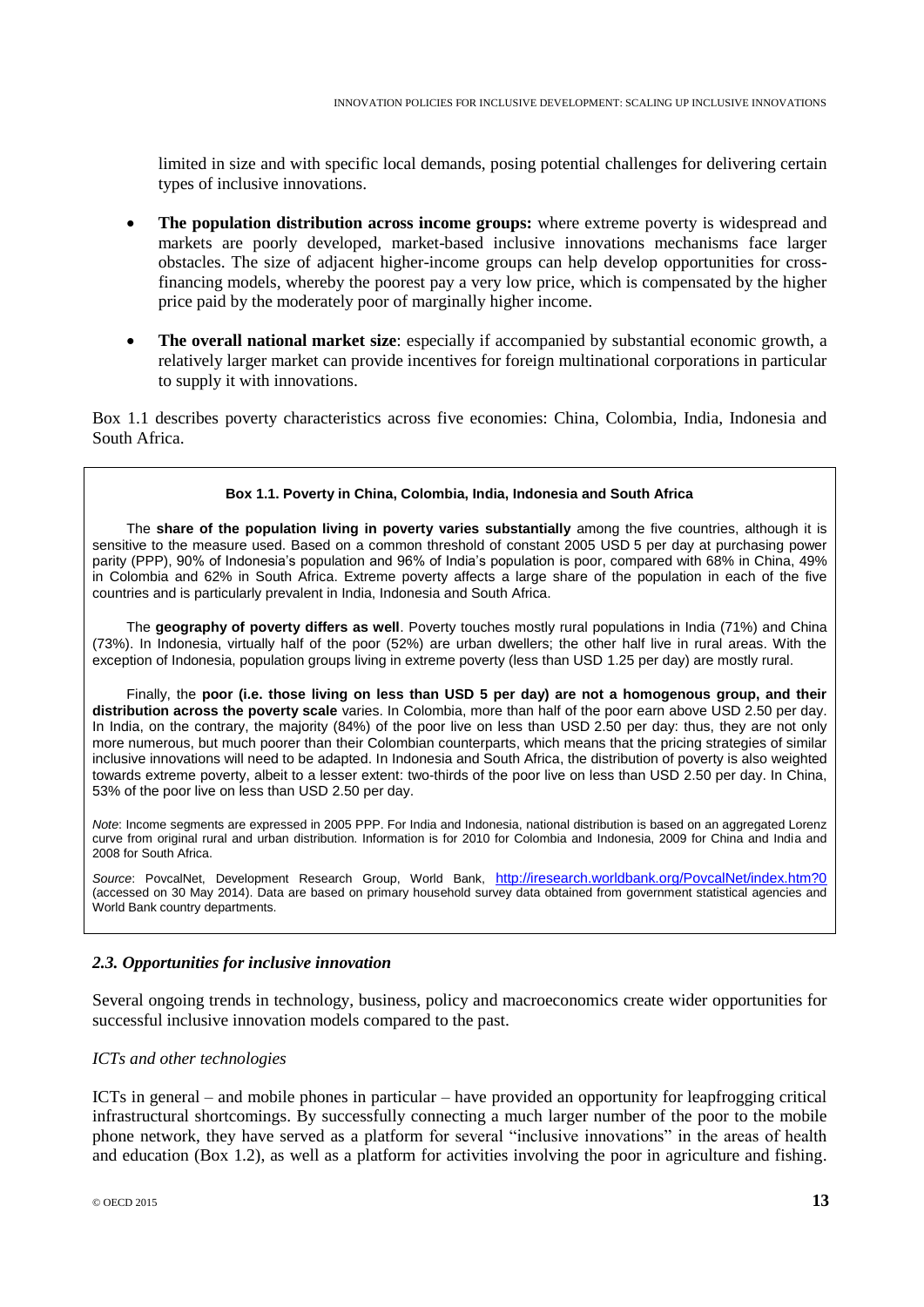ICTs also have the potential to further improve opportunities for mobile banking (OECD, 2013): as the cost of providing mobile services only involves developing the applications, the service itself can be distributed for free on a wide scale. However, it should be noted that "virtual" services will not be a bridge in all cases – the delivery of physical goods requires a physical infrastructure.

The growing number of new ICT-based business approaches provides novel opportunities for inclusive innovation. A recent innovation in financing microcredit is online microlending, where individual investors provide loan capital via the Internet. One example is Kiva.org, a not-for-profit organisation operating an online platform where individuals can lend money (from USD 25) to entrepreneurs of their choice in developing countries. The platform provides "profiles" of applicants' projects, which have been screened by Kiva's partners, international microfinance institutions (MFIs) and social businesses. Kiva has disbursed more than 678 000 loans since its inception in 2005, with an average loan size of USD 415 (Kiva, 2014).

#### **Box 1.2. Examples of mobile health and education applications**

**Child Count+, Kenya**: this application registers pregnant women and children under five and collects basic information on their health to organise visits by health workers.

**Tamil Nadu Health Watch, India**: this disease surveillance system, introduced after the tsunami in 2004, provides instant links between primary health centres in four districts to enable health experts and programme managers to co-ordinate activities more effectively and allocate resources more efficiently. Use of mobile phones allows health workers, even in remote areas, to report disease incidence data immediately to health officials, speeding up their ability to respond.

**Project Masiluleke, South Africa**: the project increases the volume of patients who are screened for HIV/AIDS and receive information on prevention and treatment. It sends out about 1 million messages per day and covers nearly all country mobile phone users in a year. The project is supported by the Praekelt Foundation, the PopTech innovation network, LifeLine Southern Africa (the government-backed provider of the helpline), iTEACH, Frog Design and MTN.

**Text to Change, South Africa**: this application uses mobile phone technology, specifically interactive and incentive-based SMS messaging, to send and receive information to educate, engage and empower people on issues related to well-being, e.g. health care, education and economic development. Text to Change also has campaigns in South America.

**Virtual University of Pakistan (VUP)**: this ICT-based university currently offering 17 degree programmes uses the national telecommunications infrastructure and delivers lectures asynchronously through satellite broadcast TV channels, with interaction provided over the Internet.

*Sources*: OECD (2013), based on Melhem and Tandon (2009) and ([www.sehatfirst.com](http://www.sehatfirst.com/)) for Sehat First; Adler and Uppal (2008) for Tamil Nadu Health Watch; Zhenwei Qiang et al. (2012) for Project Masiluleke; CHAI/HP, Zhenwei Qiang et al. (2012) for WelTel, Child Count+; CII (2011) for ReMeDi; Zhenwei Qiang et al. (2011) for ProjectMind and text2teach; Baggaley and Belawati (2010) for the VUP.

Other frontier technologies can also support inclusive innovations, including the Foldscope (Box 1.3) and the use of solar power to provide more poor people with access to electricity.

#### **Box 1.3. The Foldscope: A pro-inclusive innovation for inclusive science**

The Foldscope is a folded-paper microscope offering 2 000 times magnification. While its power and quality equate those of desktop microscopes worth thousands of dollars, it can be manufactured for under USD 0.50 using three-dimensional (3D) printing. The microscope is made of cheap and abundant material (paper) and requires minimal assembly skills, keeping production costs low. Designed by Professor Manu Prakash of Stanford University,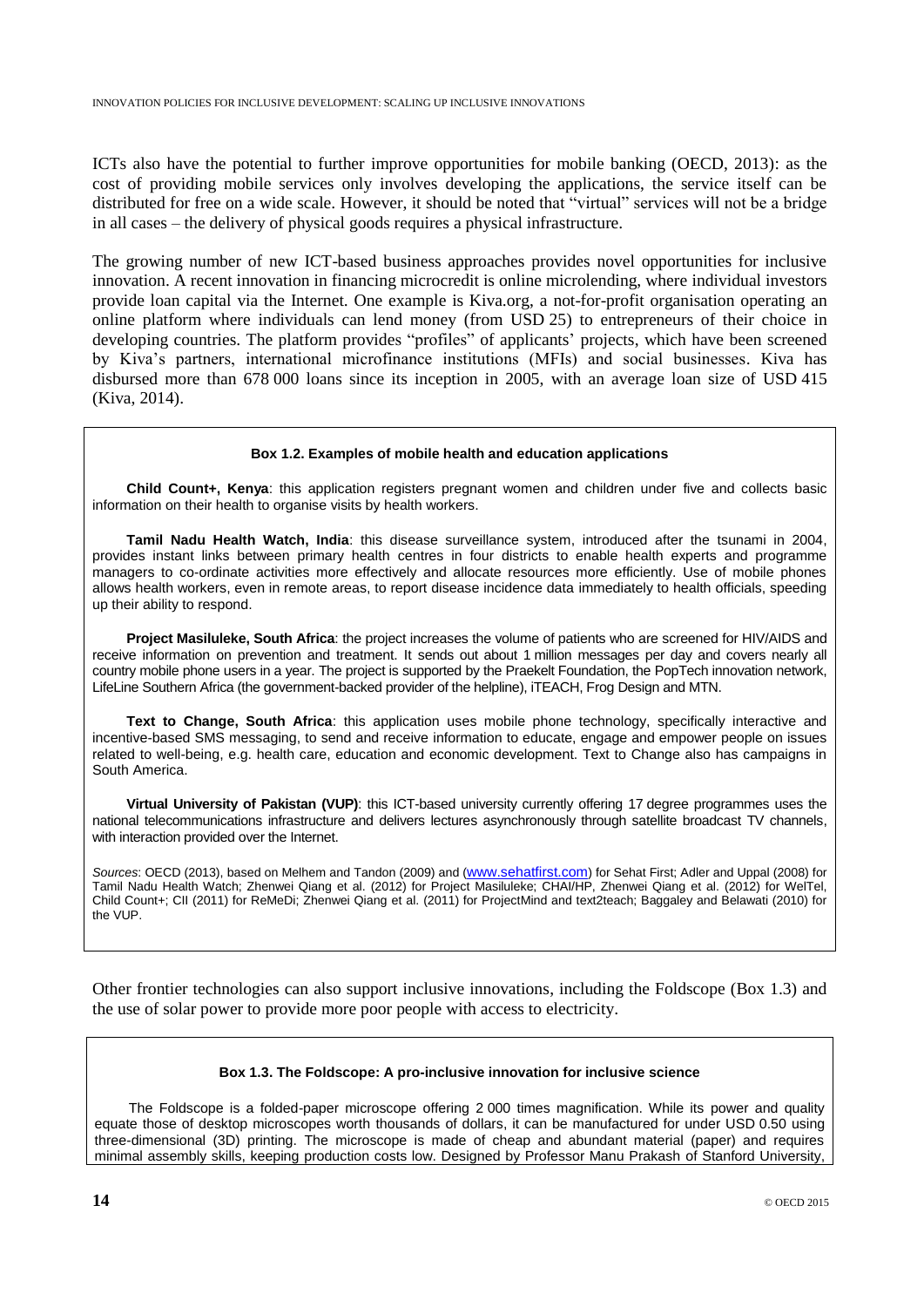the Foldscope is being tested in India and Uganda as a diagnostic tool for malaria and acute bacterial diseases. The Foldscope was designed as a platform technology: it aims to bring science to the masses and is adapted to different local contexts and uses. To this end, it is resilient and portable and does not require any power source. To achieve the Foldscope's objectives, the creators are giving away 10 000 microscopes to researchers and citizens around the world to test on potential applications. As of April 2014, they had received over 10 000 applications, including from a Mongolian farmer wishing to use the Foldscope to monitor milk quality and from the Canadian Space agency to use as a miniaturised microscope to send micro-organisms into space.

*Sources*: Markoff (2014); Dobrovolny (2014); Foldscope.com (2014).

# *Microfinance and policy*

Substantial experimentation and favourable experiences with microfinance provide opportunities for stabilising poor people's revenue streams (McIntosh, 2011). Microfinance can also support investments and risk management by grassroots entrepreneurs, and has been found to positively affect business size (Angelucci et al., 2014). However, traditional microfinance models need adapting to suit the needs of grassroots entrepreneurs. For instance, rigid and/or short-term repayment schedules are ill-suited to farmers, since agricultural production cycles are commonly longer than in other industries (Dalla Pellegrina, 2011). Introducing a more flexible repayment schedule – which also offers a longer return on investment – can have positive impacts on business investment and creation (Field et al., 2013).

Successful pro-poor policy initiatives in the form of cash transfer programmes and extensive experience with public-private partnerships can also provide novel policy models supporting inclusive innovation. Based on such experience, pioneer innovators can develop hybrid models that make the involvement of the private sector in public activities much more viable by offering business opportunities.

#### *Business and macroeconomics*

The growing importance of emerging markets, including China, India and Indonesia, also contributes substantially to orienting business interests towards innovations serving lower-income markets. Prahalad and Hart (2002) have popularised the business case for social-value creation. They introduced the concept of the "bottom of the pyramid" (BoP), further developed in Prahalad (2005). The International Finance Corporation (IFC) and the World Resources Institute (Hammond et al., 2007) provide a systematic analysis of the BoP across different countries and sectors. They estimated that in 2002, the 4 billion people living in poverty constituted a USD 5 trillion global consumer market, of which the 5 economies of China, Colombia, India, Indonesia and South Africa represented USD 3.2 trillion. Another reason why large multinationals devote more attention to these markets is to build brand loyalties among the poor, as these consumers will likely belong to higher-income consumer groups in the future. Yet another factor facilitating the development of inclusive innovation initiatives is their greater emphasis on corporate social responsibility. The success of fair trade products, for example, reveals a willingness on the part of consumers in developed economies to support poverty alleviation efforts. 4

#### **3. In what ways are inclusive innovations different?**

Inclusive innovations are not characterised by their incremental or radical nature – or whether they are new to the firm, the market or the world – but rather by their consumers and producers, that are different from other innovations. Inclusive – i.e. pro-inclusive and grassroots – innovations can be compared to standard innovations designed by entrepreneurs for higher-income markets.<sup>5</sup> Inclusive innovations differ from standard innovations aimed at middle or higher-income markets according to the following criteria: 1) type and scale of innovation; 2) information about consumer needs; 3) cost of providing innovation; 4) access to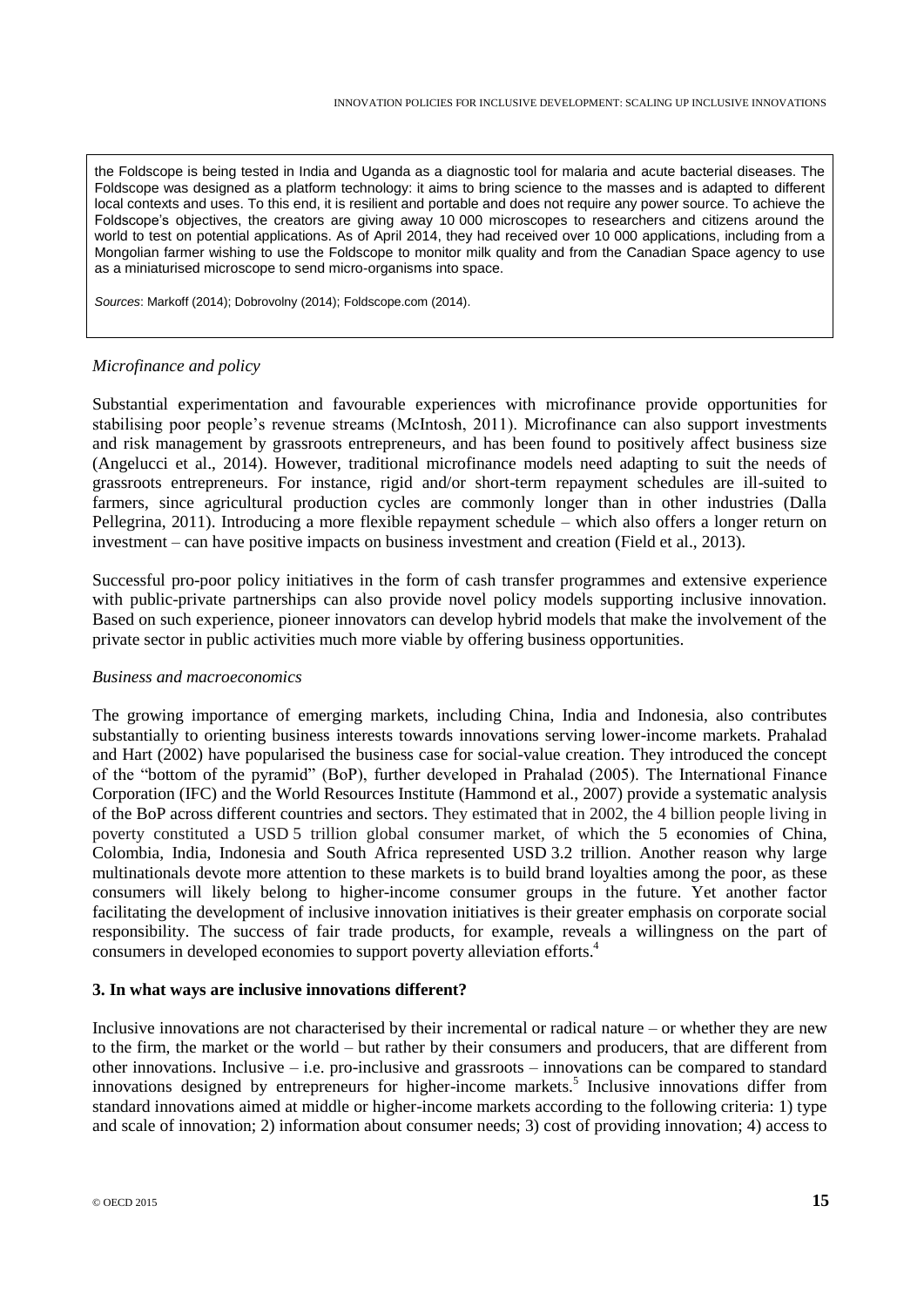expertise/knowledge and financing (for inclusive innovations); and 5) market conditions for innovators. These criteria point to the different challenges facing inclusive innovations.

# *3.1. Type and scale of inclusive innovations*

The types and impacts of inclusive innovations differ from those of stylised innovations, as show in Table 1.2 (Column 1). This applies to both pro-inclusive innovations (innovations produced by companies, NGOs, and so on, for the poor) and grassroots innovations (innovation for the poor by the poor). Demand for pro-inclusive and grassroots innovations is more sensitive to price, and often more volatile. Lower education levels among the poor can also reduce uptake. In Colombia, for instance, the gap in the number of years of schooling between the first and fifth income quintile in 2011 was about 6.3 years (Center for Distributive, Labor and Social Studies [CEDLAS] and the World Bank).

Where the types of innovations are concerned, certain products are relatively more important for lowerincome groups than others and their development should be a priority if the objective is to serve those groups. These include not only food (as suggested by the Engel curve, which shows that poorer households devote a larger share of their income to basic needs), but also public services such as health, transport and infrastructure, to which the poor often do not have access. Again in Colombia, 18% of the lowest-income population did not have access to water and 53% lacked access to sewage in 2012 (CEDLAS and the World Bank). By contrast, innovative products in domains that are less critical will be more difficult to finance via co-financing by the poor.

Unlike formal research and development processes, the **grassroots innovation** approach relies on needsbased user experimentation. It often leads to incremental innovations – some of which are adaptations of existing innovations. Grassroots innovations, however, are not necessarily non-technological and can often benefit from technology: one of the critical roles of the Honey Bee Network is to connect grassroots innovators with scientists and engineers to help develop their innovations.

Pro-inclusive innovations can also be highly technological, as illustrated by Protoprint, a pro-inclusive innovation bridging the gap between "high-level" innovation and inclusive innovation (Box 1.4).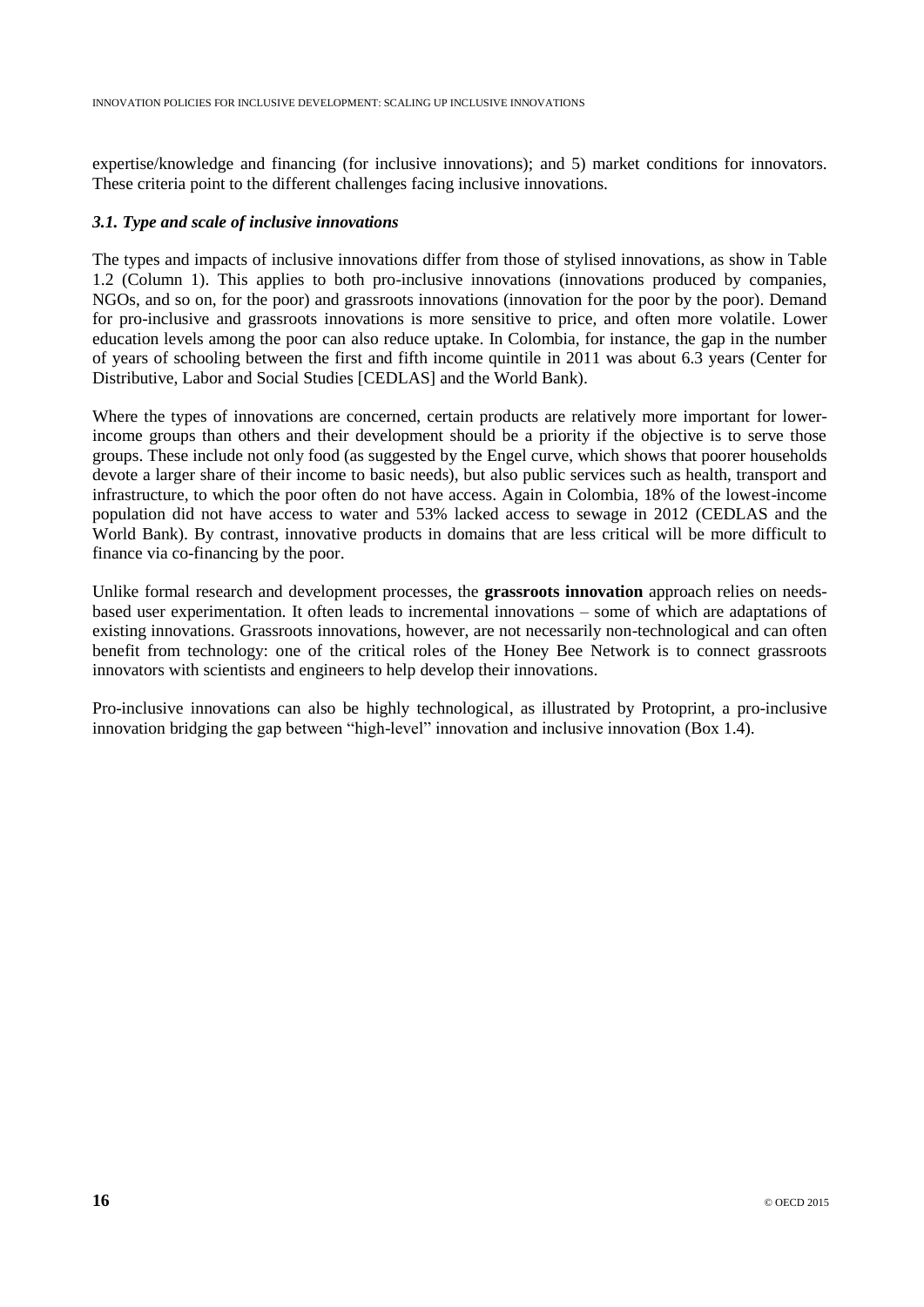#### **Box 1.4. Linking high-level innovation with pro-inclusive innovation: Protoprint**

In India, garbage collection is done at the dumpsite and garbage pickers sell raw plastic to intermediaries, often receiving less than USD 1 per day. Protoprint, an Indian company created by 2 MIT D-Lab students, developed a low-cost technology enabling garbage pickers to transform reclaimed plastic into 3D printing filament, increasing their income 15 times for a given amount of plastic collected. Protoprint has created two low-cost, easyto-use machines that will eventually allow producing the printing filament: the Flakerbot, which shreds high density polyethylene plastic, and the RefilBot, which cooks the plastic flakes and extrudes a 3D printing filament. Protoprint currently has a pilot "filament lab" in Pune and partners with SWaCH (Solid Waste Collection and Handling), a cooperative of self-employed waste pickers. Product development is still ongoing and filaments are being tested on a variety of printers. Wider diffusion of the product is slated for early 2015.

*Sources*: [www.protoprint.in](http://www.protoprint.in/) (accessed on 6 November 2014); Mashelkar (2014).

When it comes to inclusive innovation, substantial costs linked to providing products to the poor can arise. The lack of access to electricity constrains the types of products available to them and requires innovative approaches to adapting products. Shortcomings in infrastructure further add to the costs of delivery in remote areas. For example, while 79% of roads were paved in OECD countries in 2011, only 53% were paved in middle-income economies and 21% in low-income economies (World Bank Development Indicators, 2014). These shortcomings in infrastructure quality compared with OECD countries affect poor and rural populations in particular. Table 1.2 describes in more detail the costs of providing innovations and provides examples.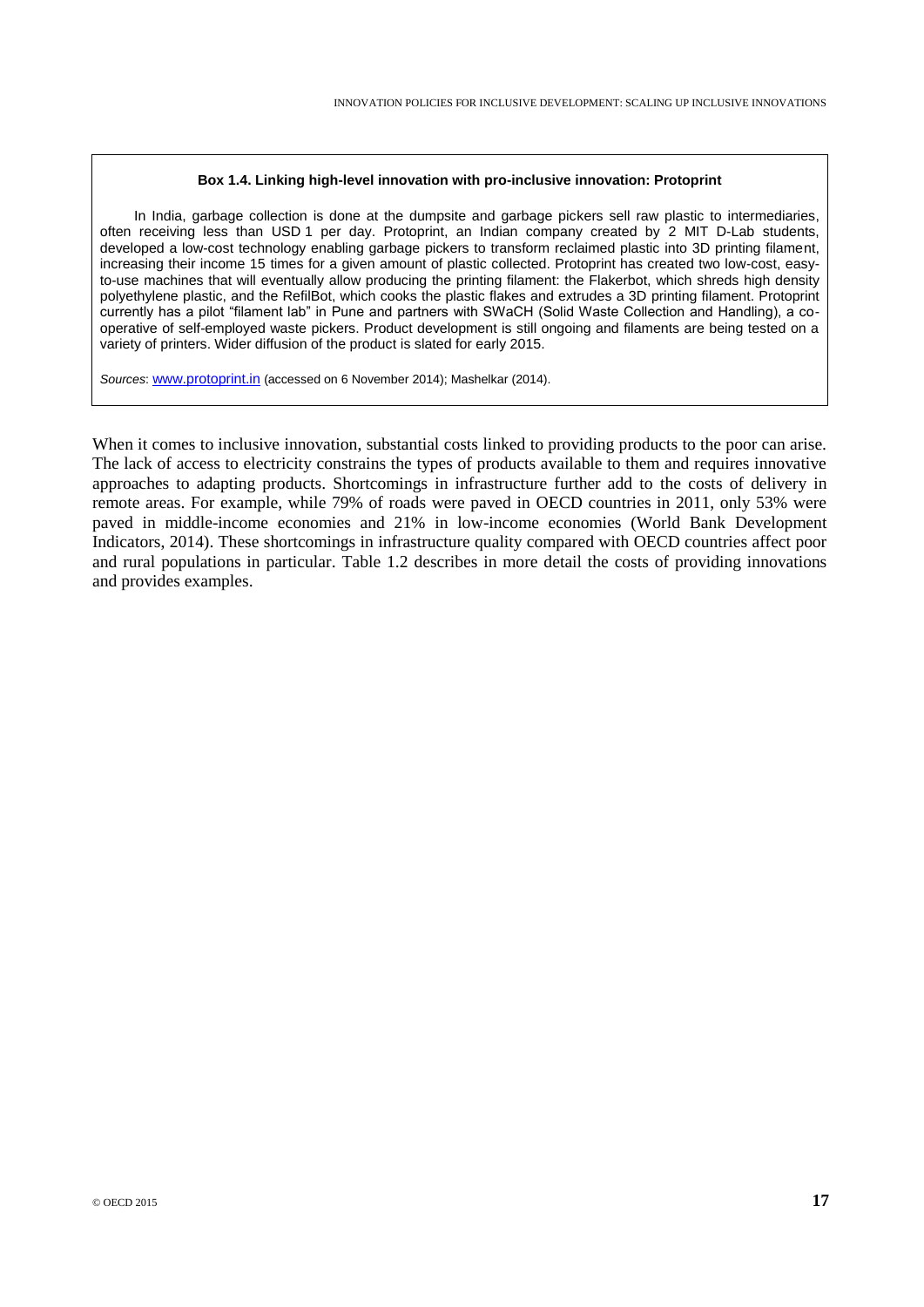#### INNOVATION POLICIES FOR INCLUSIVE DEVELOPMENT: SCALING UP INCLUSIVE INNOVATIONS **Table 1.2. Characteristics and examples of inclusive innovations compared with standard innovations**

|                                           | Types of innovation and their impact                                                                                                                                                                                                                                                                                                                                                                                                                                                                                                                                                                                                                                                                                  | Cost of providing innovations                                                                                                                                                                                                                                                                                                                                                                                                                                                                                                                           |
|-------------------------------------------|-----------------------------------------------------------------------------------------------------------------------------------------------------------------------------------------------------------------------------------------------------------------------------------------------------------------------------------------------------------------------------------------------------------------------------------------------------------------------------------------------------------------------------------------------------------------------------------------------------------------------------------------------------------------------------------------------------------------------|---------------------------------------------------------------------------------------------------------------------------------------------------------------------------------------------------------------------------------------------------------------------------------------------------------------------------------------------------------------------------------------------------------------------------------------------------------------------------------------------------------------------------------------------------------|
| <b>Stylised "standard"</b><br>innovations | Opportunities provided for radical and incremental types of innovation<br>$\bullet$<br>and the full range of product, process, marketing and organisational<br>innovations. Demand and supply conditions allow exploring a variety of<br>demands.                                                                                                                                                                                                                                                                                                                                                                                                                                                                     | Larger opportunities for innovation development<br>compared to inclusive innovators, as public goods -<br>infrastructure, electricity, security and transport services<br>- provide adequate market infrastructure.                                                                                                                                                                                                                                                                                                                                     |
|                                           | Demand for individual firm characterised by volatility depending on<br>income trends, competition and consumer uptake - but often less<br>dependent on overall market size for a given innovation and less prone<br>to exogenous shocks. This is due to a) larger market size, with<br>individual demand less of an overall driver; and b) consumers<br>commonly having higher incomes.                                                                                                                                                                                                                                                                                                                               |                                                                                                                                                                                                                                                                                                                                                                                                                                                                                                                                                         |
|                                           | Higher incomes provide opportunities for consumption of products with<br>$\bullet$<br>longer-term benefits and corresponding investments.                                                                                                                                                                                                                                                                                                                                                                                                                                                                                                                                                                             |                                                                                                                                                                                                                                                                                                                                                                                                                                                                                                                                                         |
|                                           | Consumers are often better informed about product benefits and uses,<br>$\bullet$<br>allowing for more informed consumption (e.g. of health-related<br>services).                                                                                                                                                                                                                                                                                                                                                                                                                                                                                                                                                     |                                                                                                                                                                                                                                                                                                                                                                                                                                                                                                                                                         |
| <b>Inclusive</b><br><b>Innovations</b>    | Demand requires innovations that substitute for absent public services<br>(e.g. in health, education, infrastructure/transport and communication<br>services).<br>> Amanz Abantu (South Africa) is a company specialising in<br>providing water to undersupplied low-income communities by<br>installing pay-per-use pumps in accessible locations.                                                                                                                                                                                                                                                                                                                                                                   | Lack of baseline conditions $-$ e.g. limited access to<br>electricity - limit access to possible technologies for the<br>poor (resulting in lower range of viable products<br>compared to standard innovations) or make development<br>costlier, thereby reducing uptake by imposing the need<br>to invent around a challenge.                                                                                                                                                                                                                          |
|                                           | Demand for innovations is characterised by uncertainty: new products<br>$\bullet$<br>often create new markets, whose prospects are hard to evaluate, and<br>consumers rely on cash flows, which are subject to shocks (e.g. due to<br>lack of work, illness and lack of insurance), for consumption. <sup>6</sup><br>The Aishwarya solar lantern (India) failed because its pricing<br>➤<br>scheme (high upfront lump-sum payment) was not compatible<br>with the demand characteristics (volatile income). On the<br>contrary, pay-per-use strategies are more adapted to the poor:<br>the EPM energy company (Colombia) increased its outreach to<br>the lowest-income groups by introducing a prepaid card system. | Lack of infrastructure raises costs ("poverty premium") of<br>supplying the lowest-income market with products<br>(compared to other markets of standard innovations);<br>often "difficult-to-reach" markets (notably slums and<br>remote rural areas) increase prices charged for products.<br>The MFI Fincomun (Mexico) partnered with<br>➤<br>Bimbo, a producer of bakery goods with a large<br>distribution network, so that the microfinance<br>agents could take advantage of Bimbo supply<br>trucks to reach potential clients (small low-income |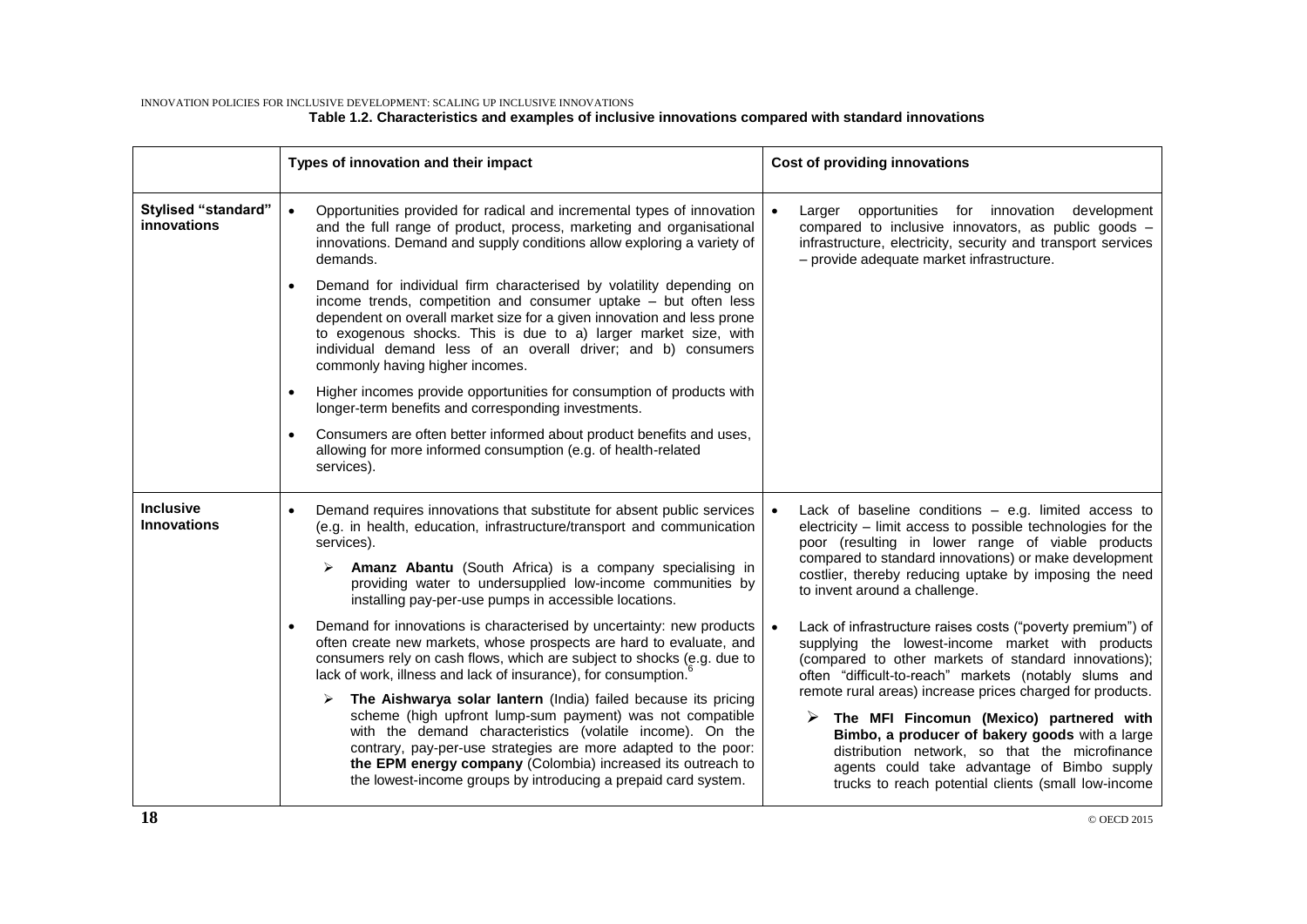|  | $\bullet$ | Grassroots innovations need to emphasise economic activities<br>relevant to the poor, such as agriculture, waste collection and<br>handicrafts.<br><b>Tedcor</b> (South Africa) trains entrepreneurs from disadvantaged<br>backgrounds to provide effective waste management. Tedcor<br>obtains waste treatment contracts with municipalities and<br>subcontracts tasks to these small businesses. The company thus<br>ensures regular demand for the entrepreneurs' services, also<br>ensuring the extension of waste collection services to previously<br>underserved areas – made possible by a lower overall cost of the<br>waste management survey.<br>The Honey Bee Network database (India) records agricultural<br>⋗<br>innovations, such as techniques to improve productivity and<br>natural pest control. | shop owners) that would be costly to reach<br>otherwise.<br>Grassroots innovator Jayaashree Industries<br>(India) sells the sanitary napkin-making machines<br>to local self-help groups across India instead of<br>producing them centrally, thereby avoiding large<br>transportation costs. |
|--|-----------|----------------------------------------------------------------------------------------------------------------------------------------------------------------------------------------------------------------------------------------------------------------------------------------------------------------------------------------------------------------------------------------------------------------------------------------------------------------------------------------------------------------------------------------------------------------------------------------------------------------------------------------------------------------------------------------------------------------------------------------------------------------------------------------------------------------------|-----------------------------------------------------------------------------------------------------------------------------------------------------------------------------------------------------------------------------------------------------------------------------------------------|
|  | $\bullet$ | Inclusive innovation provides returns to consumers; for grassroots<br>innovations, additional contributions stem from integrating the poor into<br>economic activities.                                                                                                                                                                                                                                                                                                                                                                                                                                                                                                                                                                                                                                              |                                                                                                                                                                                                                                                                                               |
|  |           | The Jayaashree Industries sanitary napkin-making machine<br>(India) creates economic activity and income for women; it<br>improves their health and the welfare of their families.                                                                                                                                                                                                                                                                                                                                                                                                                                                                                                                                                                                                                                   |                                                                                                                                                                                                                                                                                               |
|  | $\bullet$ | The constrained budgets of the poor entail a low willingness and ability<br>to pay for products and services without immediate tangible benefits.<br>Additionally, they have less awareness about products' benefits and<br>uses than higher-income groups, leading to low uptake. Education<br>efforts and alternative financing schemes are required in these cases.                                                                                                                                                                                                                                                                                                                                                                                                                                               |                                                                                                                                                                                                                                                                                               |
|  |           | In the case of the Jayaashree Industries sanitary napkin-<br>➤<br>making machine (India), ignorance and taboo were barriers to<br>uptake of the sanitary products. Relying on word-of-mouth and<br>women's self-help groups to spread information on the products'<br>health benefits solved this issue.                                                                                                                                                                                                                                                                                                                                                                                                                                                                                                             |                                                                                                                                                                                                                                                                                               |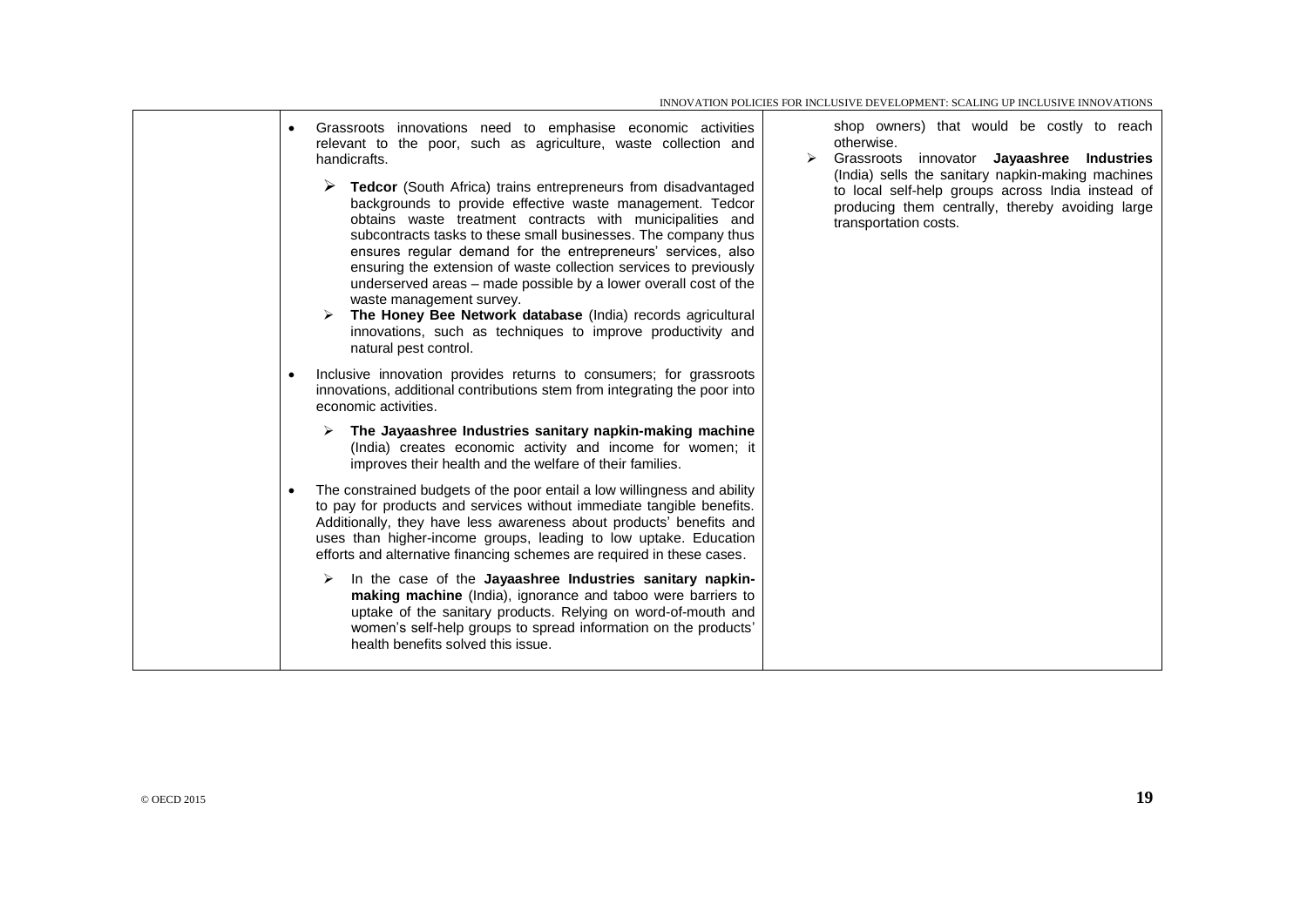| <b>Differential</b><br>policy<br>approaches<br>for<br>inclusive<br>innovation | $\bullet$ | Ensure regulatory impediments do not prohibit or constrain innovations<br>serving the poor (particularly with regard to public services).<br><b>Amanz Abantu</b> (South Africa): one of the main challenges facing<br>the private water company was regulatory barriers, i.e.<br>considerable red-tape for tendering to government projects and<br>controversy on the private provision of water.<br>M-PESA, a mobile payment company that became virtually<br>ubiquitous in Kenya, could not develop successfully in South<br>Africa due to regulatory impediments (stricter regulation to<br>prevent money laundering).<br>Facilitate access to training and capital to improve contributions.<br>The National Innovation Foundation (India) offers technical<br>and financial support for developing grassroots innovations.<br>Developing credit options to smooth consumption patterns will also<br>support catering to this market by providing firms with more stable<br>income through predictable demand.<br>Microsaving and microcredit opportunities render the very<br>poor less vulnerable to income shocks.<br>Options for cross-subsidising consumption and other ways of lowering<br>costs will be inevitable for some types of consumption (particularly for<br>lowest-income groups).<br><b>Zigitza Ambulances</b> (India) charge patients based on their<br>income. Cross-subsidisation allows them to extend services to<br>the poorest. | Product provision should be devised in a way that either<br>does not require basic infrastructure (making mobile<br>phone-based services particularly attractive)<br>or<br>simultaneously supplies infrastructure<br>(e.g.<br>by<br>developing joint delivery processes).<br>ReMeDi - remote medical diagnostics (India)<br>uses existing Internet kiosks to set up remote<br>consultation with doctors for low-income patients in<br>isolated areas.<br>Continued efforts to provide basic infrastructure can<br>raise opportunities for inclusive innovations, as will<br>efforts – possibly based on alternative approaches (e.g.<br>solar power) – to provide access to electricity.<br><b>Terrasys Energy (Indonesia) provides electricity to</b><br>➤<br>hard-to-reach communities using run-of the river<br>hydropower stations. |
|-------------------------------------------------------------------------------|-----------|--------------------------------------------------------------------------------------------------------------------------------------------------------------------------------------------------------------------------------------------------------------------------------------------------------------------------------------------------------------------------------------------------------------------------------------------------------------------------------------------------------------------------------------------------------------------------------------------------------------------------------------------------------------------------------------------------------------------------------------------------------------------------------------------------------------------------------------------------------------------------------------------------------------------------------------------------------------------------------------------------------------------------------------------------------------------------------------------------------------------------------------------------------------------------------------------------------------------------------------------------------------------------------------------------------------------------------------------------------------------------------------------------------------------------------------------------------------|-----------------------------------------------------------------------------------------------------------------------------------------------------------------------------------------------------------------------------------------------------------------------------------------------------------------------------------------------------------------------------------------------------------------------------------------------------------------------------------------------------------------------------------------------------------------------------------------------------------------------------------------------------------------------------------------------------------------------------------------------------------------------------------------------------------------------------------------|
|                                                                               |           | Training/providing consumer information (e.g. through information<br>campaigns and group training to share information with others) is<br>critical to the uptake of relevant products.                                                                                                                                                                                                                                                                                                                                                                                                                                                                                                                                                                                                                                                                                                                                                                                                                                                                                                                                                                                                                                                                                                                                                                                                                                                                       |                                                                                                                                                                                                                                                                                                                                                                                                                                                                                                                                                                                                                                                                                                                                                                                                                                         |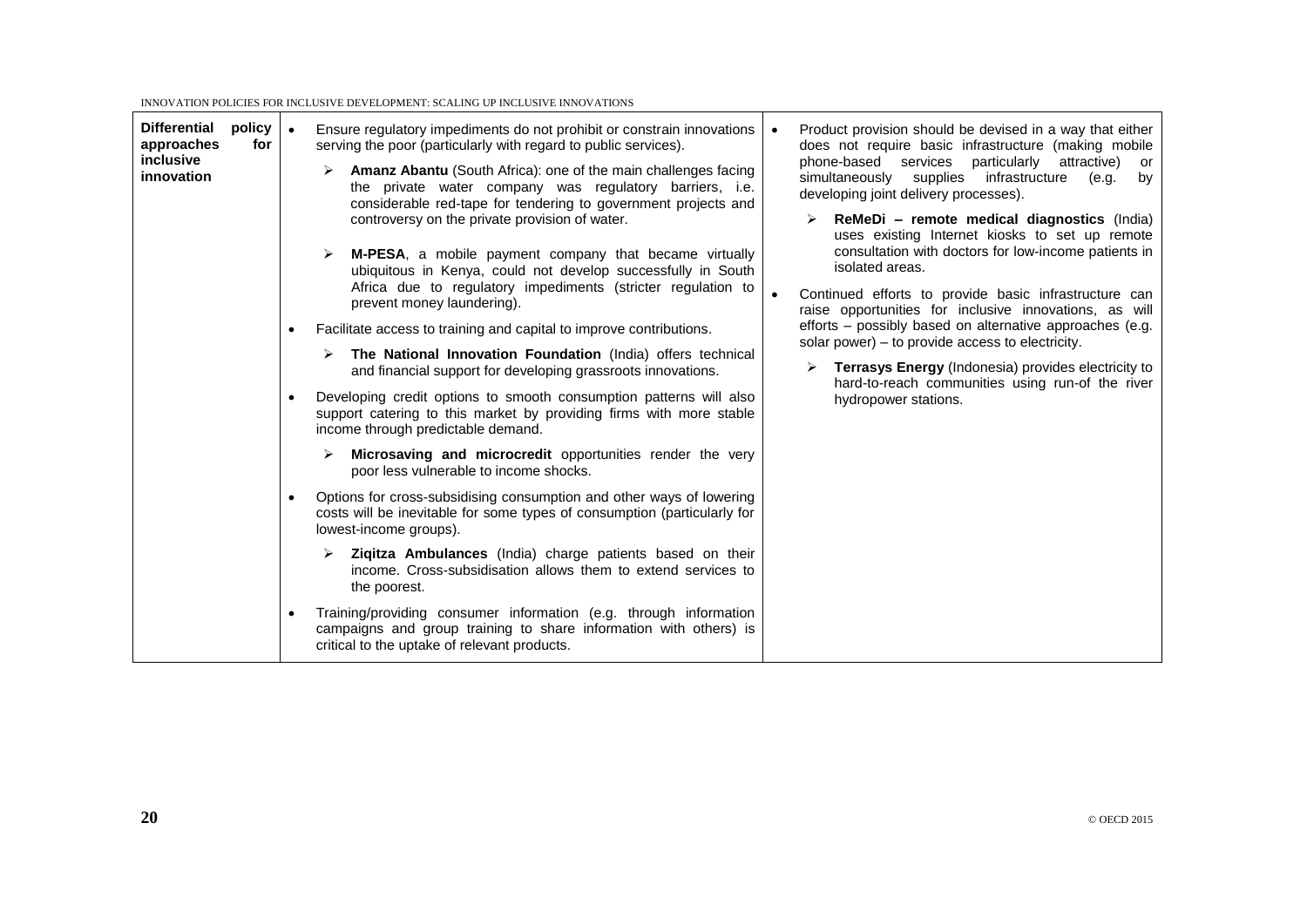# *3.2. Consumer needs*

Obtaining information about consumer needs is particularly challenging for most pro-inclusive innovators. First, there is a larger gap between producers and consumers, who are often located in remote areas or urban slums. Second, informal and limited records of consumption patterns (which are also affected by volatile incomes) require specific approaches to information gathering. The example of the Tata Nano illustrates that understanding consumers' needs does not simply relate to price. The product was less successful than expected not only because of the price increase, $\bar{i}$  but also because of safety shortcomings and – more importantly – the fact that it was marketed as a "cheap" car, which did not appeal to lowerincome consumers in search of good-quality products.

"Standard" innovators have easier access to consumer information because 1) the distance between users and producers is shorter than it is for pro-inclusive innovators; and 2) producers have access to more information on consumers drawn from consumption preferences (e.g. through phone surveys, analysis of online consumption behaviour or registered purchasing behaviour).

Grassroots innovators are often direct users of their innovations, and hence have better knowledge about their needs than outsiders. They may, however, lack knowledge about needs elsewhere, thus missing opportunities to diffuse their invention more widely. The Honey Bee Network in India supports many grassroots innovations (e.g. a time-saving pedal-powered washing machine that requires no electricity) answering specific local requirements.

Partnerships between small/grassroots entrepreneurs and large companies (which have the advantage of scale, but lack insight into poor consumers' needs) can be relevant to developing tailored products both at the local and larger scale. Governments can play a role in fostering such partnerships (Prabhu, 2014). Constructing platforms for collecting examples of successful developments of inclusive innovation projects, as well as devising innovative ways of involving the poor in the product development process (as with some types of grassroots innovations), can be helpful. The Massachusetts Institute of Technology's D-Lab (MIT D-Lab) in the United States channels researchers' creativity towards pro-inclusive innovation and collaborates closely with low-income groups in developing countries to adapt innovations to local needs.

# *3.3. Access to expertise, knowledge and finance*

The conditions for accessing expertise and knowledge differ across standard, pro-inclusive and grassroots innovators (whose generally better knowledge of user needs compared to pro-inclusive innovators gives them a critical advantage). However, grassroots innovators often face greater difficulty in finding the technical expertise they lack in-house and have more limited access to external knowledge sources. It is worth noting the parallels with open-innovation initiatives: Von Hippel (2005) emphasises that lead users with expertise are critical of open innovation. The stereotypical users are leading experts in their fields, e.g. skilled computer programmers (for the much-cited example of the open-source innovator community), but also extreme sports fanatics whose intimate knowledge of specific problems gives them higher capacities than the sports companies to design customised products. Grassroots innovators also have deep knowledge of the challenges they face, but lack the expertise. The first column of Table 1.3 shows the major differences among the different kinds of innovators, illustrated by policy examples.

Inclusive innovators have access to different financing conditions than grassroots innovators (Table 1.3, Column 2). These challenges compound the already restricted financing opportunities available to them in developing and emerging economies. As Figure 1.1 shows, the share of the poor holding an account in a financial institution is much lower than among higher-income groups. The size of the gap varies across countries: in Colombia, individuals with an income above 60% were almost 3 times more likely to hold an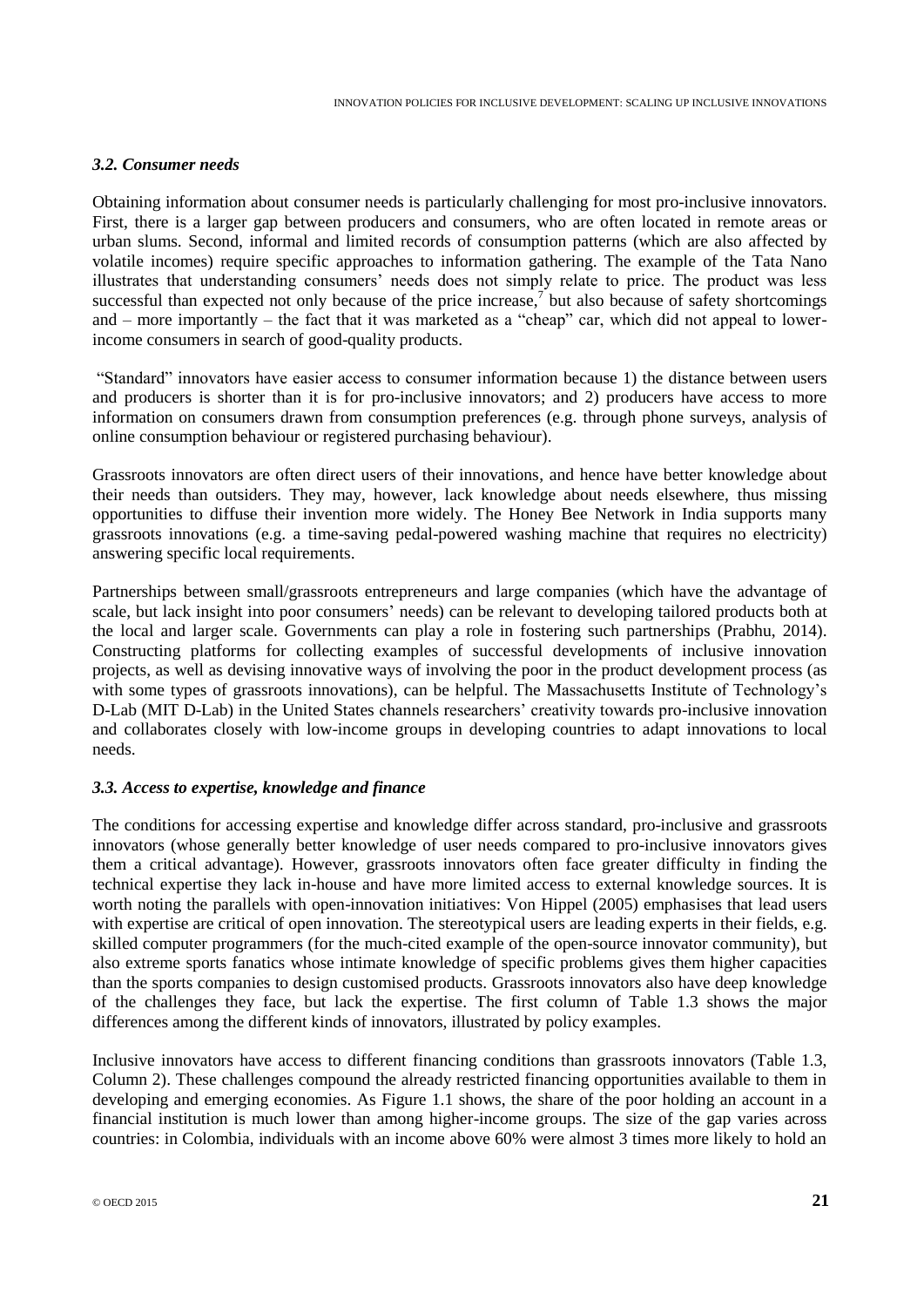account at a financial institution than the remaining 40%. In South Africa, the gap is less important: borrowing rates tend to be modest, incomes are generally low and volatile, and savings are limited. As a result, the lack of access to banking services is a major obstacle both to grassroots innovators and consumers. As a general rule, novel financial tools (e.g. mobile banking) are still only rarely used (Figure 1.1), with some exceptions: in Kenya, only 19% of the poorest 40% of the population had an account in a financial institution, but 53% used a mobile phone to receive money and 43% to send money (World Bank Global Financial Inclusion Database).





Source: *Global Financial Inclusion (Global Findex) Database (World Bank, 2011)*, based on Demirgüç-Kunt and Klapper (2012).

*Notes:* "An account at a formal financial institution" includes all accounts (owned singly or with another person) held at a bank, credit union, another financial institution (e.g. co-operative or MFI), or the post office (if applicable); this category includes respondents who reported owning a debit card. The sample for India excludes the north-eastern states and remote islands, which combined represent around 10% of the total adult population. Unless otherwise noted, data for Indonesia include Timor-Leste through 1999. Low-income economies are those in which 2010 gross national income (GNI) per capita was USD \$1 005 or less. Middle-income economies are those in which 2010 GNI per capita ranged between USD 1 006 and USD 2 275. High-income economies are those in which 2010 GNI per capita was USD 12 276 or more.

# *3.4. Market conditions for firms*

As Table 1.3 (Column 3) shows, grassroots innovators face different market conditions than traditional and pro-inclusive innovators. Grassroots innovators often operate as informal businesses. Given their importance within national economies, however, policy makers would do well to foster innovation in their local context: in 2007, the informal economy amounted to 14.3% of gross domestic product (GDP) in China, 45.1% of GDP in Colombia, 25.6% in India, 20.9% in Indonesia and 31.7% in South Africa (Schneider et al., 2010). The informal sector employs 84% of the non-agricultural workforce in India, 60% in Colombia, 33% in South Africa (International Labour Organization [ILO], 2011) and 68% in Indonesia (OECD, 2014a). Most informal enterprises are small, with fewer than nine employees (IFC, 2013a). Companies in the informal sector face substantial obstacles, both financial – e.g. gaining access to external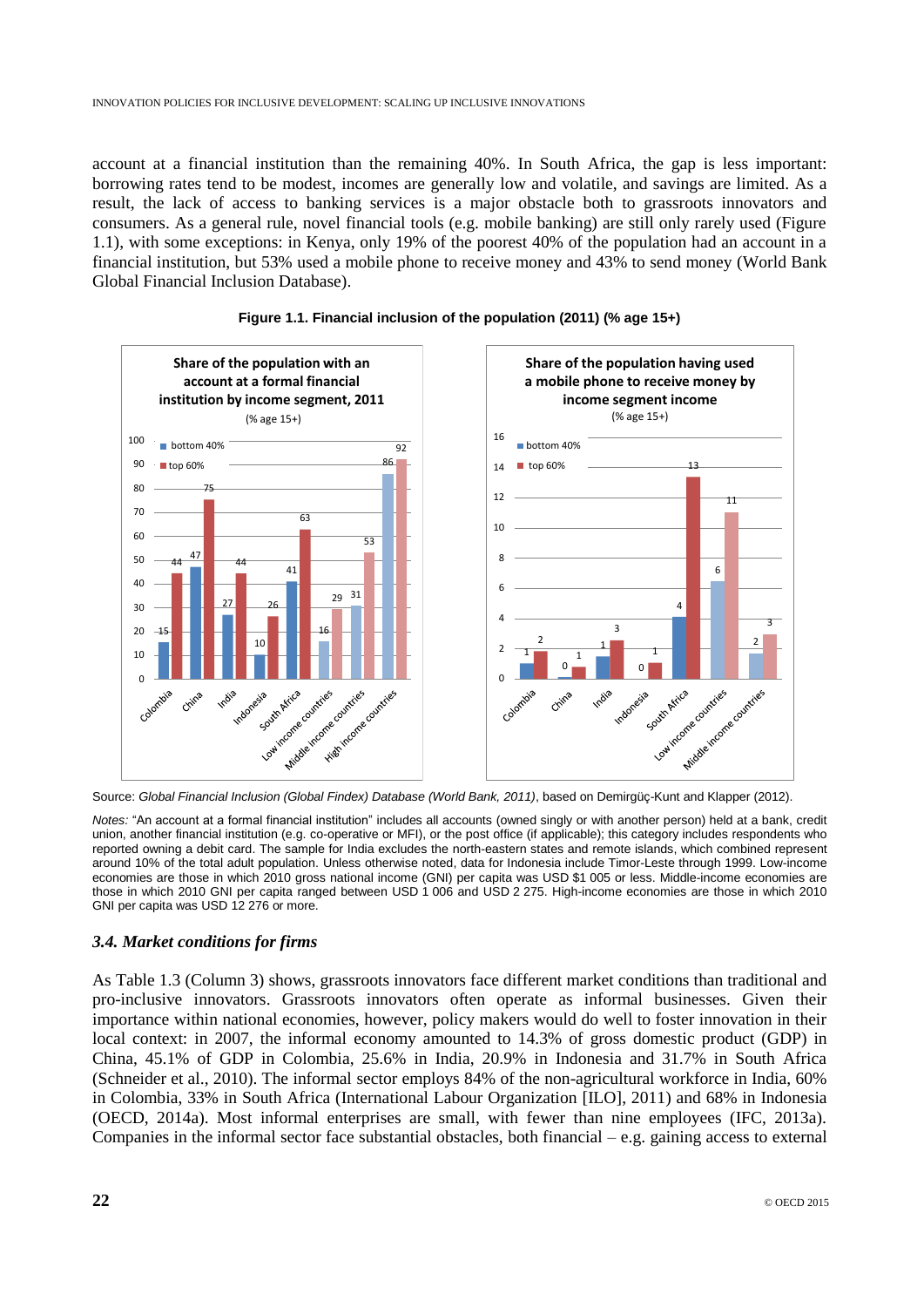resources (IFC, 2013b) – and infrastructural – e.g. access to electricity. Nevertheless, the significant uptake of mobile phones (59% over 2006-11) among informal enterprises has a positive correlation with their sales (Paunov and Rollo, 2014).

The differential characteristics discussed above mean that the market for inclusive innovations is particularly difficult to enter. Innovators face larger uncertainty and information asymmetries, as well as larger sunk costs (since markets are often created from scratch and require infrastructure/ecosystem development to become profitable), all of which result in missed markets. Moreover, among the relatively large pool of potentially successful inclusive innovations that have been developed, few have managed to reach a large enough scale to make a sizeable impact.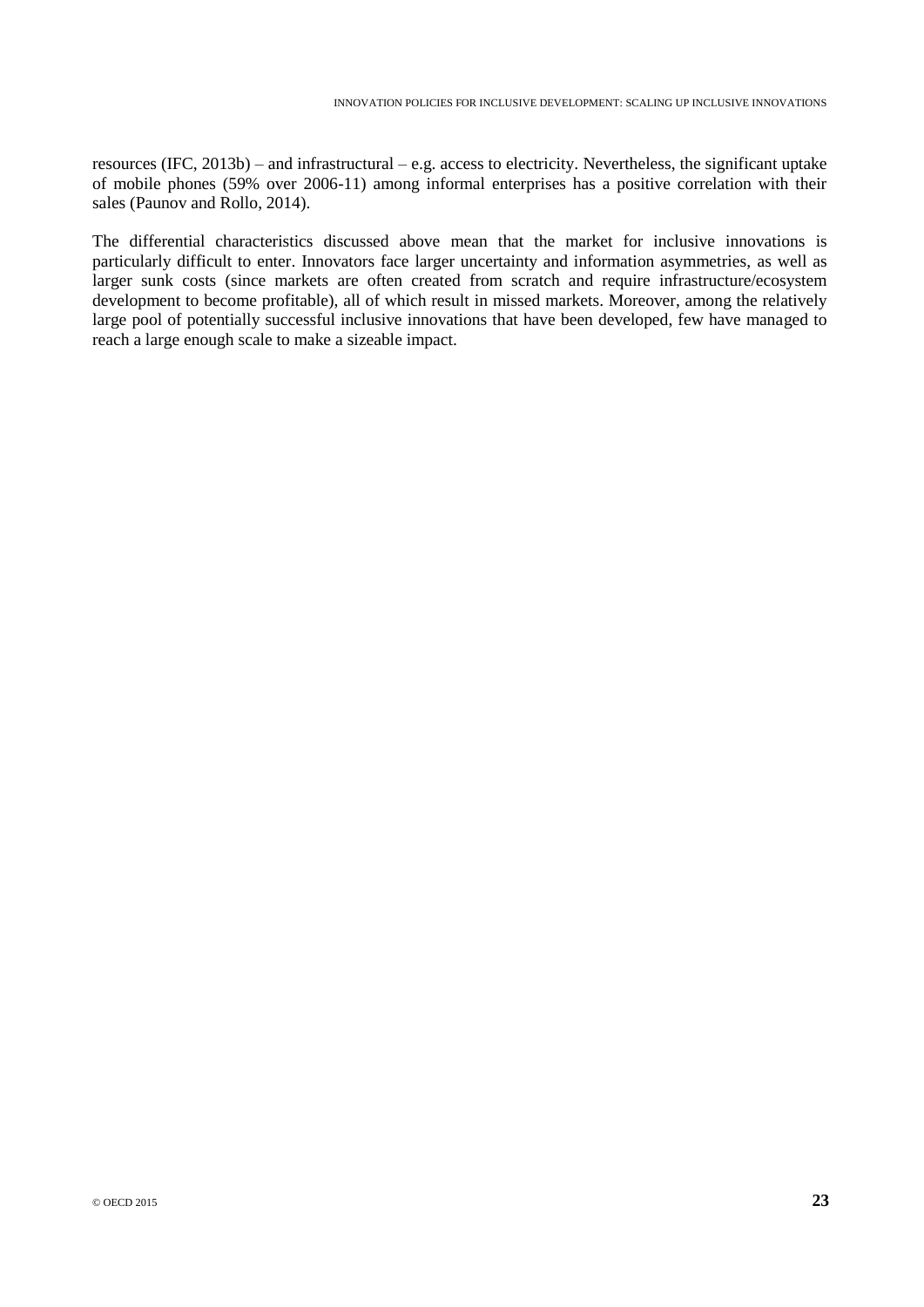**Table 1.3. Particularities of grassroots innovations compared with standard and pro-inclusive innovations**

|                                                                       | Access to expertise and knowledge                                                                                                                                                                                                                                                                                                                                                                                                                                                                                                                                                                                                                                                                                                                                  | <b>Access to financing</b>                                                                                                                                                                                                                                                                                                                                                                                                                                                                                                                                                                                                                                                                                                                                                                                                                                                                                                                                                                                                                                                                                                                                                                                                                                                                                                                                                                                                                                        | <b>Market conditions</b>                                                                                                                                                                                                                                                                                                                                                                                                                                                                                                                                                                                                                                                                                                                                                                                                                                                                                                                         |
|-----------------------------------------------------------------------|--------------------------------------------------------------------------------------------------------------------------------------------------------------------------------------------------------------------------------------------------------------------------------------------------------------------------------------------------------------------------------------------------------------------------------------------------------------------------------------------------------------------------------------------------------------------------------------------------------------------------------------------------------------------------------------------------------------------------------------------------------------------|-------------------------------------------------------------------------------------------------------------------------------------------------------------------------------------------------------------------------------------------------------------------------------------------------------------------------------------------------------------------------------------------------------------------------------------------------------------------------------------------------------------------------------------------------------------------------------------------------------------------------------------------------------------------------------------------------------------------------------------------------------------------------------------------------------------------------------------------------------------------------------------------------------------------------------------------------------------------------------------------------------------------------------------------------------------------------------------------------------------------------------------------------------------------------------------------------------------------------------------------------------------------------------------------------------------------------------------------------------------------------------------------------------------------------------------------------------------------|--------------------------------------------------------------------------------------------------------------------------------------------------------------------------------------------------------------------------------------------------------------------------------------------------------------------------------------------------------------------------------------------------------------------------------------------------------------------------------------------------------------------------------------------------------------------------------------------------------------------------------------------------------------------------------------------------------------------------------------------------------------------------------------------------------------------------------------------------------------------------------------------------------------------------------------------------|
| <b>Stylised</b><br>standard<br>and<br>pro-<br>inclusive<br>innovators | Possess greater expertise (absorptive<br>$\bullet$<br>capacity) on the technologies available "in-<br>house".<br>$\triangleright$ Terrasys Energy (Indonesia) uses<br>state-of-the-art<br>hydroelectricity<br>production techniques to produce<br>electricity locally in remote areas.<br>Have wider opportunities to connect to<br>expertise at other firms, universities and<br>public research institutions.<br>Pro-inclusive innovators may face a<br>greater challenge in tapping into user<br>expertise, given the larger distance<br>between users and developers.<br>The household appliance company<br>Haier (China) developed a network<br>of franchises in rural areas and<br>tapped into franchisees' knowledge<br>to adapt its products to end users. | Financial<br>innovation<br>resources<br>for<br>$\bullet$<br>are<br>determined by market trends, i.e. economic<br>trends, consumer uptake, and competitors.<br>While<br>volatility<br>exists<br>regarding<br>some<br>investments, it is lower than for grassroots<br>innovators, since risks are generally not<br>"personal".<br>Standard innovators have greater opportunities<br>$\bullet$<br>for receiving loans from formal financial<br>institutions than pro-inclusive innovators due to<br>the following:<br>There are fewer delays/risk regarding<br>product uptake; the larger scale of future<br>production allows greater opportunities for<br>larger loans or investments (particularly<br>where innovations target specific small<br>markets).<br>Some opportunities exist for risk financing,<br>including venture capital and other types of<br>innovation financing.<br>Further differences for pro-inclusive innovators<br>$\bullet$<br>arise because of the following:<br>Product uptake is longer/riskier, since these<br>innovations often create new markets with<br>larger information asymmetries (compared to<br>standard innovators).<br>The potentially low scale of the future market<br>and uptake limits the potential for standard<br>loans.<br>Opportunities for non-standard<br>financing<br>(financial<br>include<br>impact<br>investment<br>resources for inclusive innovation), but future<br>opportunities should be explored. | Firms' formal status:<br>$\bullet$<br>Facilitates<br>public<br>to<br>access<br>services - including public support<br>policies - required for operations<br>and innovation activities.<br>Provides wider opportunities for<br>contracting with suppliers and<br>consumers.<br>Offers opportunities for protecting<br>the innovations created, particularly<br>by securing intellectual property<br>(IP), which in turn can facilitate<br>expanding activities and up-scaling<br>(e.g. patents can facilitate access<br>to finance by signalling the value of<br>a company's invention).<br>Lowers exposure to various<br>infrastructural constraints (access<br>to finance, costs of providing<br>innovation or connection<br>to<br>knowledge networks).<br>The pro-inclusive<br>innovator<br>Moladi (South Africa) patented<br>its re-usable plastic moulds that<br>allow building fast and durable<br>housing for and by low-income<br>people. |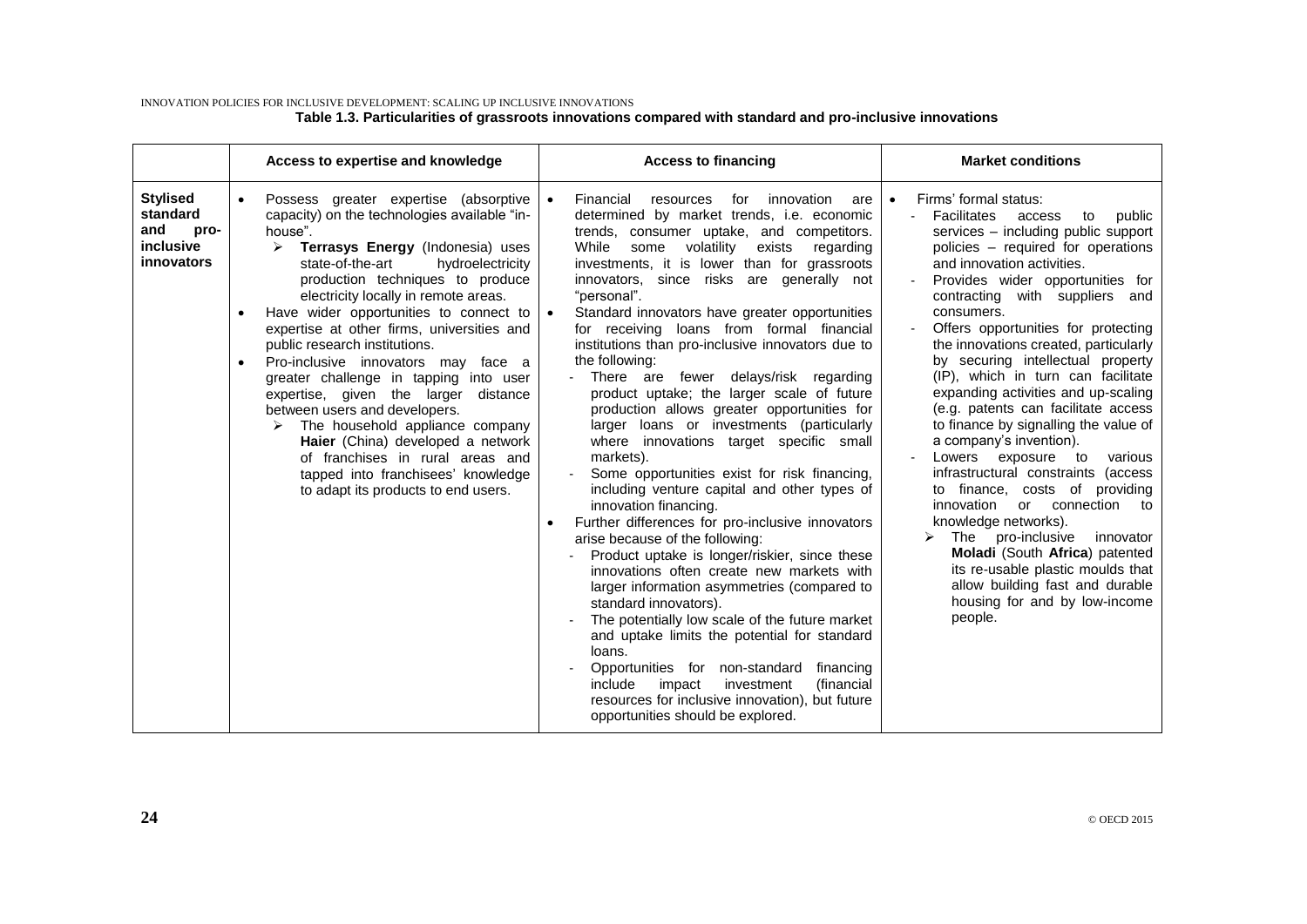| <b>Grassroots</b><br>innovators | Users are by definition involved in the<br>$\bullet$<br>innovation process (to different degrees,<br>however; see Table 1.1).<br>Expertise is largely<br>related<br>to<br>experience/knowledge of problems and<br>specific circumstances.<br>The informal nature of business entails<br>limited knowledge of technologies and<br>absorptive<br>capacities,<br>and<br>fewer<br>opportunities for tapping into "knowledge<br>networks".<br>The inventor of the Jayaashree<br>$\triangleright$<br>Industries sanitary napkin-making<br>(India)<br>machine<br>experienced<br>difficulties in obtaining information<br>from firms in the formal sector,<br>delaying the development of his<br>product. | Their financial resources are determined partly<br>$\bullet$<br>by market trends, but also by investment<br>opportunities<br>dependent<br>"personal"<br>on<br>conditions.<br>Volatility can be substantial and investments<br>$\bullet$<br>are needed to improve personal living<br>conditions. As a result, subsistence-driven<br>activities may reduce willingness to experiment<br>and take risks.<br>The lending<br>conditions are challenging<br>$\bullet$<br>because:<br>Informality makes contract enforcement<br>difficult,<br>thus<br>reduces<br>and<br>credit<br>opportunities.<br>Product uptake is longer/riskier, since these<br>innovations often create new markets.<br>The potentially low scale of many future<br>markets, combined with the correspondingly<br>low loan requirements and opportunities,<br>limits the potential for standards loans.<br>Opportunities for non-standard<br>financing<br>(financial<br>include<br>investment<br>impact<br>resources for inclusive innovation), but future<br>opportunities should be explored. | Firms/innovators' informal status:<br>Makes accessing public services<br>more difficult.<br>Reduces contracting to informal<br>settings, raising costs and leading<br>potentially<br>less<br>optimal<br>to<br>agreements.<br>Provides limited opportunities for<br>protecting inventions, exposing<br>innovators to a greater risk of theft<br>and desire to keep inventions<br>thereby<br>reducing<br>secret,<br>opportunities for scale; possible<br>side-selling can also lower uptake<br>(if lower-quality alternatives are<br>provided).<br>Entails higher<br>exposure<br>to<br>infrastructural<br>constraints,<br>increasing supply costs.<br>For the poorest groups, time available<br>$\bullet$<br>for engaging in activities might be<br>reduced (e.g. if basic livelihood<br>requires seeking drinking water,<br>ensuring basic food supplies), limited<br>opportunities for engaging in other<br>economic activities. |
|---------------------------------|---------------------------------------------------------------------------------------------------------------------------------------------------------------------------------------------------------------------------------------------------------------------------------------------------------------------------------------------------------------------------------------------------------------------------------------------------------------------------------------------------------------------------------------------------------------------------------------------------------------------------------------------------------------------------------------------------|----------------------------------------------------------------------------------------------------------------------------------------------------------------------------------------------------------------------------------------------------------------------------------------------------------------------------------------------------------------------------------------------------------------------------------------------------------------------------------------------------------------------------------------------------------------------------------------------------------------------------------------------------------------------------------------------------------------------------------------------------------------------------------------------------------------------------------------------------------------------------------------------------------------------------------------------------------------------------------------------------------------------------------------------------------------|----------------------------------------------------------------------------------------------------------------------------------------------------------------------------------------------------------------------------------------------------------------------------------------------------------------------------------------------------------------------------------------------------------------------------------------------------------------------------------------------------------------------------------------------------------------------------------------------------------------------------------------------------------------------------------------------------------------------------------------------------------------------------------------------------------------------------------------------------------------------------------------------------------------------------------|
|---------------------------------|---------------------------------------------------------------------------------------------------------------------------------------------------------------------------------------------------------------------------------------------------------------------------------------------------------------------------------------------------------------------------------------------------------------------------------------------------------------------------------------------------------------------------------------------------------------------------------------------------------------------------------------------------------------------------------------------------|----------------------------------------------------------------------------------------------------------------------------------------------------------------------------------------------------------------------------------------------------------------------------------------------------------------------------------------------------------------------------------------------------------------------------------------------------------------------------------------------------------------------------------------------------------------------------------------------------------------------------------------------------------------------------------------------------------------------------------------------------------------------------------------------------------------------------------------------------------------------------------------------------------------------------------------------------------------------------------------------------------------------------------------------------------------|----------------------------------------------------------------------------------------------------------------------------------------------------------------------------------------------------------------------------------------------------------------------------------------------------------------------------------------------------------------------------------------------------------------------------------------------------------------------------------------------------------------------------------------------------------------------------------------------------------------------------------------------------------------------------------------------------------------------------------------------------------------------------------------------------------------------------------------------------------------------------------------------------------------------------------|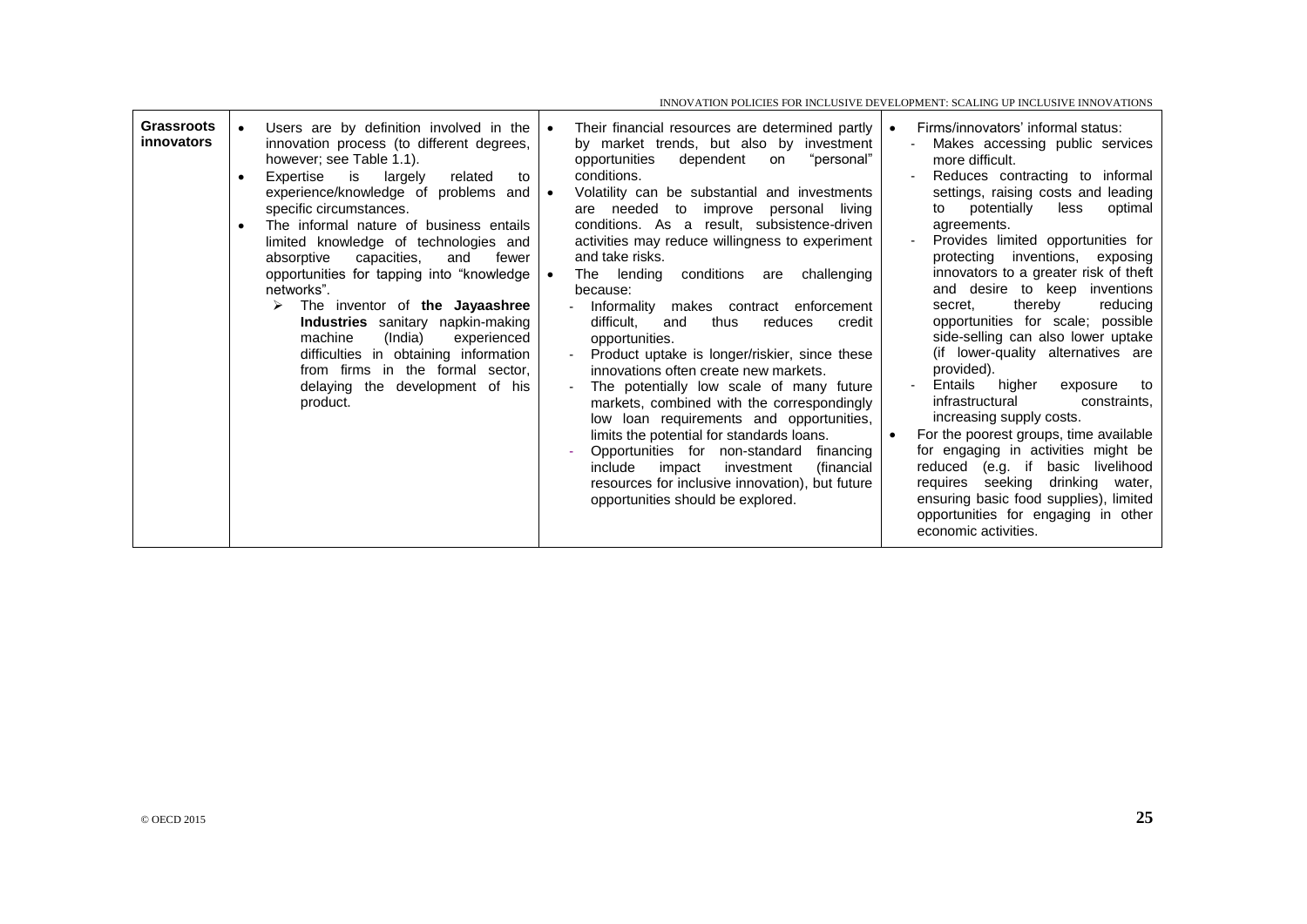| <b>Differential</b><br>policy<br>approaches<br>for<br><i>inclusive</i><br><b>innovation</b> | Support intermediary institutions and other<br>$\bullet$<br>means of knowledge exchange to provide<br>expertise to grassroots<br>technical<br>innovators and information on the needs<br>of the poor to pro-inclusive innovators.<br>The China Innovation Network.<br>➤<br>established in collaboration with the<br>Honey Bee Network and the Tianjin<br>University<br>Finance<br>of<br>and<br>to<br>Economics,<br>aims<br>support<br>grassroots innovations.<br>Stimulate/support research institutions that<br>foster inclusive innovation.<br>The MIT D-Lab supports inclusive<br>innovation from development to<br>commercialisation<br>by supplying<br>technical expertise (e.g. the Creative<br>Capacity Building programme<br>for<br>pro-inclusive<br>entrepreneurs<br>and<br>technologies<br>open-source<br>for<br>grassroots entrepreneurs).<br>The Techpedia project of the<br>➤<br>Bee<br>Network<br>Honey<br>(India)<br>promotes links between technology<br>students and<br>innovators in the<br>informal sector.<br>Train the<br>build<br>poor to<br>absorptive<br>capacities. | Identify opportunities for small-scale activities,<br>avoiding volatility and moral hazard; this points<br>to a close connection with microfinance models.<br>The MFI Swayam Krishi Sangam (SKS)<br>(India) partnered with Nokia and Bharti<br>Airtel (services provider) to provide mobile<br>phones, jointly with a microloan to pay for<br>them in areas with no mobile phone<br>penetration.<br>Explore novel social financing models for<br>∣ •<br>efficient<br>innovation<br>that ensure<br>inclusive<br>financial operations.<br>Major risk of uptake, combined with information<br>$\bullet$<br>challenges and the costs of supplying markets,<br>requires support and funding beyond the initial<br>product development stages (traditionally seen<br>as the most critical phase).<br>The India Inclusive Innovation Fund<br>➤<br>pledged to spend 50% of its first<br>investment on SMEs. | Investigate policy approaches relative<br>to the informal sector aiming to better<br>informal<br>integrate<br>activities<br>by<br>enhancing<br>services.<br>to<br>access<br>exploring opportunities for IP and<br>addressing infrastructural constraints.<br>The Oro Verde co-operative<br>(Colombia) supports traditional<br>gold and platinum miners and<br>helps them reach international<br>markets at premium prices<br>their<br>thanks<br>to<br>ecological<br>practices. Oro Verde uses IP to<br>protect and promote its brand<br>specificity. |
|---------------------------------------------------------------------------------------------|----------------------------------------------------------------------------------------------------------------------------------------------------------------------------------------------------------------------------------------------------------------------------------------------------------------------------------------------------------------------------------------------------------------------------------------------------------------------------------------------------------------------------------------------------------------------------------------------------------------------------------------------------------------------------------------------------------------------------------------------------------------------------------------------------------------------------------------------------------------------------------------------------------------------------------------------------------------------------------------------------------------------------------------------------------------------------------------------|-----------------------------------------------------------------------------------------------------------------------------------------------------------------------------------------------------------------------------------------------------------------------------------------------------------------------------------------------------------------------------------------------------------------------------------------------------------------------------------------------------------------------------------------------------------------------------------------------------------------------------------------------------------------------------------------------------------------------------------------------------------------------------------------------------------------------------------------------------------------------------------------------------|------------------------------------------------------------------------------------------------------------------------------------------------------------------------------------------------------------------------------------------------------------------------------------------------------------------------------------------------------------------------------------------------------------------------------------------------------------------------------------------------------------------------------------------------------|
|---------------------------------------------------------------------------------------------|----------------------------------------------------------------------------------------------------------------------------------------------------------------------------------------------------------------------------------------------------------------------------------------------------------------------------------------------------------------------------------------------------------------------------------------------------------------------------------------------------------------------------------------------------------------------------------------------------------------------------------------------------------------------------------------------------------------------------------------------------------------------------------------------------------------------------------------------------------------------------------------------------------------------------------------------------------------------------------------------------------------------------------------------------------------------------------------------|-----------------------------------------------------------------------------------------------------------------------------------------------------------------------------------------------------------------------------------------------------------------------------------------------------------------------------------------------------------------------------------------------------------------------------------------------------------------------------------------------------------------------------------------------------------------------------------------------------------------------------------------------------------------------------------------------------------------------------------------------------------------------------------------------------------------------------------------------------------------------------------------------------|------------------------------------------------------------------------------------------------------------------------------------------------------------------------------------------------------------------------------------------------------------------------------------------------------------------------------------------------------------------------------------------------------------------------------------------------------------------------------------------------------------------------------------------------------|

*Note*: Further information on specific examples is provided in Appendix 1 of Paunov and Lavison (2014) or in a corresponding box, if indicated.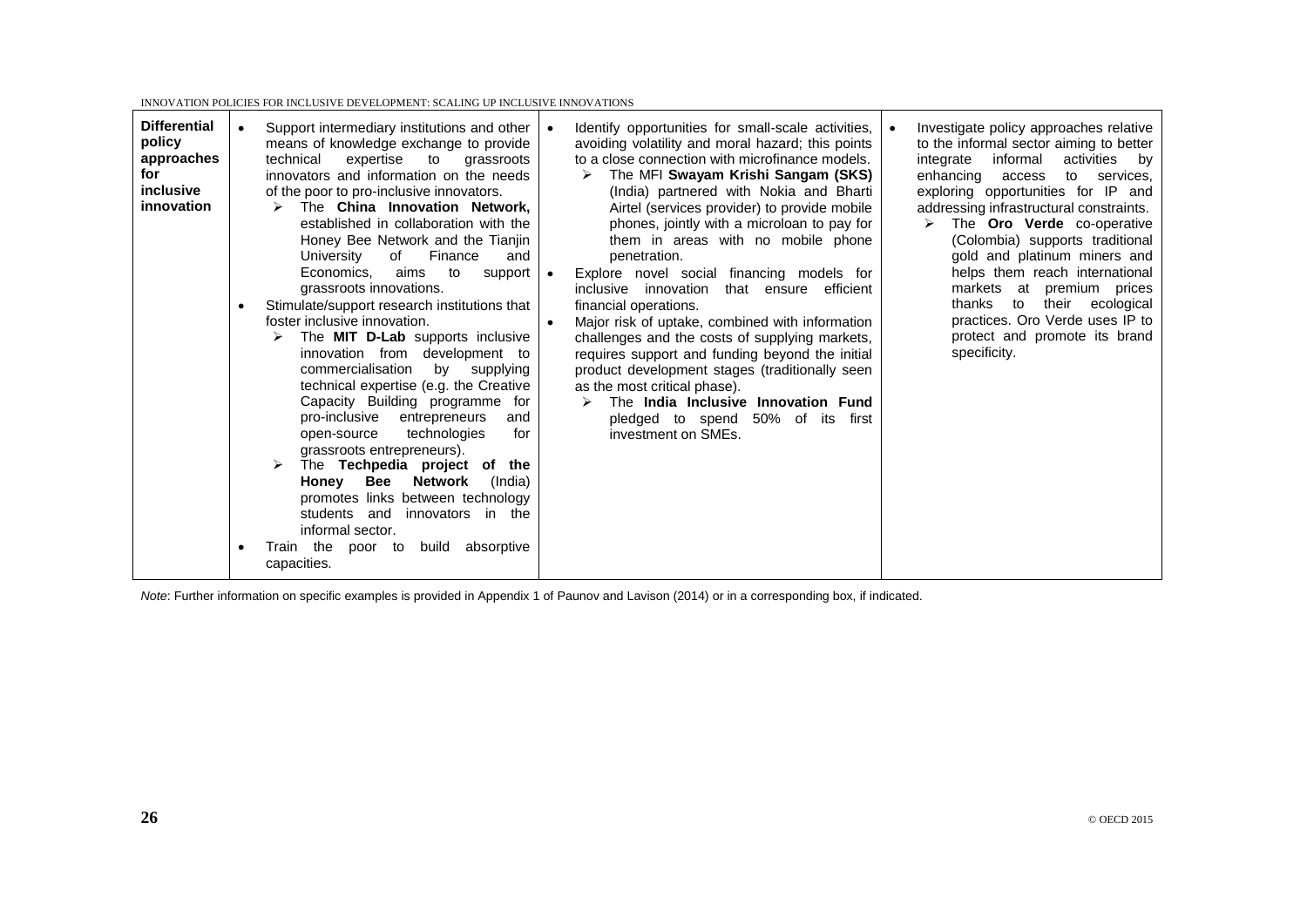# **4. What is the impact of inclusive innovations?**

#### *4.1. Scaling up*

An innovation's scale depends on market segmentation or consumer location. Localisation can be critical (e.g. for agricultural activities) not only to improve local production techniques, but also to adapt them to specific rural contexts. Given their potential consumers' income and numbers, standard innovators may have better opportunities than inclusive innovators to attain production scale and product standardisation (since agriculture plays a lesser role and local specificities have less impact on products not typically required by the poor). Inclusive innovators, on the other hand, may face cost-based challenges, which ICTbased services (among others) can help address.

In the absence of representative statistics, the evidence to date suggests that few cases have reached scale. Kubzansky, Cooper and Barbari (2011) surveyed 439 inclusive businesses and found that only 37% were commercially viable and had the potential to achieve scale. Only 13% were operating at scale, with operating volatile margins between 10% and 15%. Similarly, a detailed assessment of mobile healthcare applications shows substantial differences in scale (Figure 1.2). These numbers, however, do not necessarily point to higher failure rates for inclusive innovations, as standard innovators also show a substantial failure rate.

The type of innovation is very much a factor when it comes to scaling up. Reaching maximum scale depends strongly on demand – which will be quite low for localised products, but may involve millions of customers for broader-based services, e.g. mobile banking. Furthermore, product-level scaling is not an absolute necessity: the very process of designing local innovations to serve local needs may support an inherently small-scale market, while also contributing to poverty alleviation. One solution can consist in creating networks to explore opportunities to enhance uptake of localised solutions through customisation. In India, the Honey Bee Network licensed the Groundnut Digger – a groundnut-sorting machine developed by a farmer – to an entrepreneur for the purpose of cleaning beaches. Such networks are particularly relevant to the discussion of policy options supporting inclusive innovation, as national-level support for small-scale projects is difficult to obtain, while policy support for reaching scale can be substantial.



#### **Figure 1.2. Scale of mobile health applications in Haiti, India and Kenya, 2010 (number of unique users or transactions)**

*Source:* Dahlberg research and analysis, quoted in Zhenwei Qiang et al. (2012).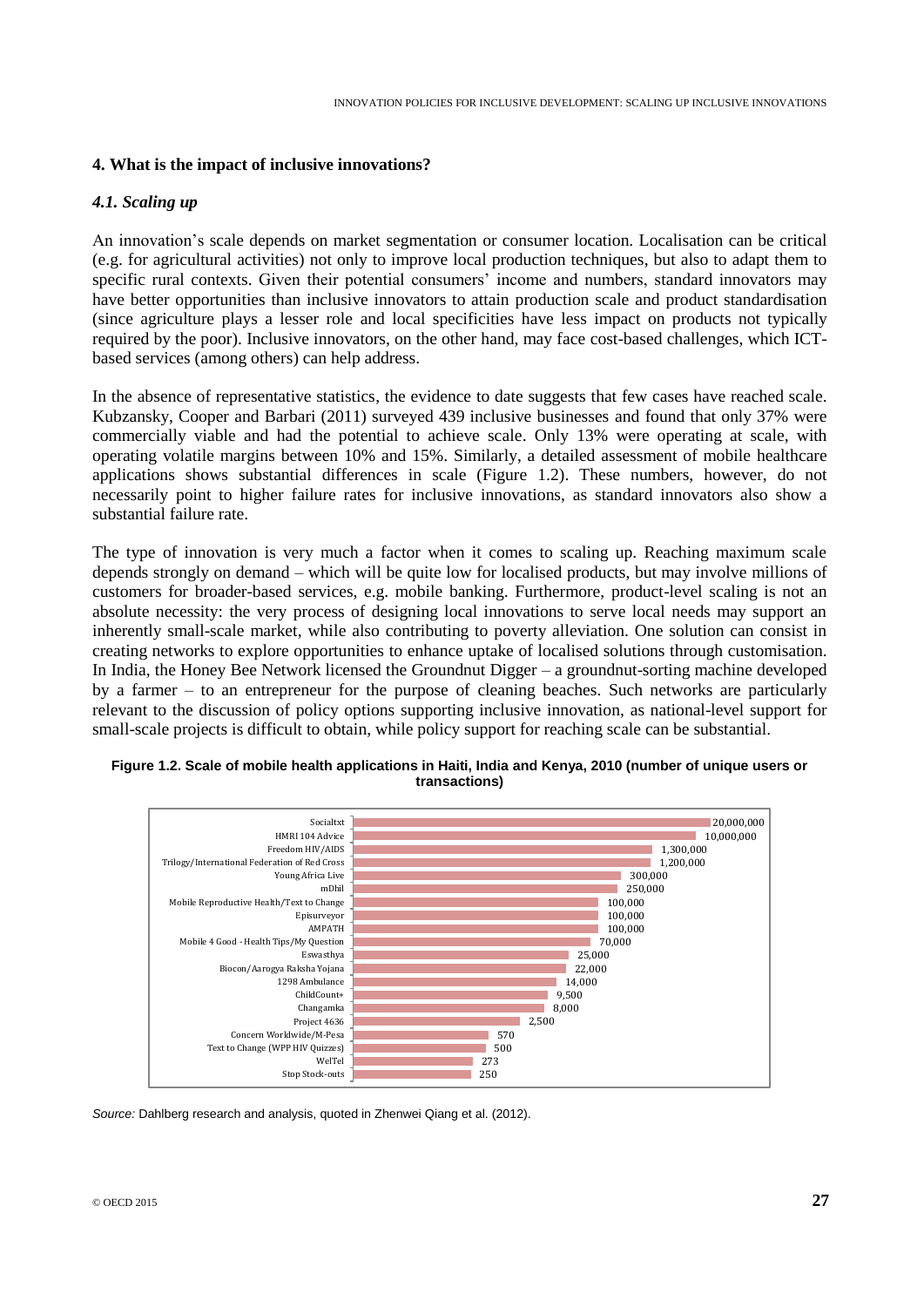As is the case for standard innovations, developing sustainability can vary across the various development stages, with greater risks at the early stages of the innovation process. M-PESA is an example of an initially not-for-profit inclusive innovation that reached commercial viability, as well as soft funding and government support, after several years of trial and error (Foster and Heeks, 2013). Drawing conclusions on the share of inclusive innovations that have successfully scaled up is arduous, since the main analysis to date is based on case studies. However, the fact that only a few of the cases (see Section 4.2. below), even among the frequently quoted examples, have reached scale suggests it is a persistent challenge  $-$  a conclusion also reached at the OECD Symposium on Innovation for Inclusive Growth (OECD, 2014b).

# *4.2. Success factors for scaling*

Inclusive innovations that have scaled up successfully include mobile phones and some mobile services (such as M-PESA), several microfinance initiatives (discussed in Section 1.3), as well as Jaipur Foot, Fuel from the Fields and Narayana Health. This success has occurred for several reasons.

 The product responded to **strong demand**, as demonstrated by the poor's willingness to pay for such services. Mobile phones, for instance, were taken up even where electricity supply was a challenge, because communication needs were substantial. In 2013, mobile phone subscriptions per 100 inhabitants amounted to 89.4% in developing countries (International Telecommunication Union [ITU], 2014). Uptake among firms, including informal enterprises, was considerable, as shown in Figure 1.3 (Paunov and Rollo, 2014). The mobile banking service M-PESA is another widely adopted product that answered strong demand.



# **Figure 1.3. Share of firms using mobile phones for business, 2009-11 (percentages)**

*Not*e*:* Statistics are based on 16 777 observations in 38 countries. See Paunov and Rollo (2014) for further details. *Source*: Paunov and Rollo (2014), based on World Bank Enterprise Surveys.

 Successful innovators **invested in gaining a deep understanding of the requirements of the poor**, which can be achieved by involving them directly in innovation processes. Starting from the demand side (i.e. by observing consumer habits and stated needs) to design a product is an advanced way to include end users, which has driven the success of MFI initiatives and identified opportunities to include end users.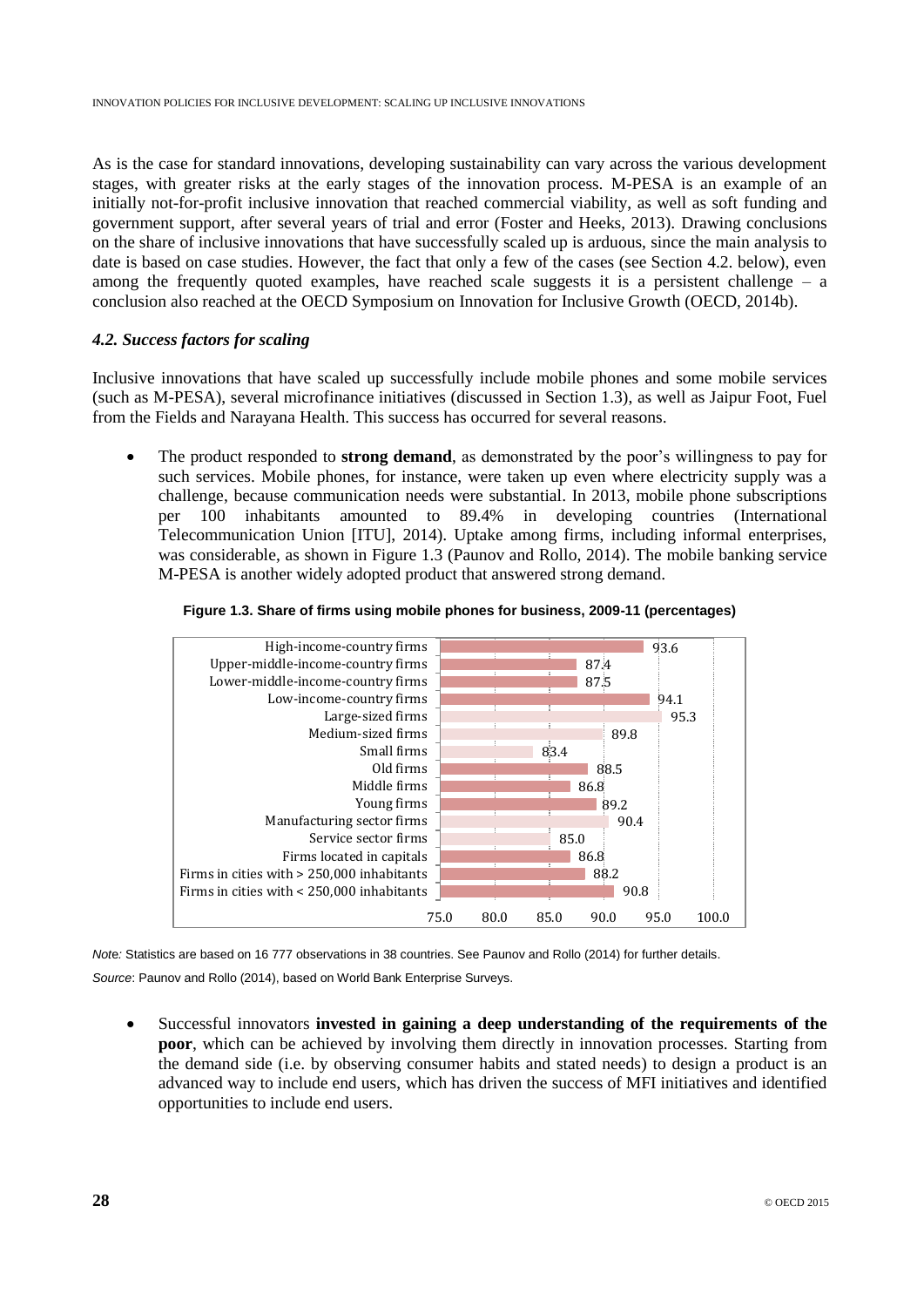**Developing profitable business models** was a priority. This process often involves multiple iterations, aimed at identifying opportunities for success, which might be described as "**thinking out of the box**". MFIs are a good example of how evaluating and experimenting with different models has helped build success. Innovative **pricing and financing strategies**, as well as modified business processes, have also proved critical. Tables 1.4 and 1.5 illustrate these issues. They show that while cost reduction was generally the main criterion, other factors (including ensuring product quality and the application's usefulness) were critical too. Cost effectiveness and profit-driven objectives have often underpinned successful initiatives.

| Strategy                                                                                                                                                                                                                          | Examples                                                                                                                                                                                                                                                                                                                                                                                                                                                                                                                                                   |
|-----------------------------------------------------------------------------------------------------------------------------------------------------------------------------------------------------------------------------------|------------------------------------------------------------------------------------------------------------------------------------------------------------------------------------------------------------------------------------------------------------------------------------------------------------------------------------------------------------------------------------------------------------------------------------------------------------------------------------------------------------------------------------------------------------|
| Pay-as-you go: users pay<br>in small units instead of<br>high fixed costs for service                                                                                                                                             | In India, the Byrraju Foundation provides water purification services through<br>$\bullet$<br>community filtration plants at half the price of alternative methods. The business<br>model is pay-per-use.                                                                                                                                                                                                                                                                                                                                                  |
| access.                                                                                                                                                                                                                           | In Medellin (Colombia), the main electricity provider EPM has developed a pay-as-<br>$\bullet$<br>you-go card for customers whose service was cut for reasons of non-payment.<br>This initiative has reconnected these customers to the system.                                                                                                                                                                                                                                                                                                            |
| <b>Tiered</b><br>pricing:<br>price<br>discrimination<br>whereby<br>higher-income users cross-<br>subsidise<br>lower-income<br>users in exchange for extra<br>services, or through other<br>of<br>market<br>forms<br>segmentation. | In India, Ziqitza operates the 1298 programme, a network of fully equipped<br>$\bullet$<br>advanced and basic life support ambulances. The 1298 business model uses a<br>sliding price scale based on patients' ability to pay, determined by the kind of<br>hospital to which they choose to be taken. Financial sustainability is ensured<br>through cross-subsidisation.                                                                                                                                                                                |
| Microleasing:<br>potential<br>customer purchase usage<br>rights rather than ownership<br>of product.                                                                                                                              | In India, SELCO provides solar power to the rural poor. To offset the high one-off<br>$\bullet$<br>cost of installing a solar panel, it treats it as a service rather than as a product.<br>Solar lights are leased out to customers $-$ e.g. farmers or sellers in rural areas $-$ on<br>a nightly basis.                                                                                                                                                                                                                                                 |
| Chain financing: provides<br>innovations and access to<br>financial solutions.                                                                                                                                                    | CEMEX Patrimonio Hoy operates in various countries in Latin America. The<br>$\bullet$<br>programme provides access to construction goods, as well as financing and<br>counselling services, stimulating investments of poor households in the housing<br>sector.                                                                                                                                                                                                                                                                                           |
|                                                                                                                                                                                                                                   | In Colombia, Pavco Colpozos promotes efficiency in agricultural production by<br>$\bullet$<br>selling technological solutions for water management to farmers, using flexible<br>payment models.                                                                                                                                                                                                                                                                                                                                                           |
|                                                                                                                                                                                                                                   | In Mexico, bakery goods producer Bimbo (which has a large distribution network)<br>has entered into a partnership with the MFI Fincomun. Fincomun agents avail<br>themselves of transport by Bimbo supply trucks to reach their potential clients,<br>small low-income shop owners. Access to the shop owners' payment history when<br>purchasing Bimbo products serves as a first filter for future credit candidates.<br>Bimbo also benefits, since its consumers have enhanced access to credit and are<br>more likely to pay for its products on time. |
| Credit.<br>savings<br>and<br>insurance<br>improve<br>the<br>purchasing<br>power<br>οf<br>lower-income groups.                                                                                                                     | Microfinance is perhaps the most important means of reaching the poor. The<br>$\bullet$<br>successful example of the Grameen Bank in Bangladesh has led to its replication in<br>a variety of contexts. Many microfinance experiences around the world testify that<br>this contracting innovation, through the concept of joint liability, changes the<br>behaviour of borrowers, reduces monitoring costs and enforces payment through<br>peer pressure - all of which help make credit more available to the poor.                                      |
|                                                                                                                                                                                                                                   | By indexing insurance to measurable scenarios that cannot be manipulated by<br>$\bullet$<br>customers, monitoring and inspection costs decrease and customised insurance<br>solutions can lower risks for the poor. The BASIX index-based weather insurance,<br>which reduces monitoring and farm level inspection to confirm crop losses, is one<br>example of this trend.                                                                                                                                                                                |

*Source*: OECD (2013).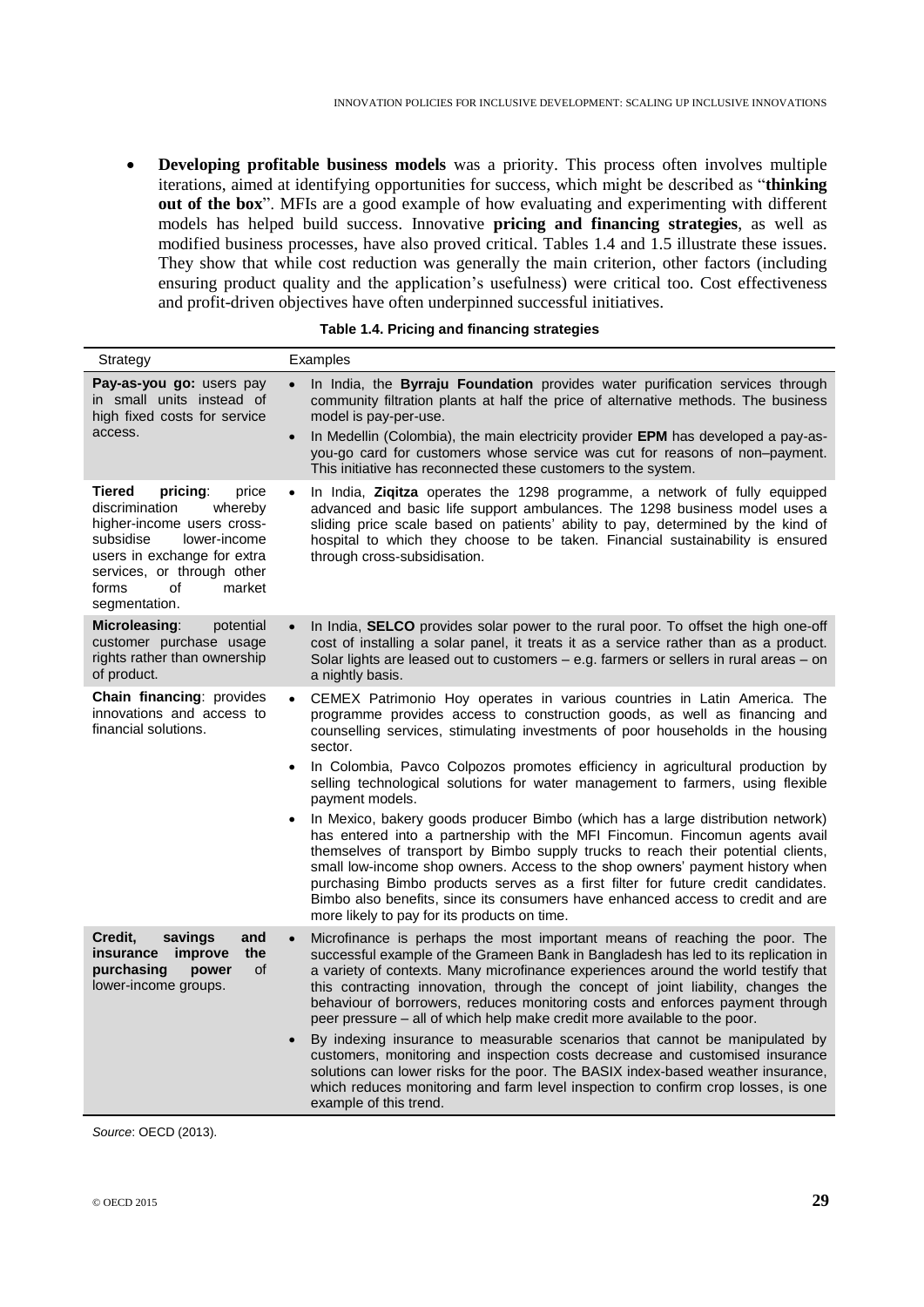| Strategy                                                                                                                                                                                                                                  | Examples                                                                                                                                                                                                                                                                                                                                                                                                                                                                                                                                                                                                                                                                                                                                                                                                                                                                                                                                                             |
|-------------------------------------------------------------------------------------------------------------------------------------------------------------------------------------------------------------------------------------------|----------------------------------------------------------------------------------------------------------------------------------------------------------------------------------------------------------------------------------------------------------------------------------------------------------------------------------------------------------------------------------------------------------------------------------------------------------------------------------------------------------------------------------------------------------------------------------------------------------------------------------------------------------------------------------------------------------------------------------------------------------------------------------------------------------------------------------------------------------------------------------------------------------------------------------------------------------------------|
| No frills: focuses on uses<br>that are truly valuable to the<br>poor.                                                                                                                                                                     | Tata Nano, the world's cheapest car priced at around USD 2 500 in 2012, is based<br>$\bullet$<br>on various business innovations, the most important of which is the no-frills<br>approach. It is a very simple car with few of the "extras" offered by modern cars.                                                                                                                                                                                                                                                                                                                                                                                                                                                                                                                                                                                                                                                                                                 |
| <b>Deskilling</b><br>and<br>standardisation:<br>divides<br>processes into simple tasks<br>that can be accomplished<br>by low-skilled workers after<br>some training; uses highly<br>skilled workers only for<br>highly specialised tasks. | Narayana Health, a private corporation located in Bangalore, charges patients<br>$\bullet$<br>USD 1 500 for heart surgery that would cost USD 4 500 on the Indian market and<br>USD 45 000 on the US market. Profits are achieved through internal process<br>innovations: 1) specialisation, based on "deskilling" some processes so they can be<br>performed by low-skilled workers; and 1) identifying the complex processes to be<br>performed by specialists rather than generalists. Training low-skilled workers -<br>mainly women - to perform simple tasks allows integrating the poor into the value<br>chain.                                                                                                                                                                                                                                                                                                                                             |
| <b>Specialisation:</b><br>standardises processes to<br>make them easily scalable<br>and traceable.                                                                                                                                        | LifeSpring, a public-private joint venture between Hindustan Latex Ltd and the<br>$\bullet$<br>Acumen Fund (India), is a network of low-cost maternity and children's hospitals for<br>the poor. By specialising in healthcare for mothers and children, LifeSpring uses<br>only a narrow range of drugs, which it purchases in bulk at a lower cost. LifeSpring<br>has also identified 90 standard clinical procedures and protocols that are used for<br>process innovations. Doctors devote their time to the tasks requiring their expertise,<br>while other workers perform less demanding tasks.<br>The NGO Gyan Shala in India provides primary education at low cost by using<br>$\bullet$<br>standardised curricula and lesson plans to exploit economies of scale. The<br>approach has also made it easier to monitor the quality of the education provided.                                                                                               |
| Soft networks: use<br>community networks and<br>their knowledge (including<br>door-to-door distribution<br>and advertising strategies)<br>to address low demand<br>due to limited access to<br>information.                               | VisionSpring (USA, India, El Salvador) is a network of women selling low-cost<br>$\bullet$<br>eyeglasses through the Vision Entrepreneur programme.<br>Hindustan Unilever (India), through the Shakty Initiative, trains women to become<br>$\bullet$<br>micro-entrepreneurs by selling personal care products. Consumers benefit through<br>better personal hygiene and illness prevention, while women improve their<br>bargaining positions within their households and communities.<br>The Arogya Ghar Clinics for Mass Care (India) are based on a system of mobile<br>$\bullet$<br>kiosk-based clinics operated by women with a high-school education who deliver<br>door-to-door care.<br>Under the Grameen Village Phone initiative, women in Bangladesh and Uganda<br>$\bullet$<br>sell retail phone services within their villages.                                                                                                                        |
| Value chain inclusion:<br>leverages the poor to<br>enhance producers'<br>access to resources and<br>knowledge (contract<br>production, deep<br>procurement and demand-<br>led training).                                                  | Tata Nano (India) used different cost-reduction strategies, such as an innovative<br>$\bullet$<br>distribution system of establishing assembly units closer to customers in distant<br>areas. Local production allowed Tata to eliminate one step in the distribution chain,<br>helping to improve its relationship with customers and enhancing its corporate<br>image.<br>The Aakash Ganga River initiative (also in India) has helped 10 000 villagers gain<br>access to clean water by renting rooftops from the poor to collect, channel and sell<br>rainwater.<br>Nestle Pakistan has developed a deep procurement model that collects milk<br>$\bullet$<br>directly from 160 000 small farmers.<br>Indupalma (Colombia) integrates farmers in the supply chain for palm oil<br>$\bullet$<br>production. It helps them become landowners, create associations, buy inputs and<br>machinery, and gain access to credit to improve the overall business process. |

# **Table 1.5. Changing production practices**

*Source*: OECD (2013).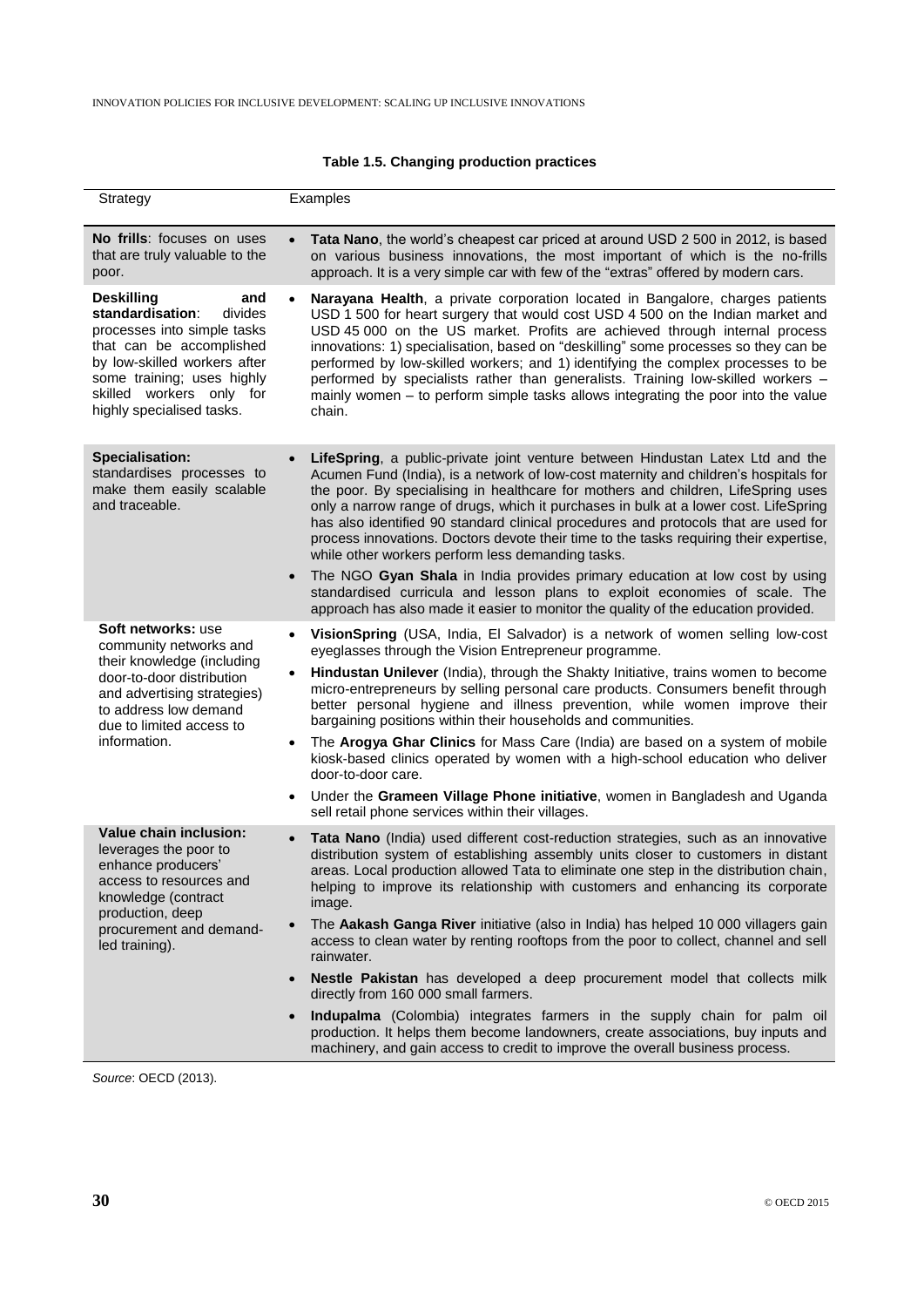- **Favourable regulatory conditions** and experimentation with different approaches were often critical. For instance, public-private partnerships (e.g. the Aashkar tablet in India $\delta$ ) were used to support outreach to poorer communities in India or South Africa. In Kenya, the success of M-PESA would not have been possible without regulations enabling this type of service development.
- **Private entrepreneurial initiative** was a driver of scale. Private companies (e.g. Nokia and Motorola) have adapted handsets for the developing world, while MFIs have received a substantial boost from participation by commercial banks. Other actors – notably NGOs, not-forprofit organisations and universities and/or public research institutes – have often contributed adjustments to supply a wider market with a better product. Jaipur Foot, an affordable prosthetic foot (currently sold for USD 45) developed by the NGO **Bhagwan Mahaveer Viklang Sahayata Samiti**, has been widely adopted as a result of product innovations involving various research organisations. Similarly, collaboration with Stanford University led to the development of the Jaipur Knee. Thus, private entrepreneurial initiative has been a driver of scale and a core condition for success.
- Building on **existing infrastructures helped achieve scale** by overcoming obstacles through relying on existing delivery networks for the poor (e.g. using small community-based shops) and existing knowledge sources (e.g. NGOs operating in the field). Fuel from the Fields, a grassroots entrepreneurship initiative that allows producing charcoal from agricultural waste, relies on partner institutions to disseminate the technology and know-how to diverse communities (Paunov and Lavison, 2014).

# *4.3. Microcredit: A successful inclusive innovation*

Microcredit – the granting of small loans rarely amounting to more than a few hundred  $USD - is an$ interesting case because unlike other inclusive innovations, it is a more mature product that has undergone substantial experimentation and managed to reach significant scale. According to estimates, about 200 million people worldwide took out loans at an MFI in December 2010, of which over 130 million were living in extreme poverty – i.e. on less than USD 1.25 per day, or less than half the national poverty line (Microcredit Summit Campaign, 2012). The microfinance market, estimated at USD 60 billion to USD 100 billion in 2013, caters to about 20% of demand for credit by the poor worldwide (IFC, 2013b). Among the various MFIs, the Grameen model (Box 1.6) is quite widespread, with the Grameen Bank numbering over 8.37 million members in 2012 (Grameen Bank, 2013).<sup>9</sup> Microfinance is also interesting because it facilitates the uptake of inclusive innovations.

# *Sustainability*

Microfinance has proven to be a viable and sustainable business model. A 2006 survey of 702 MFIs in 83 countries suggests that 84% of all MFI clients were served by profitable MFIs, including for-profits and not-for-profits (Quayes, 2012).<sup>10</sup> Research on 14 Ethiopian MFIs suggests that the largest MFIs have cost efficiency scores on a par with commercial banks (Kebede and Berhanu, 2012). Many MFIs receive additional resources – only circa 23% of MFIs worldwide operate without any subsidies (D'Espallier et al., 2013).

There has been some debate about the profitability and role of MFIs in providing a tool to support the poor and ensure sustainability. "Moderately poor" households, rather than the "very poor", have been among the most active participants (Hashemi and de Montesquiou, 2011, as cited in Ledgerwood et al., 2013; see Ghalib, 2013 for evidence on Pakistan). This is partly related to the low scale of serving the poorest (given the smaller loan size), which hinders the development of sustainable business models. To remedy this,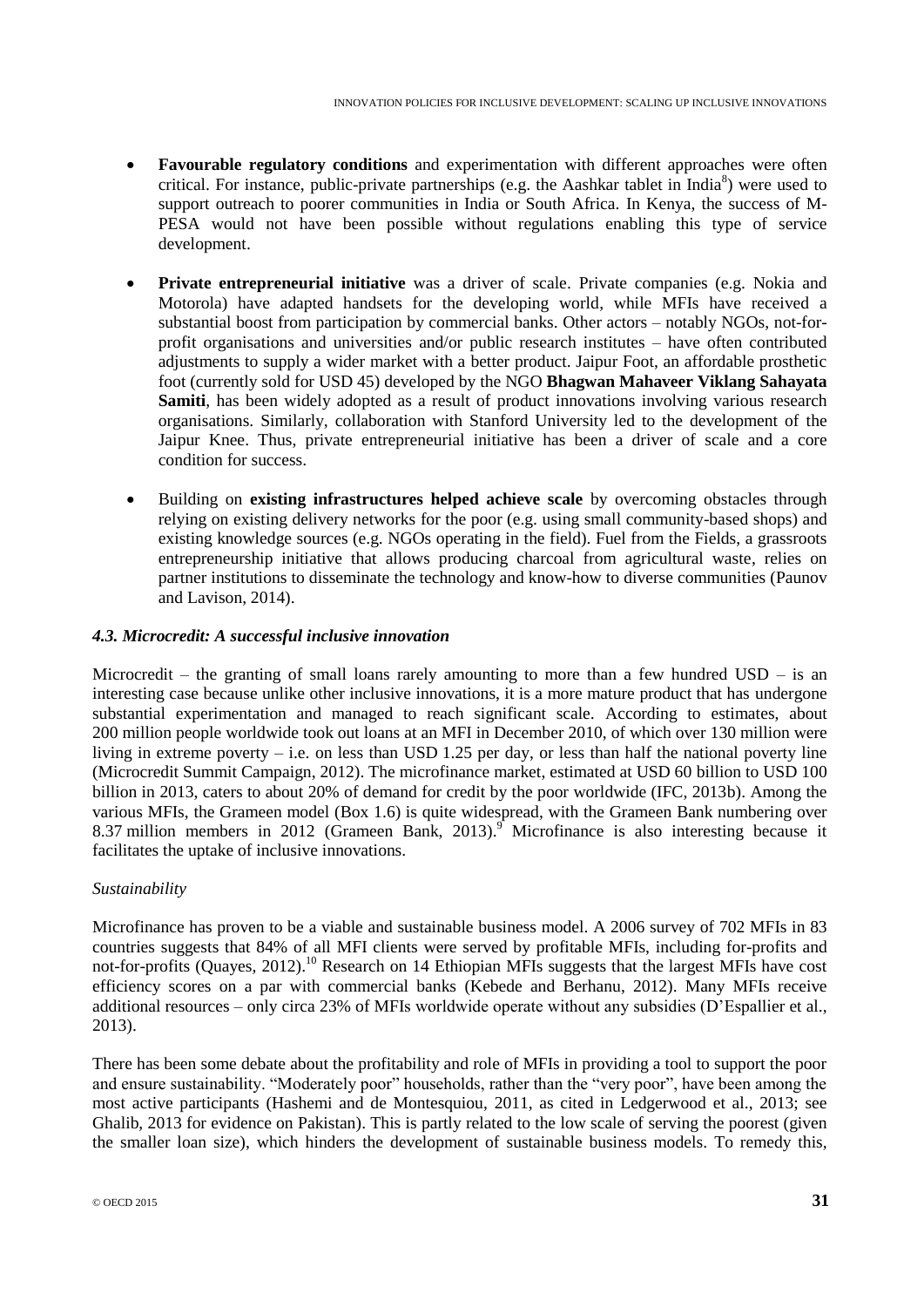formal financial institutions in particular rely on cross-subsidisation, whereby larger-scale funding for higher-income groups provides the necessary inputs for sustainability. Certain characteristics (such as higher repayment rates among the poor) might also, if well managed, provide better opportunities to provide the poor with sustainable business services (Quayes, 2012; Kumar-Kar, 2011). However, adopting the for-profit model might also increase the cost of raising capital, as it will not allow those businesses to access "soft" loans (e.g. provided by social investment funds) and donations, as well as different tax treatments.<sup>11</sup> Thus, a situation where a small number of MFIs catering to special-needs clients co-exist with profitable larger MFIs might be most inclusive in serving poor clients.

Finally, ensuring sustainability will depend on framework conditions – including interest rate ceilings, the status and corresponding tax treatment of MFIs, and the conditions for operating an MFI (which will determine to what extent non-financial entities are involved). These factors affect the opportunities available to develop sustainable microfinance businesses (Imai et al., 2012; Ahlina et al., 2013). Registering as a formal financial institution allows an MFI to accept and mobilise savings for financing purposes. Similarly, commercialisation can help MFIs raise more capital through the regular financial market, in line with the growth of socially responsible investment. The uptake of microfinancing by various entities has allowed adjusting to a diversity of regional contexts and circumstances. Some entities – e.g. financial co-operatives, NGOs and village banks – operate under regulatory frameworks, but not under the supervision of the national financial authorities. Such arrangements have allowed reaching a wider group of the poor than would have been possible otherwise.

#### *Successful innovations behind microfinance*

The success of the microfinance model is based on constant efforts to provide sustainable credit services to geographically scattered and remote poor clients. Unlike higher-income groups, these people often have neither collateral nor a credit history and may even sometimes lack verifiable identities. To avoid moral hazard, MFIs needed to find alternatives to traditional approaches (e.g. collateral-based loans to ensure borrowers do not have incentives to default). Providing low-income groups with access to credit group lending with joint liability has been one critical solution, based on three types of models (Box 1.5). Another solution has been to provide dynamic incentives – e.g. the promise of larger future loans conditional on timely repayment of the initial smaller loans. Other types of innovations have also helped improve the performance of MFIs, as illustrated by the example of SKS (Box 1.6).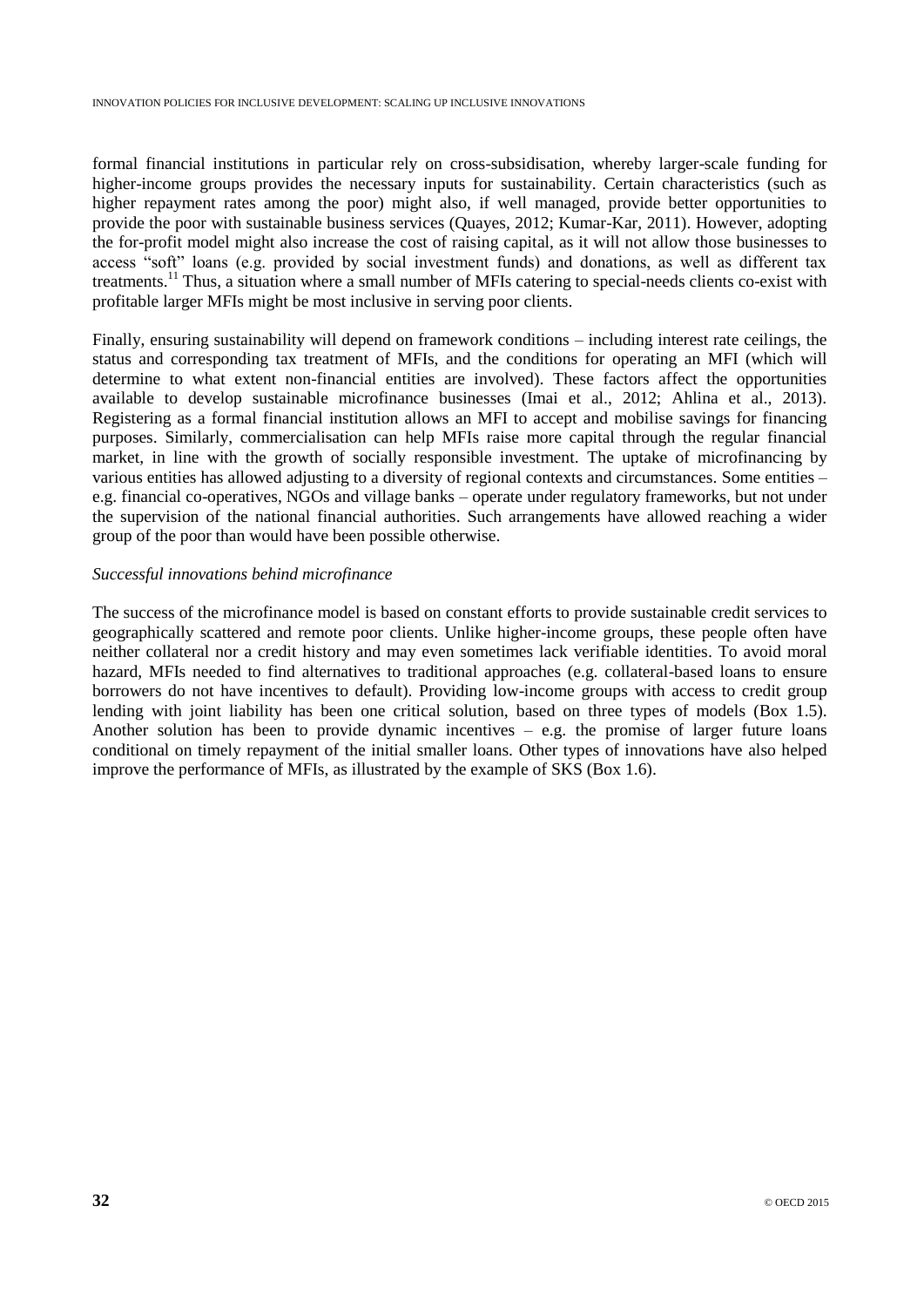#### **Box 1.5. Group lending innovations behind the success of microfinance**

**Microlending models that have proved most successful include the following:**

- **The solidarity group model:** a small group (generally four or five individuals) takes out a joint loan. The payback instalment is usually short and starts very close to the loan's disbursement. Because they are jointly responsible for timely repayment, the borrowers have incentives to select group members with similar risk profiles. Peer pressure heightens the recovery rate.
- **The Grameen model:** an MFI created in a village caters to 15 to 20 villages. The MFI grants jointresponsibility loans to self-formed groups of about five borrowers (as in the solidarity group model). The loans are issued in waves; the first members get their loans, and then the next – if the first members have repaid their due – and so on. One mechanism to improve repayment is peer pressure within the group.
- **The village banking** model is a community-based credit and savings association. A large group (25 to 50 villagers) takes out a joint loan from an MFI and forms a smaller village committee to allocate smaller loans from this common loan. The role of the MFI is limited to administrative and technical issues. **Women's selfhelp groups**, comprising up to 15 women under the guidance of an NGO or other public actor, generally operate under this model.
- **The individual model:** after screening within informal networks (community leaders, friends, family), the MFI grants a loan to a single borrower. A bailer is sometimes required to compensate for the lack of collateral. Because this model entails larger costs for the MFI and is plagued by more important information asymmetries, it was originally unpopular.

*Source*: Guntz (2011).

#### **Box 1.6. SKS in India**

SKS is an MFI providing small loans (ranging from approximately USD 44 to USD 260) to poor rural women. Launched as a not-for-profit in 1998, it became a for-profit company in 2005. It is present in 6 Indian states and had over 5 million members as of 2013. To reach this scale and remain sustainable despite catering to a very segmented market and to the very poor in particular, SKS relied on innovative business practices. Various innovations were introduced to adjust processes to the characteristics of their target customers and keep costs down:

- **As many poor customers are illiterate**, SKS developed a visual system to record applicants' information: instead of filling out a written form, applicants declare their wealth by using dashes on pictograms representing different assets (cattle, etc.). This improves trust and facilitates the registration process.
- **SKS adapted its operations to client schedules.** All weekly meetings are organised from 7.00 to 9.30 so as not to interfere with women's work in the fields. Similarly, SKS adopted a "door-step banking" model where the loan officer travels from village to village so that the clients do not have to waste valuable time commuting to and from the branch.
- SKS employs loan officers from the same village as the customers (**65% of the workforce is from the same disadvantaged communities as the clients**). This facilitates interaction with clients, reduces asymmetry, cuts costs and empowers the community.
- SKS took additional steps, including standardising all of its processes (from organising meetings to training new agents).
- **SKS developed a custom management system**. The software is easy to use for uneducated people, as well as fast – no more than 30 minutes are needed to record the weekly payment and other required data, allowing its use in areas with limited power. The system automatically transfers all information – relatively fast even on very slow connections – to the central computer in the head office for compilation.

*Sources*: Mohan and Potnis, 2010; www.sksindia.com (accessed in March 2014).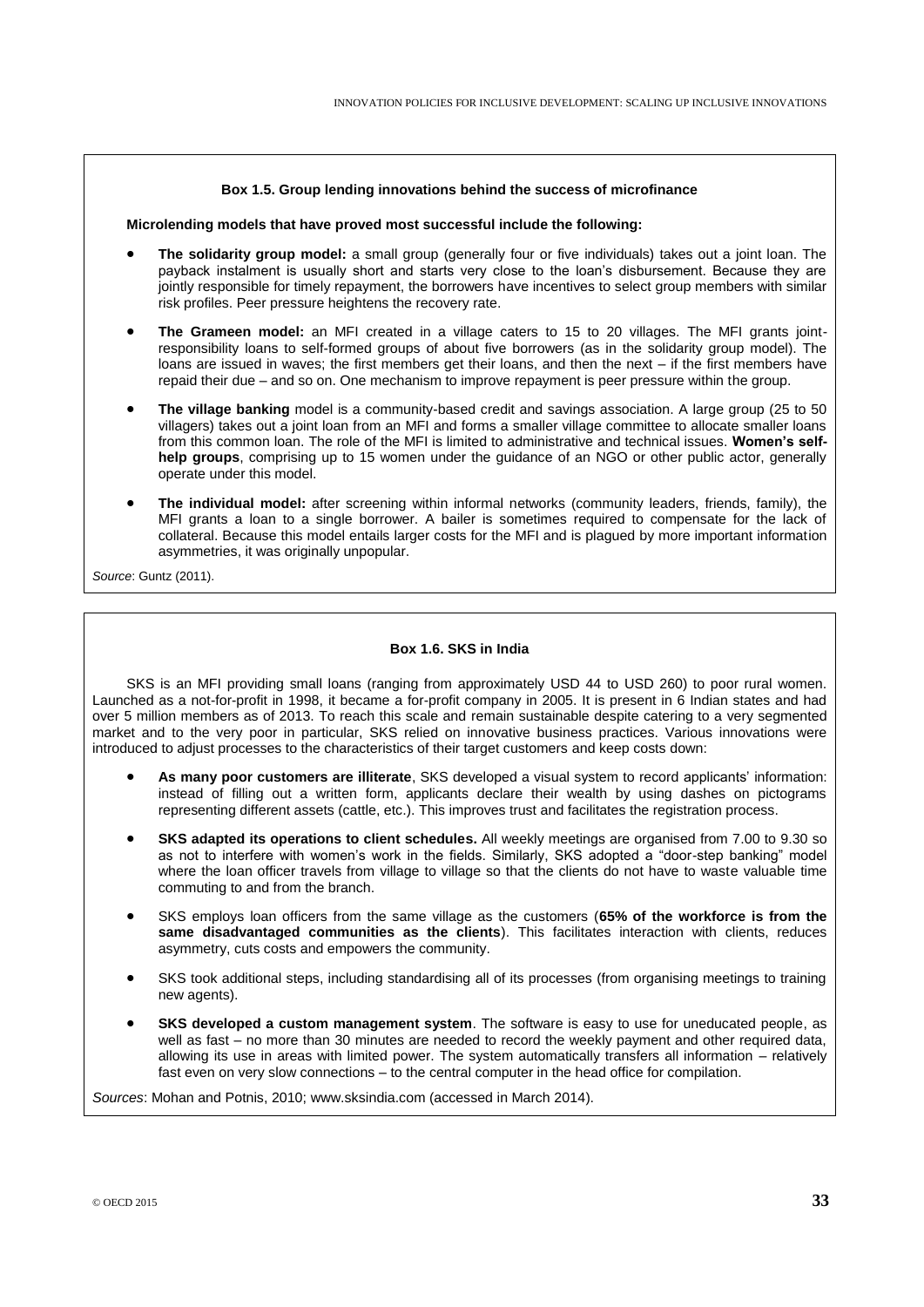# **5. Conclusion**

Inclusive innovations demonstrate that innovation can effectively improve the welfare of lower-income and excluded groups. New technologies, in particular ICTs, have heightened opportunities to develop inclusive innovations. The private sector's interest in serving the growing middle-income groups in emerging economies in particular offers opportunities for inclusive innovations to successfully reach scale despite the many challenges they face – from the lack of financing and technical expertise for grassroots innovators to limited information about actual consumer needs for pro-inclusive innovators. Policy plays a role in creating a favourable environment for inclusive innovations to develop scale, effectively leveraging market-based creativity to tackle these development challenges more efficiently.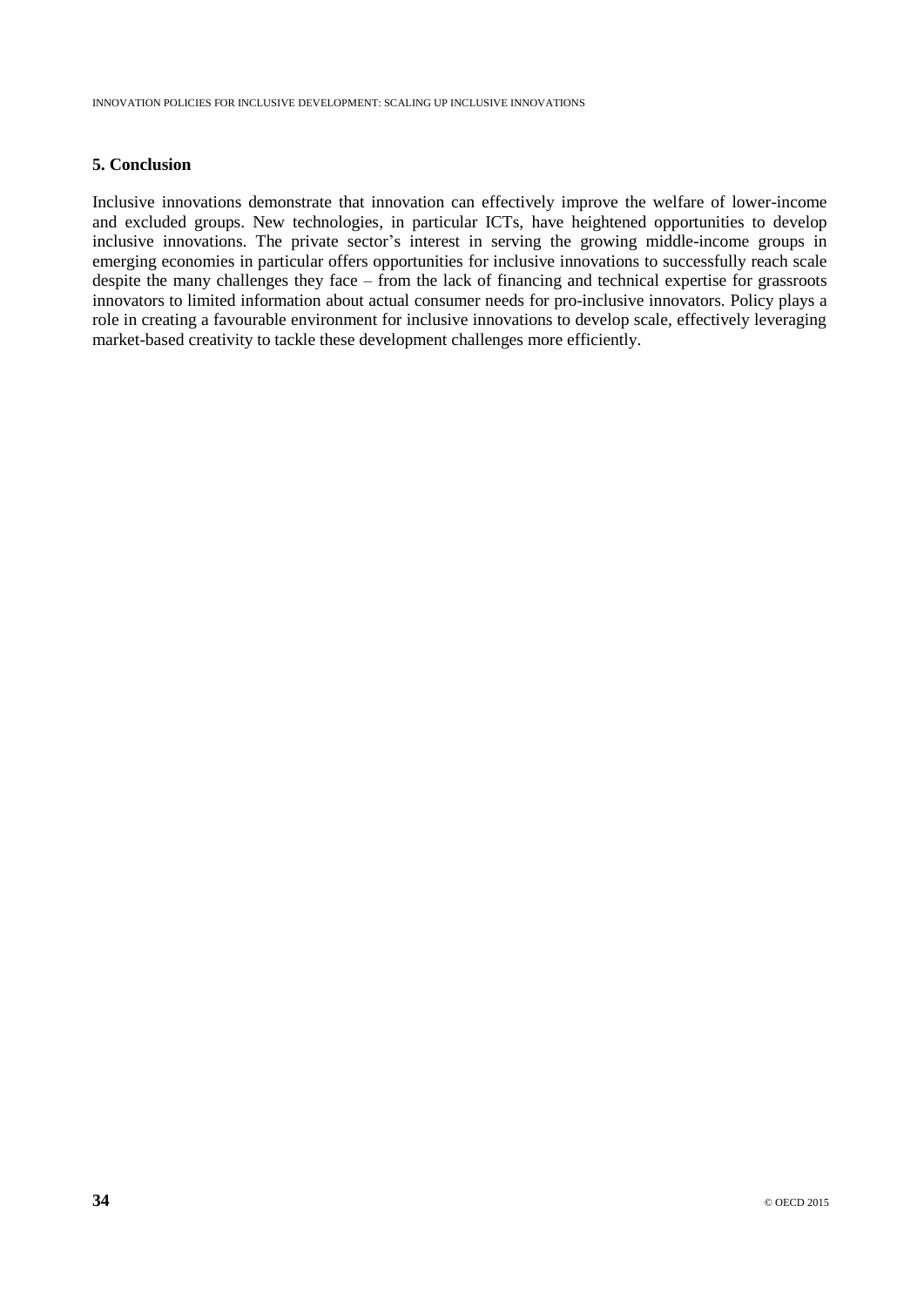#### **References**

- Adler, R. and M. Uppal (2008), *m-Powering India: Mobile Communications for Inclusive Growth*, Report of the Third Annual Joint Roundtable on Communications Policy, The Aspen Institute India.
- Ahlina, C. J., Linb and M. Maioc (2011), "Where does microfinance flourish? Microfinance institution performance in macroeconomic context", *Journal of Development Economics*, Vol. 95 (2011), pp.  $105 - 120$ .
- Angelucci, M., D. Karlan and J. Zinman (2014), "Microcredit Impacts: Evidence from a Randomized Microcredit Program Placement Experiment by Compartamos Banco", *NBER Working Paper,* No. 19827.
- Ashraf, N., D. Karlan and W. Yin (2006), "Tying Odysseus to the Mast: Evidence from a Commitment Savings Product in the Philippines", *Quarterly Journal of Economics*, Vol. 121, No. 2, p. 635–672.
- Baggeley, J. and T. Belawati (eds.) (2010), *Distance Education Technologies in Asia*, IDRC, Sage Publications, India.
- Banerjee A.V. and S. Mullainathan (2010), "The Shape of Temptation: Implications for the Economic lives of the Poor", *NBER Working Paper*, No. 15973.
- Banerjee, A.V. and E. Duflo (2010), "Giving Credit Where It Is Due", *Journal of Economic Perspectives*, Vol. 24, No. 3, p. 61–80.
- Baumüller, H., C. Hausmann and J. von Braun (forthcoming), "Innovative Business Approaches for the Reduction of Extreme Poverty and Marginality", in von Braun, J. and F.W. Gatzweiler, *Marginality: Addressing the Nexus of Poverty, Exclusion and Ecology,* Springer, Ch. 20.
- Cull, R., A. Demirgüç-Kunt and J. Morduch (2009), "Does Regulatory Supervision Curtail Microfinance Profitability and Outreach?", *World Bank Policy Research Working Paper*, No. 4748*, dx.doi.org/10.1596/1813-9450-4948.*
- Dalla Pellegrina, L. (2011), "Microfinance and Investment: A Comparison with Bank and Informal Lending", *World Development*, Vol. 39/6, pp. 882–897.
- D'Espallier B., M. Hudon and A. Szafarz (2013), "Unsubsidized Microfinance Institutions", *Economics Letters*, Vol. 120/ 2, pp. 174-76.
- Dobrovolny, M. (2014), "Citizen scientists pitch new uses for paper microscope", SciDev.Net, [www.scidev.net/global/biotechnology/news/citizen-scientists-pitch-new-uses-for-paper](http://www.scidev.net/global/biotechnology/news/citizen-scientists-pitch-new-uses-for-paper-microscope.html)[microscope.html.](http://www.scidev.net/global/biotechnology/news/citizen-scientists-pitch-new-uses-for-paper-microscope.html)
- Duflo, E., M. Kremer and J. Robinson (2011), "Nudging Farmers to Use Fertilizer:Theory and Experiemenal Evidence from Kenya", *American Economic Review*, Vol. 101, No. 6, October.
- Field, E., R. Pande, J. Papp and N. Rigol (2013), "Does the Classic Microfinance Model Discourage Entrepreneurship Among the Poor? Experimental Evidence from India", *American Economic Review*, 103/6, pp. 2196-2226.

Foldscope (2014), Foldscope website, [www.foldscope.com](http://www.foldscope.com/) (accessed June 2014)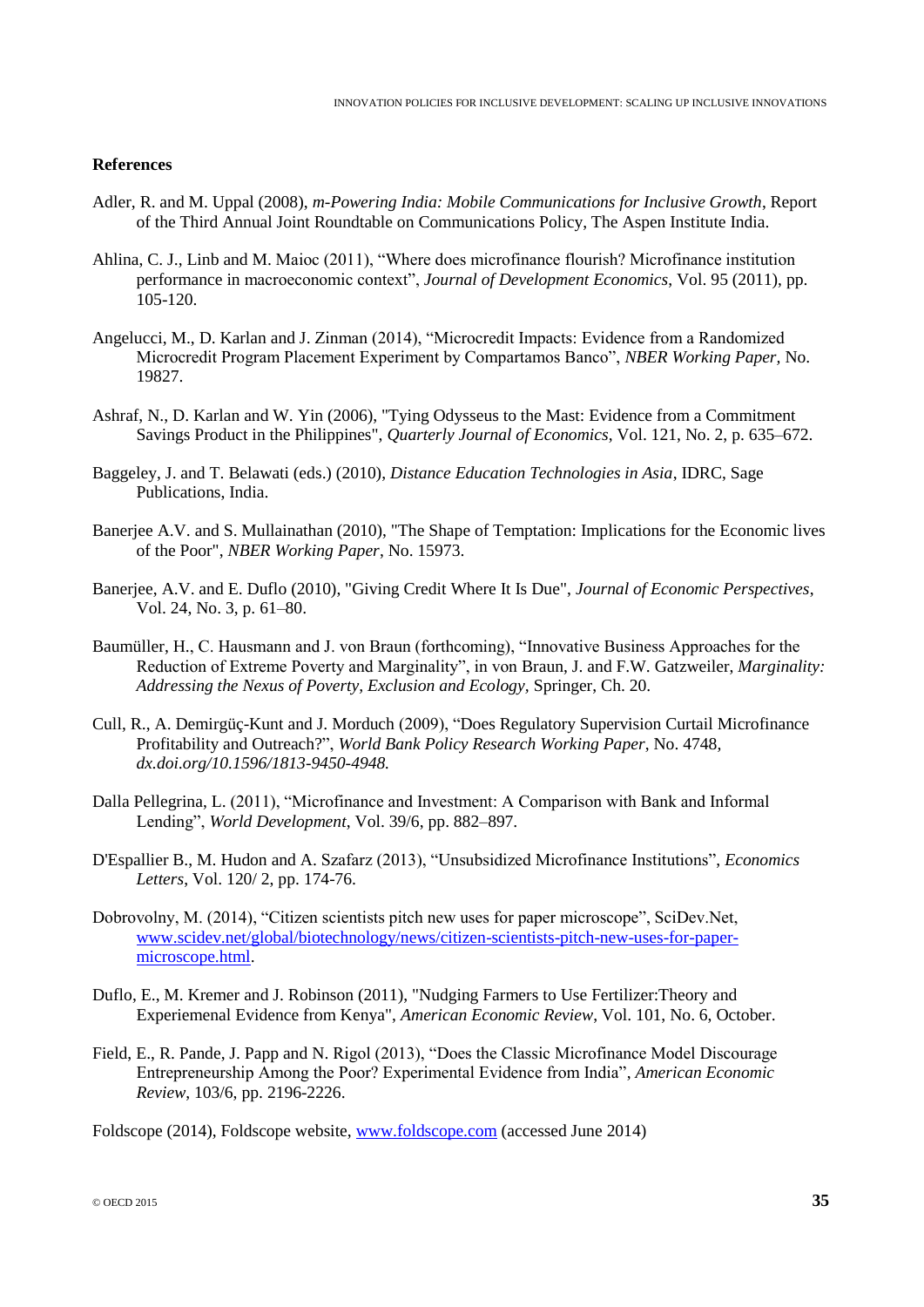- Foster, C. and R. Heeks (2013), "Analyzing Policy for Inclusive business: The Mobile Sector and the Base-of-the-Pyramid Markets in Kenya", *Innovation and Development Journal*, Vol. 3/1, April, pp. 103-119.
- Ghalib, A. K. (2013), "How Effective Is Microfinance in Reaching the Poorest? Empirical Evidence on Programme Outreach in Rural Pakistan", *Journal of Business Economics and Management*, Vol. 14/3, pp. 467-80.
- Grameen Bank (2013), *Annual Report 2012*, Grameen Bank.
- Guntz, S. (2011), "Sustainability and profitability of microfinance institutions", Research paper, Center for Applied International Finance and Development (CAIFD), Georg Simon Ohm University of Applied Sciences, Nuremberg .
- Hammond, A.L. et al. (2007), *The Next Four Billion. Market Size and Business Strategy at the Base of the Pyramid, International Finance Corporation and World Resources Institute.*
- Heeks, R., M. Amalia, R. Kintu and N. Shah (2013), "Inclusive Innovation: Definition, Conceptualisation and Future Research Priorities", *Development Informatics Working Paper Series*, No. 53, Centre for Development Informatics, Institute for Development Policy and Management, SEED, Manchester.
- IFC (2013a), *Access to Credit among Micro, Small and Medium Enterprises*, IFC Advisory Services | Access to Finance.
- IFC (2013b), *IFC and Microfinance*, fact sheet, IFC, October 2013, www.ifc.org/wps/wcm/connect/0cf7a70042429b19845aac0dc33b630b/Fact+Sheet+Microfinance+\_ October+2013.pdf?MOD=AJPERES.
- ILO (2011), *Statistical update on employment in the informal economy*, ILO Department of Statistics, June  $2011$ , www.ilo.org/public/libdoc//ilo/2011/111B09 241 engl.pdf.
- Imai, K. S., R. Gaiha, G. Thapa & S. K. Annim (2012), "Microfinance and Poverty A Macro Perspective", *World Development*, Vol. 40/8, pp. 1675-1689.
- ITU (2014), "Key ICT indicators for developed and developing countries and the world (totals and penetration rates)", World Telecommunication/ICT Indicators database.
- Kebede, H. and W. Berhanu (2013), "How Efficient Are the Ethiopian Microfinance Institutions in Extending Financial Services to the Poor? A Comparison with the Commercial Banks", *Journal of African Economics*, 22/1, pp. 112-135, [http://dx.doi.org/1](http://dx.doi.org/10.1787/9789264177338-en)0.1093/jae/ejs012.
- Kickstart (2014), [www.kickstart.org](http://www.kickstart.org/) (accessed in June 2014).
- Kiva (2014), [www.Kiva.org](http://www.kiva.org/) (accessed on 7 November 2014).
- Kothandaraman, P. and S. Mookerjee (2008), "Healthcare for All: Narayana Hrudayalaya, Bangalore", *Growing Inclusive Markets Case Study,* United Nations Development Programme.
- Kubzansky, M., A. Cooper and V. Barbari (2011), *Promise and Progress. Market-Based Solutions to Poverty in Africa*, The Monitor Group.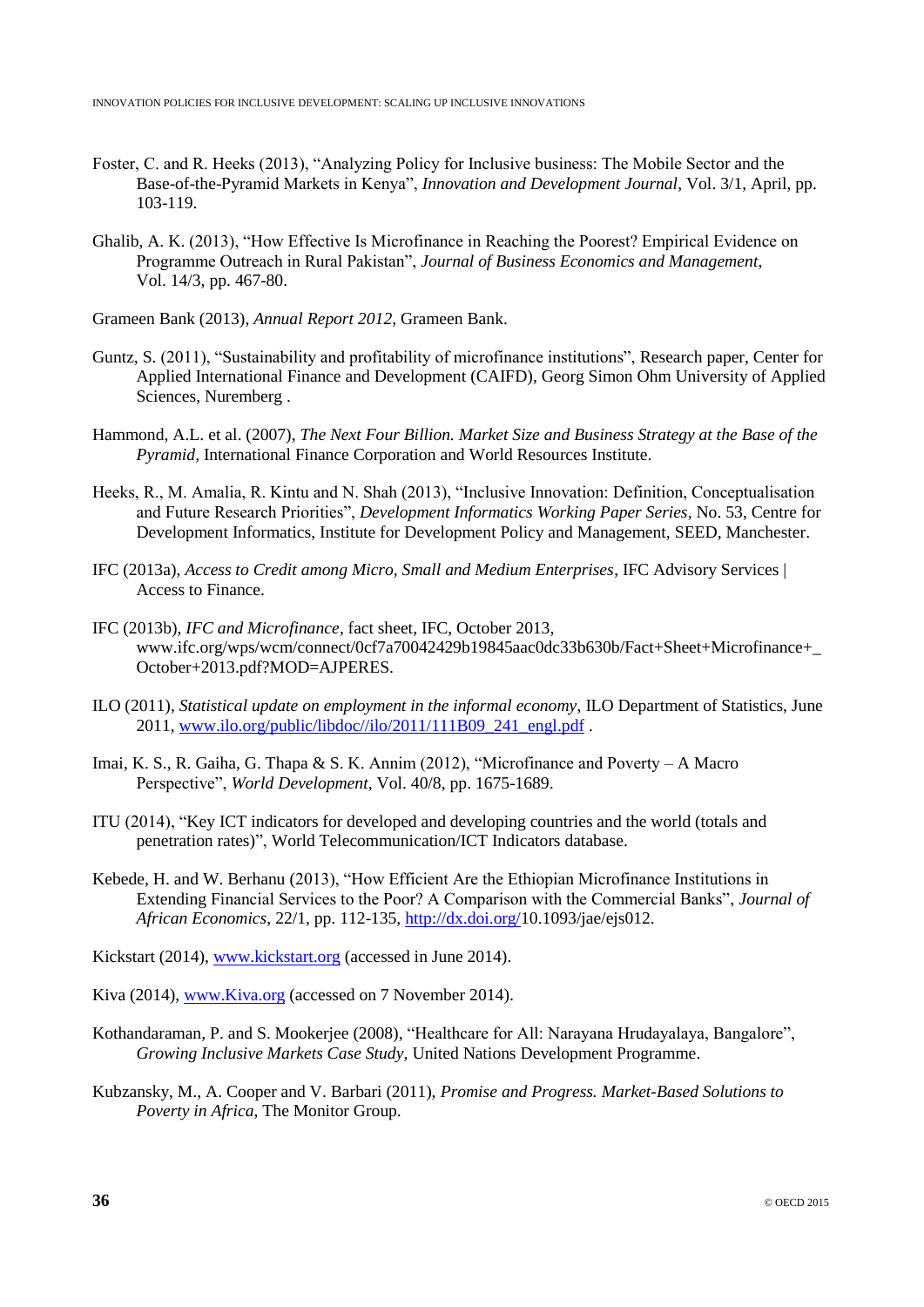- Kumar Kar, A. (2011), "Microfinance Institutions: A Cross-Country Empirical Investigation of Outreach and Sustainability", *Journal of Small Business & Entrepreneurship*, Vol. 24/3, pp. 427-446.
- Ledgerwood, J., J. Earne, C. Nelson (2013), *The New Microfinance Handbook: A Financial Market System Perspective*, World Bank, Washington, DC, http://dx.doi.org/10.1596/978-0-8213-8927-0, License: Creative Commons Attribution CC BY 3.0.
- Maes, J.P., L.R. Reed (2012), *State of the Microcredit Summit Campaign Report 2012*, Microcredit Summit Campaign (MCS), Washington, DC.
- Markoff, J. (2014), "Science Tools Anyone Can Afford", *The New York Times,* New York.
- Mashelkar, R. A. (2014), "Accelerated Inclusive Growth through Inclusive Innovation", presentation at the OECD-Growth Dialogue Symposium on Innovation and Inclusive Growth, 20 March 2014, Paris, [www.oecd.org/sti/inno/Session\\_3\\_Mashelkar\\_Keynote.pdf](http://www.oecd.org/sti/inno/Session_3_Mashelkar_Keynote.pdf) .
- McIntosh, C. (2011), "Microfinance and Home Improvement: Using Retrospective Panel Data to Measure Program Effects on Fundamental Events", *World Development*, Vol. 39/6, pp. 922-937.
- Melhem, S. and N. Tandon (2009), "Information and Communication Technologies for Women's Socio-Economic Empowerment", *World Bank Group Working Paper Series*.
- Ministry of Human Resource Development (2013), *NMEICT– National Mission on Education Through Information and Communication Technology*, Ministry of Human Resource Development, India.
- Mohan L. and D. Potnis (2010), "Catalytic Innovation in Microfinance for Inclusive Growth: Insights from SKS Microfinance", *Journal of Asia-Pacific Business*, Vol. 11/3, pp. 218-239.
- Narayana Health (2014), Narayana health website, [www.narayanahealth.org](http://www.narayanahealth.org/) (accessed in July 2014)
- OECD (2014a), *All on Board: Making Inclusive Growth Happen*, April 2014, OECD, Paris.
- OECD (2014b), *Symposium on Innovation and Inclusive Growth: Summary Record*, OECD, Paris. [www.oecd.org/sti/inno/Symposium%2020-21%20March\\_Summary\\_Record.pdf](http://www.oecd.org/sti/inno/Symposium%2020-21%20March_Summary_Record.pdf)
- OECD (2013), *Innovation and Inclusive Development, Discussion Report*, OECD, Paris.
- Paunov, C. and C. Lavison (2014), "How to Scale-Up Inclusive Innovation? Policy Lessons from a Cross-Country Perspective", unpublished manuscript.
- Paunov, C. and V. Rollo (2014), "Has the Internet fostered inclusive innovation in the developing world?", *OECD STI Working Paper Series*, OECD, Paris.
- Prabhu, J. (2014), "Scaling Up Inclusive Innovation Activities", presentation given at the OECD Growth Dialogue Symposium On Innovation And Inclusive Growth on 20 March 2014, Paris, [www.oecd.org/sti/inno/Session\\_3\\_Prabhu.pdf](http://www.oecd.org/sti/inno/Session_3_Prabhu.pdf) .
- Prahalad, C.K. (2005), *The Fortune at the Bottom of the Pyramid. Eradicating Poverty through Profits: Enabling Dignity and Choice through Markets*, Wharton School Publications, Upper Saddle River, NJ.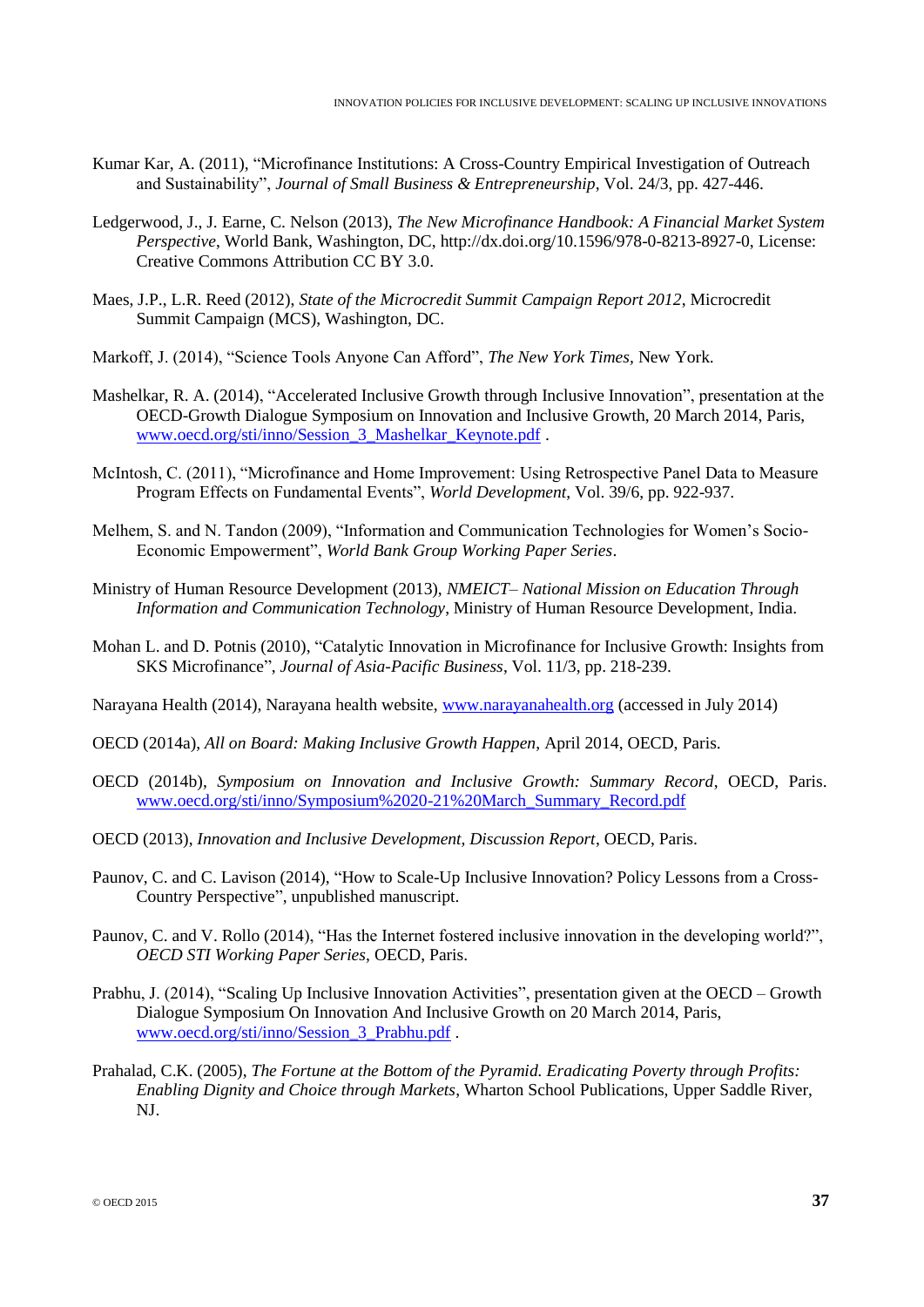- Prahalad, C.K. and S.L. Hart (2002), "The Fortune at the Bottom of the Pyramid", *Strategy + Business*, No. 6, pp. 54-67.
- Protoprint (2014), Protoprint website, [www.protoprint.in](http://www.protoprint.in/) (accessed in October 2014)
- Quayes, S. (2012), "Depth of outreach and financial sustainability of microfinance institutions", *Applied Economics*, Vol. 44/26, pp. 3421-3433.
- Safaricom (2014), Safaricom website, www.safaricom.co.ke (accessed in June 2014).
- Schneider, F., A. Buehn and C. E. Montenegro (2010), "Shadow Economies All over the World, New Estimates for 162 Countries from 1999 to 2007", *Policy Research Working Paper*, No. 5356, World Bank Development Research Group Poverty and Inequality Team & Europe and Central Asia Region Development Economics Unit.
- Sen, A. (1988), "The Concept of Development", in *Handbook of Development Economics,* ed. by H. B. Chenery, and T. N. Srinivasan, Vol. 1, Amsterdam, The Netherlands, North Holland, Chapter
- SKS Microfinance (2014), SKS India website, www. sksindia.com (accessed in March 2014)
- Smith, A. (2014), "Scaling-up inclusive innovation: asking the right questions?", contribution to the OECD – Growth Dialogue Symposium on Innovation and Inclusive Growth on 20-21 March 2014, Paris, www.oecd.org/sti/inno/Session\_3\_Adrian%20Smith%20(paper).pdf.
- Suárez Franco, C.F. (2010), "EPM: Antioquia Iluminada", *Growing Inclusive Markets Case Study,* No. C109, United Nations Development Programme.
- Tarozzi, A. et al. (2011), "Micro-Loans, Insecticide-Treated Nets and Malaria: Evidence from a Randomized Controlled Trial in Orissa (India)", *Economic Research Initiatives at Duke (ERID) Working Paper*, No. 104.
- The Economist (2012), "Mobile-money services let us in", *The Economist Newspaper Limited,* 25 August.
- Von Hippel, E. (2005), *Democratizing Innovation*, MIT Press, Cambridge (MA).
- World Bank (2014a), Poverty and Inequality Database, [http://databank.worldbank.org/data/views/variableselection/selectvariables.aspx?source=Poverty](http://databank.worldbank.org/data/views/variableselection/selectvariables.aspx?source=Poverty-and-Inequality-Database)[and-Inequality-Database](http://databank.worldbank.org/data/views/variableselection/selectvariables.aspx?source=Poverty-and-Inequality-Database) (accessed in May 2014)
- World Bank (2014b), World Development Indicators (database), [http://data.worldbank.org/data](http://data.worldbank.org/data-catalog/world-development-indicators)[catalog/world-development-indicators](http://data.worldbank.org/data-catalog/world-development-indicators) (accessed in May 2014).
- World Bank (2011), World Bank Global Financial Inclusion Microdata 2011, World Bank, Washington, DC, http://microdata.worldbank.org/index.php/catalog/global-findex/about.
- Zhenwei Qiang, C., M. Yamamichi, V. Hausman, R. Miller. and D. Altman (2012), *Mobile Applications for the Health Sector*, ICT Sector Unit, World Bank, Washington, DC.
- Zhenwei Qiang, C., S. C. Kuek, A. Dymond and S. Esselaar (2011), *Mobile Applications for Agriculture and Rural Development*, ICT Sector Unit, World Bank, Washington, DC.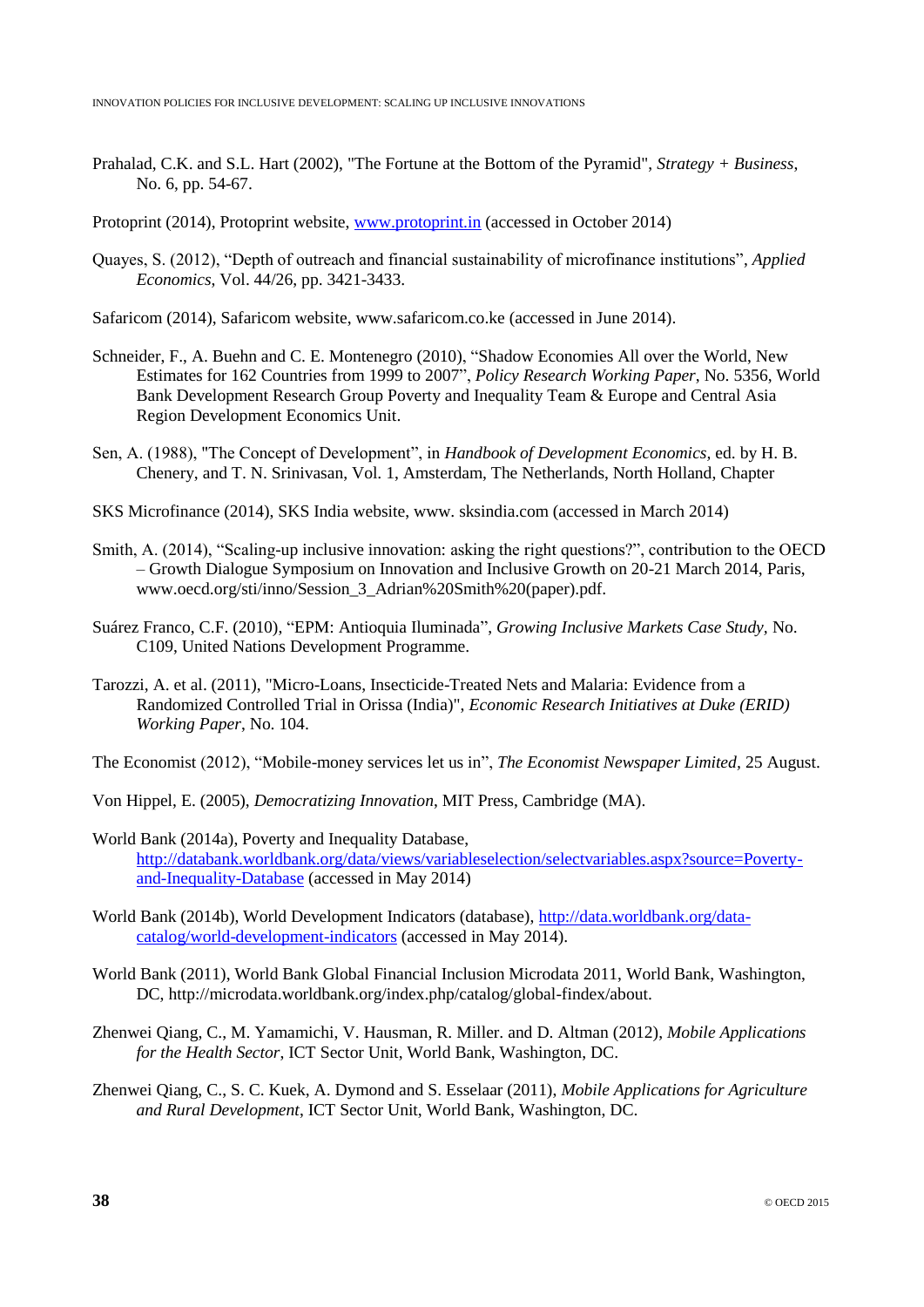# **NOTES**

<sup>2</sup> While grassroots innovation has gained more interest recently, it has some historical antecedents in the "appropriate" technology" movement of the 1970s and the Indian People's Science Movement of the 1980s (Smith et al., 2013).

 $3$  Poverty is understood here as the lack of valuable opportunities and liberties (Sen, 1988), which results in different ways of marginalisation.

<sup>4</sup> Social value creation is increasingly being considered as a core business strategy in support of profits and competitive advantage (Baumüller et al., forthcoming). This is very different from "corporate social responsibility", which became prominent in the 1960s and 1970s with the rise of multinational enterprises and was largely driven by the need to mitigate tensions between multinationals and society.

<sup>5</sup> Regarding the standardised case, it bears noting that some of these innovators' products have effectively become inclusive innovations, not by design but simply by the product cycle dynamics based on which ultimately products become affordable. The most famous example here is mobile phones, which have become a critical tool for other service-based inclusive innovations.

 $6$  The poor have many other necessities to satisfy in the short run (Banerjee and Duflo, 2010). The result is that poor individuals' consumption and investment decisions tend to be persistently inefficient. Other papers that treat this problem include Banerjee and Mullainathan (2010); Banerjee et al. (2010); Tarozzi et al. (2011); Duflo, Kremer and Robinson (2010); and Ashraf, Karlan and Yin (2006).

 $<sup>7</sup>$  Although the initial target was USD 2 000, the car's final retail price was USD 2 600 for the most basic model and</sup> USD 4 000 for the better version (with power windows and air conditioning). The car is much more expensive than a scooter and unattainable for the very poor (businessweek.com, 2014).

<sup>8</sup> The Aashkar tablet is a low-cost tablet developed as part of an initiative by India's Ministry of Human Resource Development. Its aim is to serve as a tool to access tailored e-learning content and applications and replace the computer (notably for programming and robotics) (Ministry of Human Resource Development, 2013).

<sup>9</sup> Microfinance also has the potential to positively affect non-monetary aspects of inclusive development, such as quality of life, access to education, child labour and women's status in the household and society. The latter is particularly relevant, as microcredit was first designed as a tool to empower women; in 2010, about 82% of the very poor clients of MFIs were women (Maes and Reed, 2012). See, for example, Angelucci et al. (2014) for a discussion of achievements in that respect.

<sup>10</sup> Estimates of MFIs for 2002-04 showed that 57% of all MFIs and 53% of not-for-profit MFIs were profitable (Cull et al., 2009).

 $11$  A study of 346 institutions across 67 countries suggests that compliance with prudential supervision heightens costs for MFIs and leads profit-oriented MFIs to reduce outreach as a way to lower costs (Cull et al., 2009).

<sup>&</sup>lt;sup>1</sup> The different levels reflects increased inclusion: 1) the pure intention of serving excluded groups; 2) their use and adoption by excluded groups; 3) which, if it then results in improving livelihoods, will be inclusive from an impact perspective. The higher levels include a more intense development of the poor in 4) processes; 5) structure; and 6) beyond.